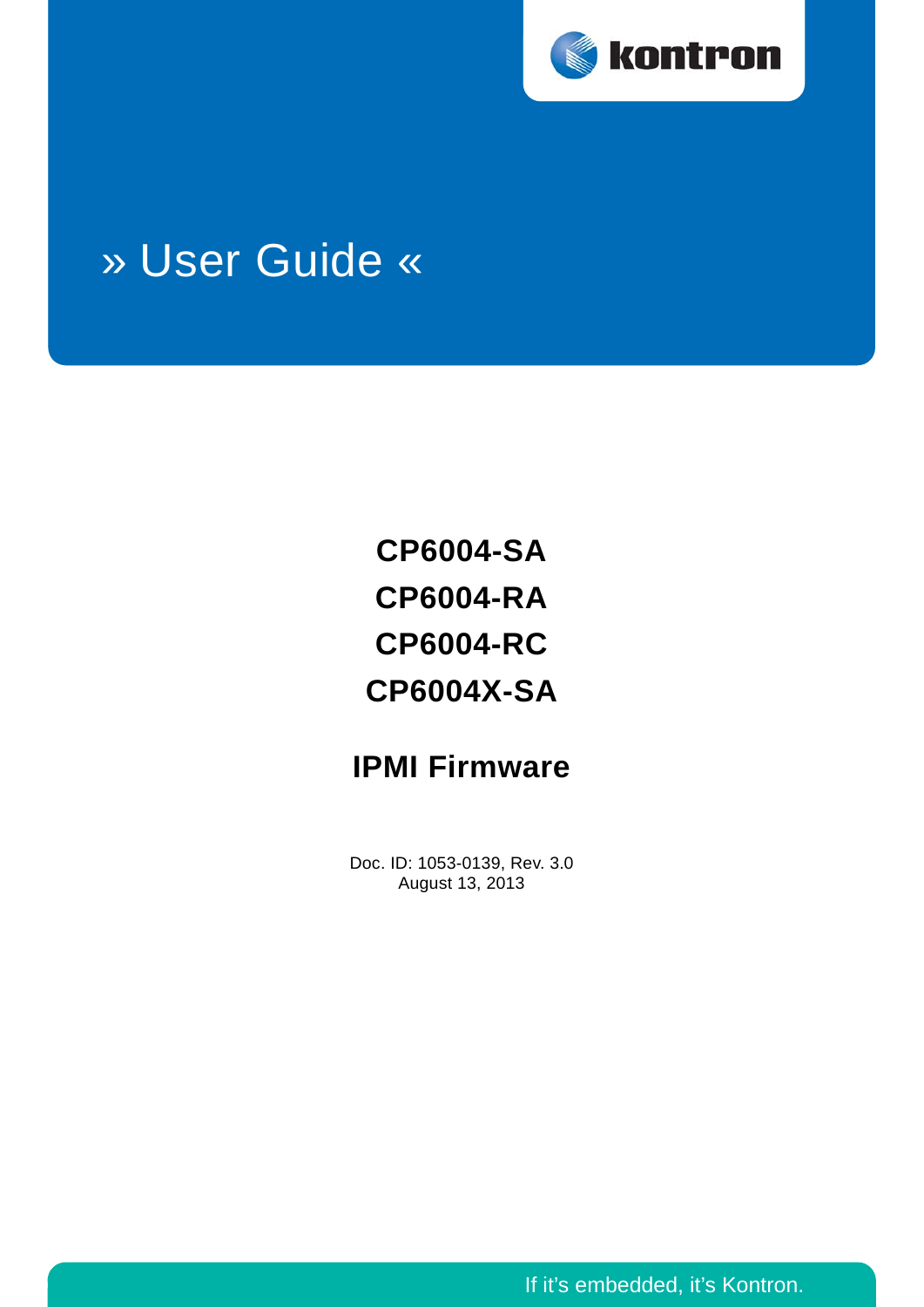# **Revision History**

| <b>Publication Title:</b> |                                                      | CP6004-SA/-RA/-RC/CP6004X-SA IPMI Firmware User Guide |               |
|---------------------------|------------------------------------------------------|-------------------------------------------------------|---------------|
| Doc. ID:                  |                                                      | 1053-0139                                             |               |
| Rev.                      | <b>Brief Description of Changes</b>                  |                                                       | Date of Issue |
| 1.0                       | Initial issue                                        |                                                       | 31-Oct-2012   |
| 2.0                       | General update, added description for the CP6004X-SA |                                                       | 8-Feb-2013    |
| 3.0                       | Added description for the CP6004-RA/CP6004-RC        |                                                       | 13-Aug-2013   |
|                           |                                                      |                                                       |               |
|                           |                                                      |                                                       |               |
|                           |                                                      |                                                       |               |
|                           |                                                      |                                                       |               |
|                           |                                                      |                                                       |               |

# **Imprint**

Kontron Europe GmbH may be contacted via the following:

#### **MAILING ADDRESS TELEPHONE AND E-MAIL**

Kontron Europe GmbH +49 (0) 800-SALESKONTRON

Sudetenstraße 7 sales@kontron.com

D - 87600 Kaufbeuren Germany

For further information about other Kontron products, please visit our Internet website: www.kontron.com.

# **Disclaimer**

Copyright © 2013 Kontron AG. All rights reserved. All data is for information purposes only and not guaranteed for legal purposes. Information has been carefully checked and is believed to be accurate; however, no responsibility is assumed for inaccuracies. Kontron and the Kontron logo and all other trademarks or registered trademarks are the property of their respective owners and are recognized. Specifications are subject to change without notice.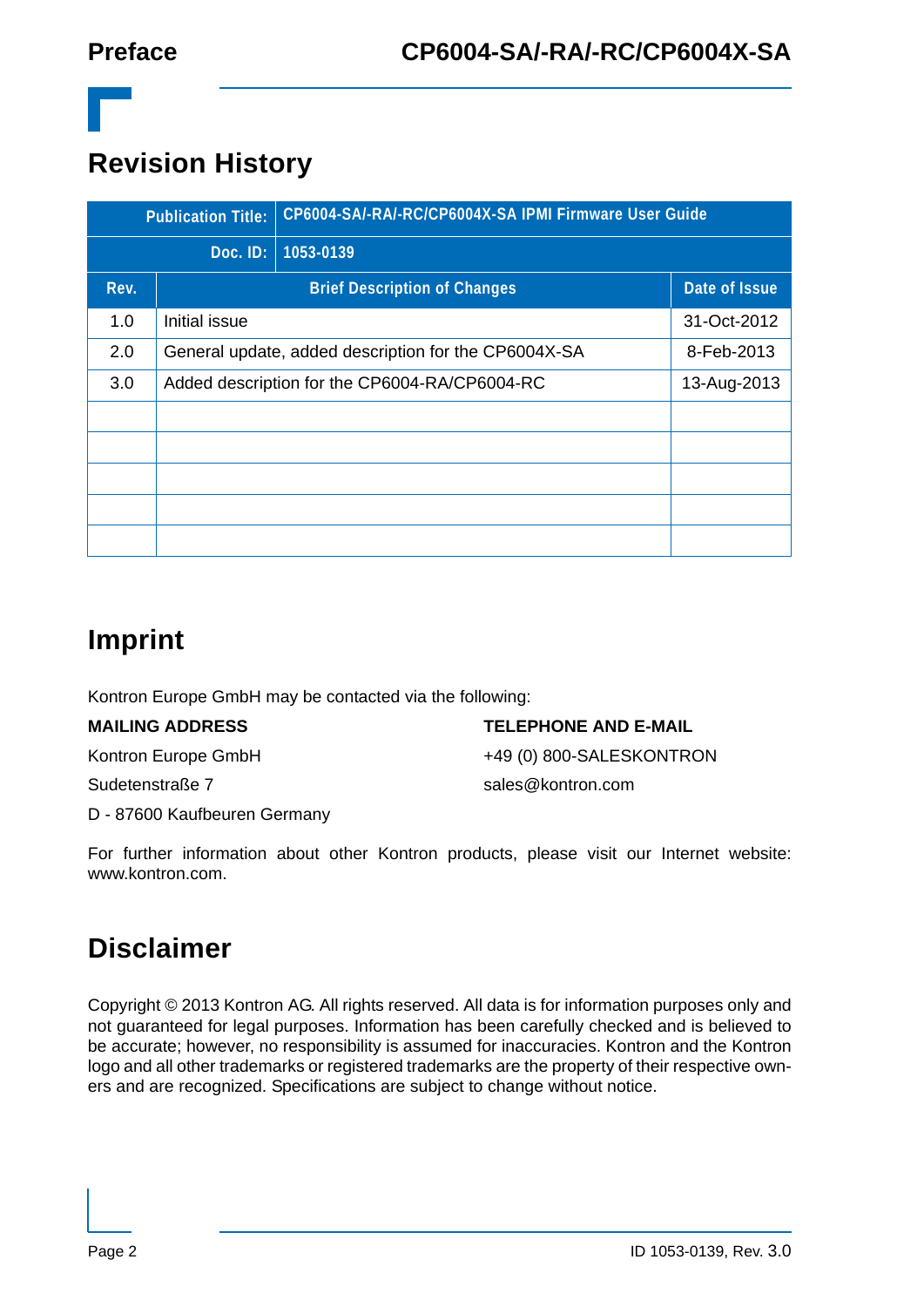# CP6004-SA/-RA/-RC/CP6004X-SA

# **Preface**

# **Table of Contents**

| 2.2 IPMI Setup for the CP6004-SA/-RA/-RC/CP6004X-SA  12 |  |
|---------------------------------------------------------|--|
|                                                         |  |
|                                                         |  |

| 4.  |                                        |  |
|-----|----------------------------------------|--|
|     |                                        |  |
| 5.  |                                        |  |
| 5.1 |                                        |  |
|     |                                        |  |
| 6.  | OEM Commands and Command Extensions 21 |  |
| 6.1 |                                        |  |
|     |                                        |  |
|     |                                        |  |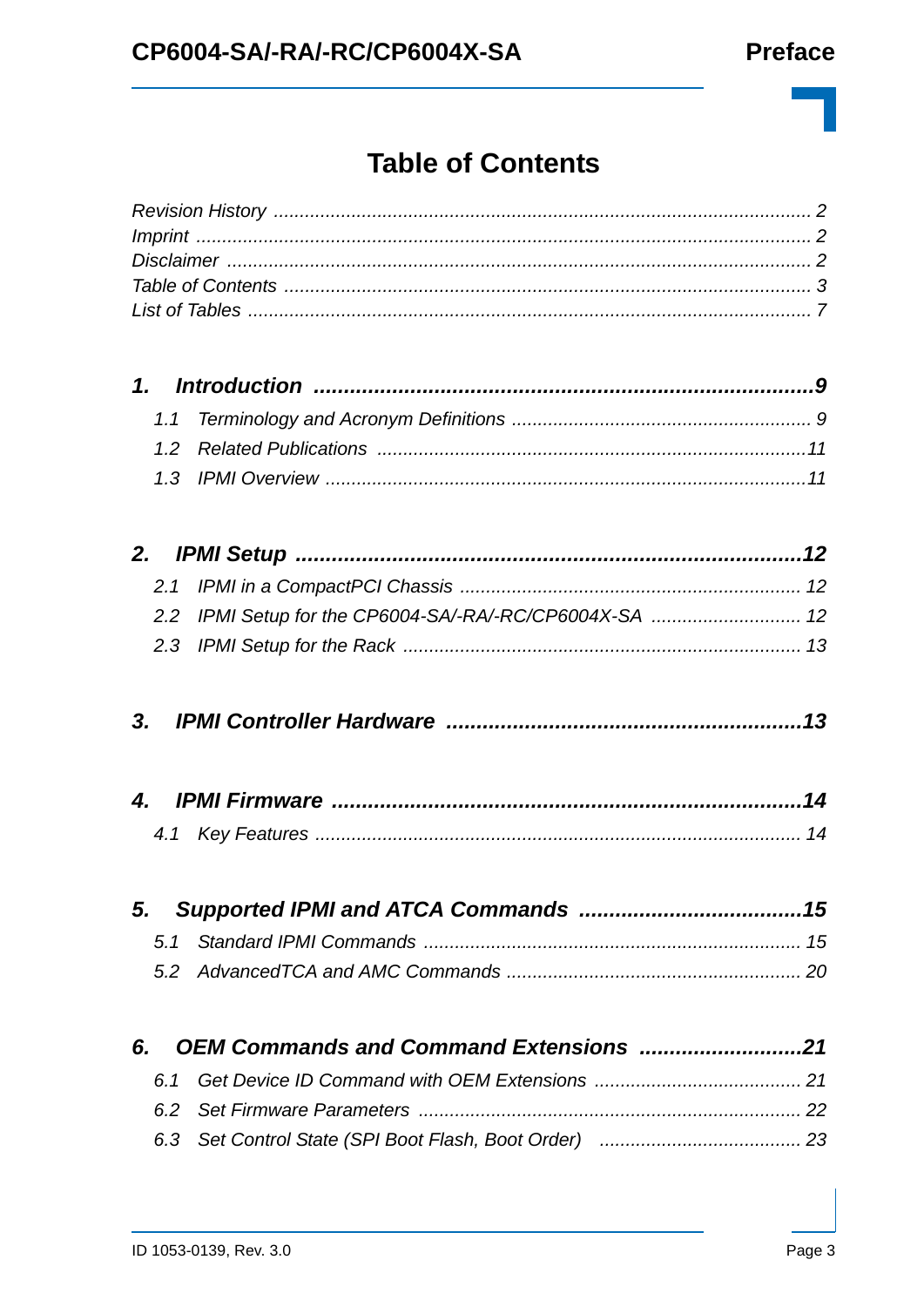# **Preface CP6004-SA/-RA/-RC/CP6004X-SA**

| 6.4 |       |  |
|-----|-------|--|
| 7.  |       |  |
| 7.1 |       |  |
| 7.2 |       |  |
| 7.3 |       |  |
| 8.  |       |  |
| 8.1 |       |  |
| 8.2 |       |  |
| 8.3 |       |  |
| 8.4 |       |  |
|     |       |  |
|     | 8.5.1 |  |
|     | 8.5.2 |  |
|     | 8.5.3 |  |
|     |       |  |
|     |       |  |

|  |  | 67 |
|--|--|----|
|--|--|----|

*11. uEFI BIOS Failover Control - Automatic SPI Boot Flash Selection 37*

*12. OS Boot Order Selection by OEM IPMI ..................................... 37*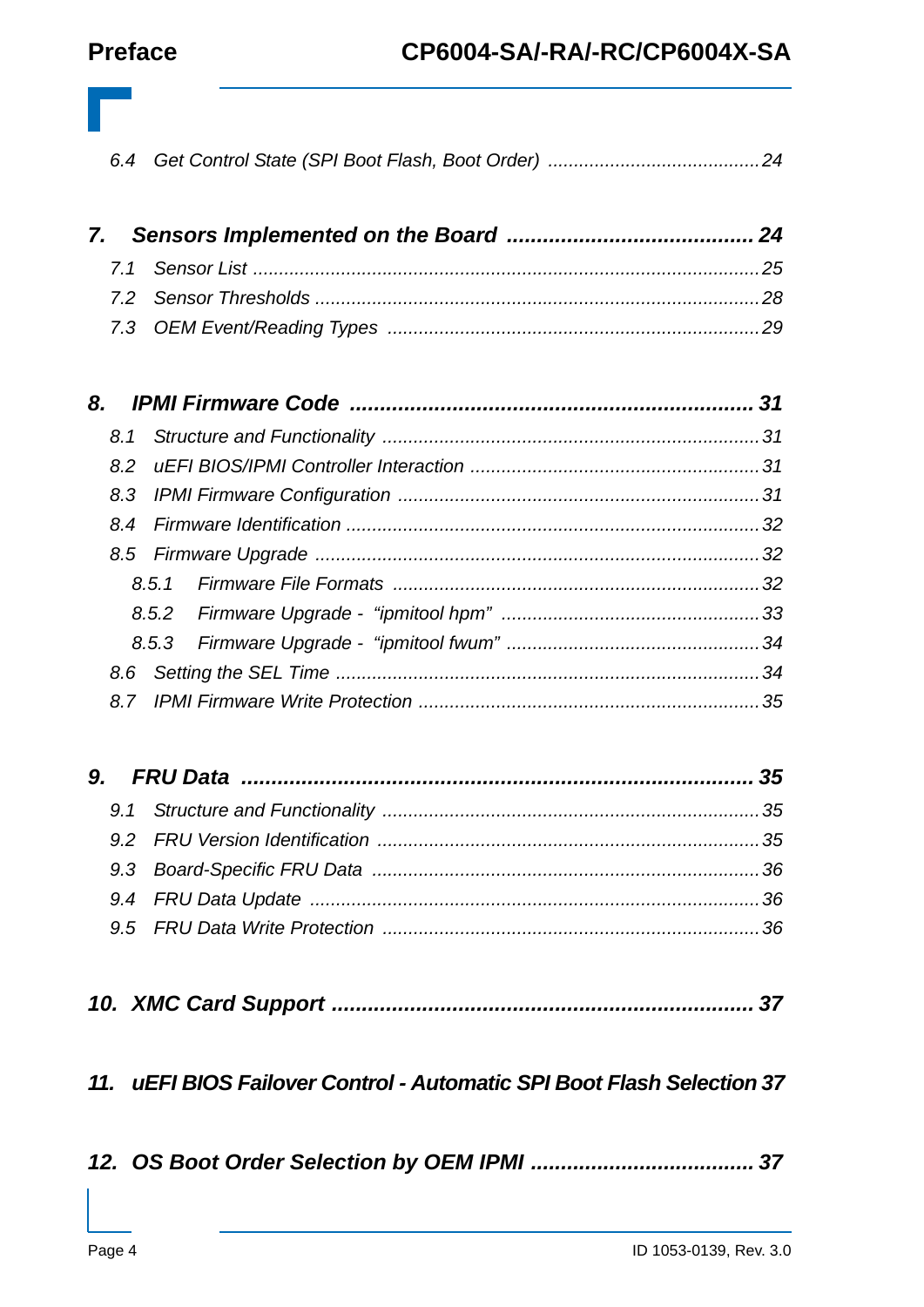# CP6004-SA/-RA/-RC/CP6004X-SA

# **Preface**

| . 15.1 Linux Tools ………………………………………………………………………………… 44 |  |
|-------------------------------------------------------|--|
|                                                       |  |

|--|--|--|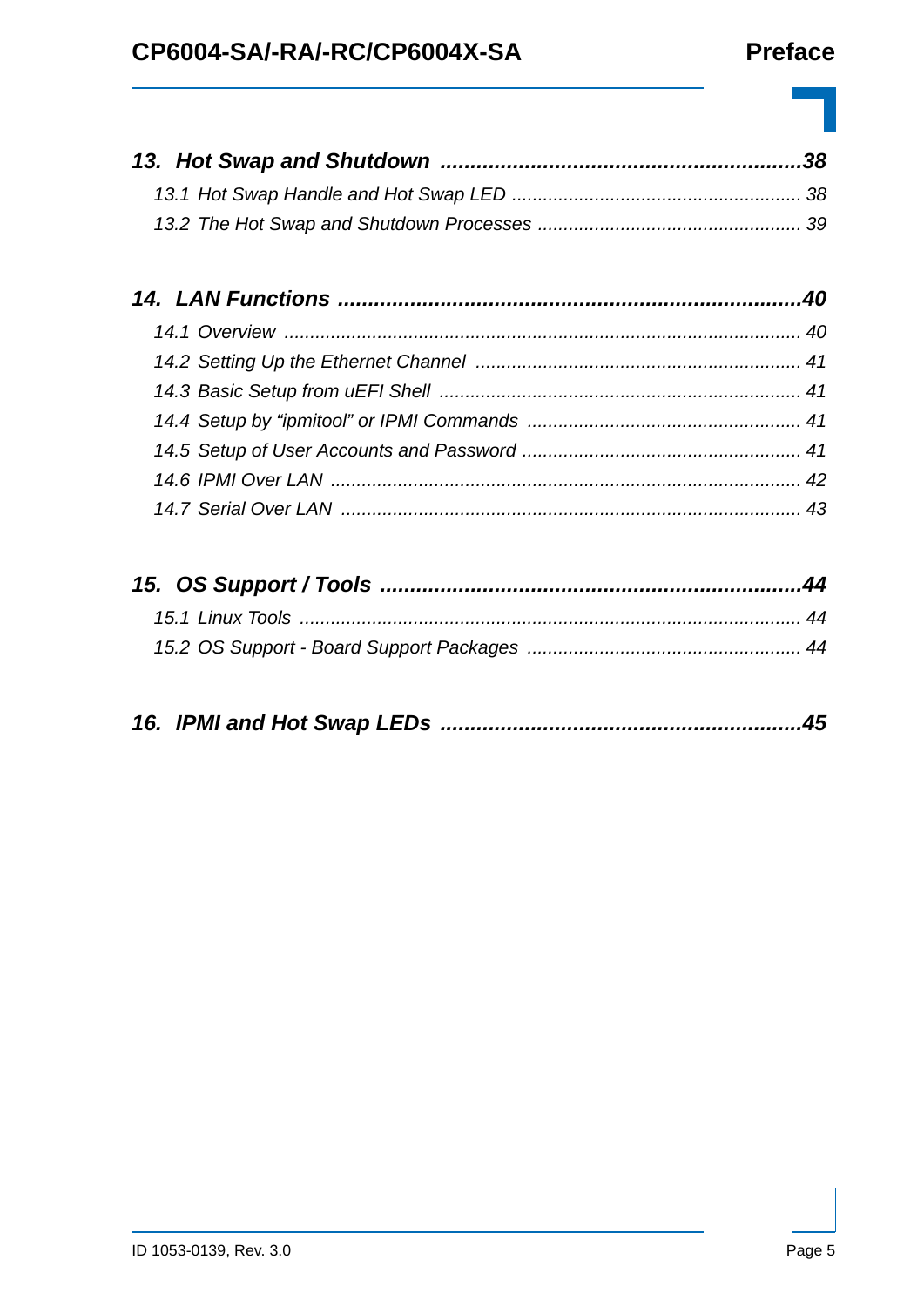

This page has been intentionally left blank.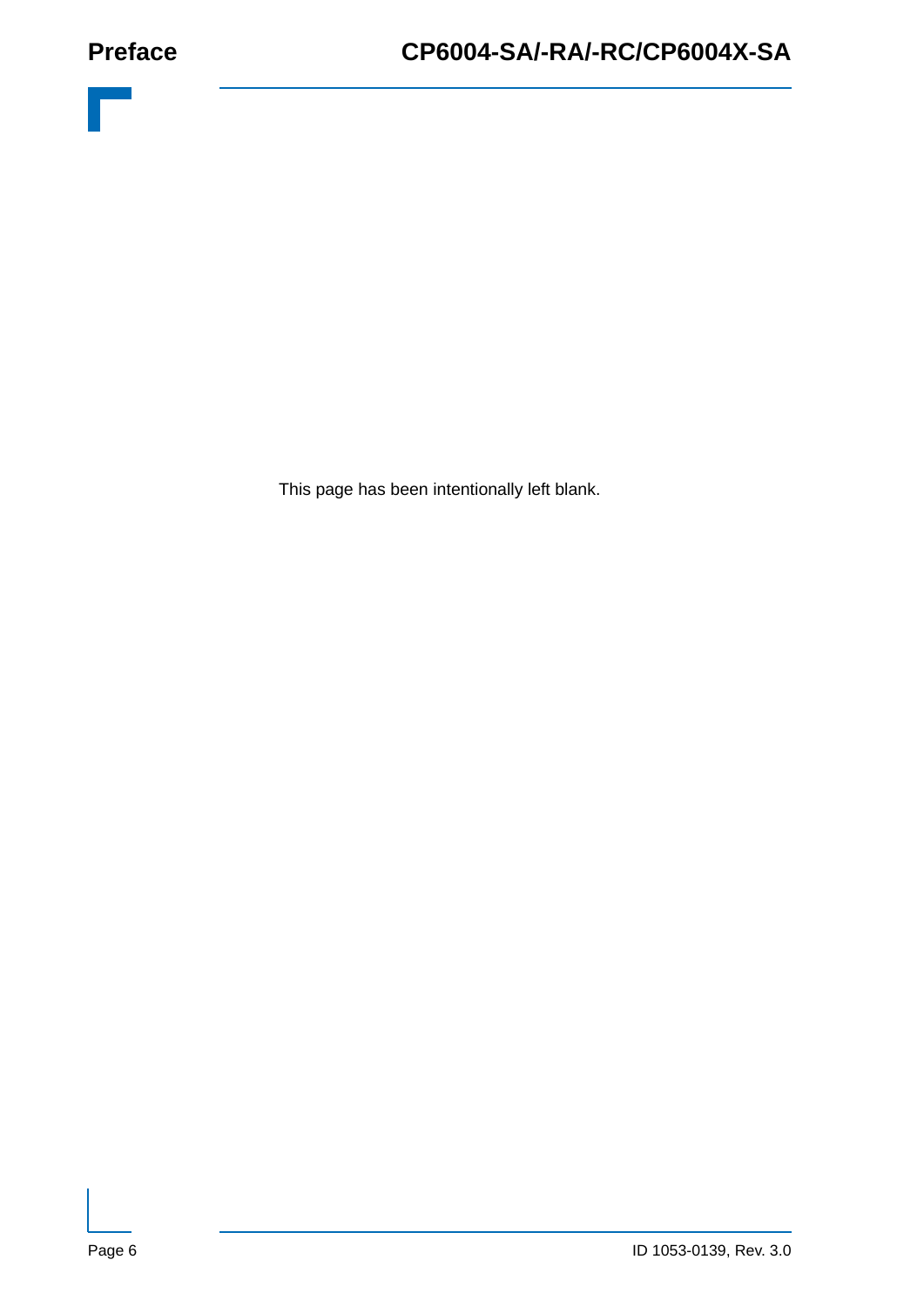# **List of Tables**

| 1  |                                                             |  |
|----|-------------------------------------------------------------|--|
| 2  |                                                             |  |
| 3  |                                                             |  |
| 4  |                                                             |  |
| 5  |                                                             |  |
| 6  |                                                             |  |
| 7  |                                                             |  |
| 8  |                                                             |  |
| 9  |                                                             |  |
| 10 |                                                             |  |
| 11 |                                                             |  |
| 12 | Thresholds - Standard and Extended Temperature Range  28    |  |
| 13 |                                                             |  |
| 14 |                                                             |  |
| 15 | IOL/SOL Channel Assignment for the CP6004-SA/CP6004X-SA  40 |  |
| 16 | IOL/SOL Channel Assignment for the CP6004-RA/CP6004-RC  40  |  |
| 17 |                                                             |  |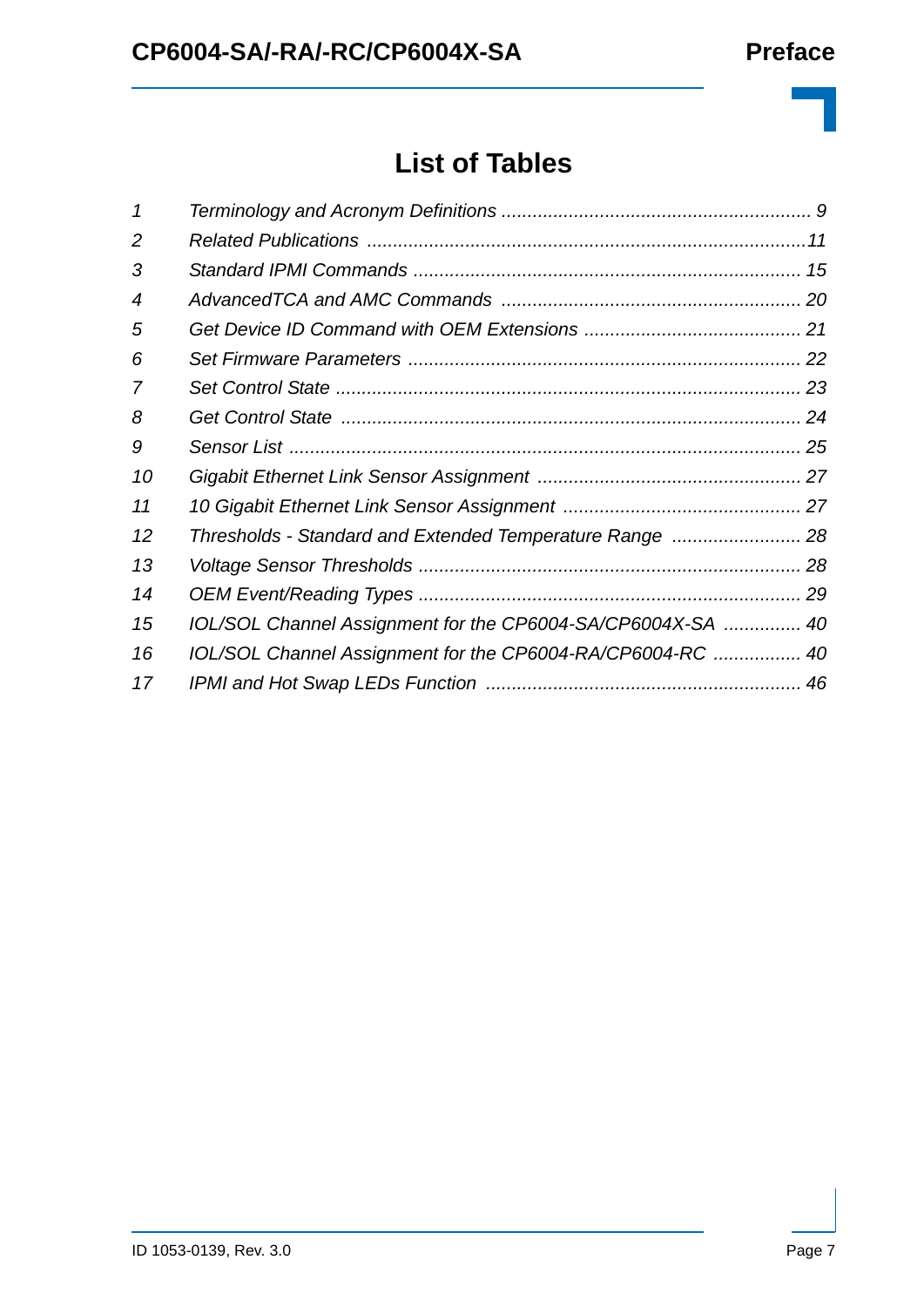

This page has been intentionally left blank.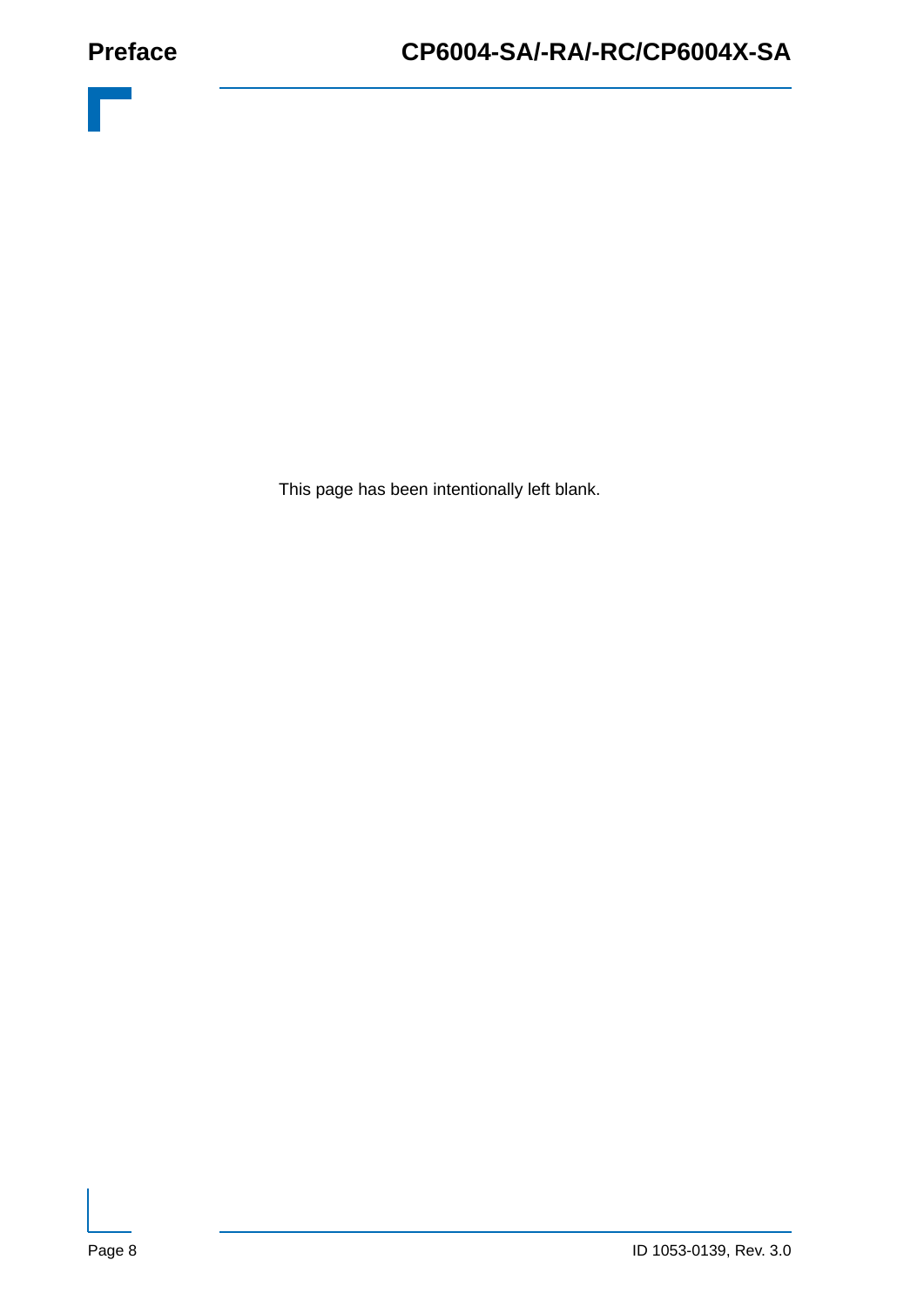

# **1. Introduction**

# **1.1 Terminology and Acronym Definitions**

The following table provides descriptions for terms and acronyms used in this guide. The descriptions are derived primarily from the IPMI specifications.

<span id="page-8-0"></span>

| Table 1:<br><b>Terminology and Acronym Definitions</b> |  |
|--------------------------------------------------------|--|
|--------------------------------------------------------|--|

| <b>TERM or ACRONYM</b> | <b>DESCRIPTION</b>                                                                                                                                                                                                                                                                                                                                                                                                                                                                                                                                              |
|------------------------|-----------------------------------------------------------------------------------------------------------------------------------------------------------------------------------------------------------------------------------------------------------------------------------------------------------------------------------------------------------------------------------------------------------------------------------------------------------------------------------------------------------------------------------------------------------------|
| <b>BMC</b>             | Baseboard Management Controller<br>Each board is equipped with an IPMI controller acting either as a BMC or as an SMC.<br>However, in a CompactPCI chassis, there can be only one BMC present. The BMC<br>administrates the SEL and the SDRR for the complete system. The BMC is connected<br>to the other boards in the shelf via a dedicated bus (IPMB-0). The CP6004-SA/-RA/-<br>RC/CP6004X-SA's IPMI controller can be configured to operate in SMC mode or in<br>BMC mode via an IPMI OEM command or an uEFI Shell command. The factory<br>setting is SMC. |
| <b>BSP</b>             | <b>Board Support Package</b>                                                                                                                                                                                                                                                                                                                                                                                                                                                                                                                                    |
| <b>FRU</b>             | Field Replaceable Unit<br>Every board is a FRU. The FRU data contains information about the board such as<br>the part number and the serial number. See PICMG Specification 2.9 for complete<br>details on the FRU data structure. The free Linux tool "ipmitool" can be used to<br>update or display the FRU data.                                                                                                                                                                                                                                             |
| <b>FWH</b>             | Firmware Hub memory location where a complete uEFI BIOS code is stored.                                                                                                                                                                                                                                                                                                                                                                                                                                                                                         |
| $I^2C$                 | Inter-Integrated Circuit                                                                                                                                                                                                                                                                                                                                                                                                                                                                                                                                        |
| <b>IPMB</b>            | Intelligent Platform Management Bus<br>The dedicated 1 <sup>2</sup> C management bus where the BMC and the SMCs communicate.                                                                                                                                                                                                                                                                                                                                                                                                                                    |
| IPMB-0                 | Intelligent Platform Management Bus which connects all SMCs with the BMC or the<br>shelf manager.                                                                                                                                                                                                                                                                                                                                                                                                                                                               |
| <b>IPMI</b>            | Intelligent Platform Management Interface                                                                                                                                                                                                                                                                                                                                                                                                                                                                                                                       |
| IOL                    | IPMI over LAN. An IPMI controller is accessed via LAN, not IPMB.                                                                                                                                                                                                                                                                                                                                                                                                                                                                                                |
| <b>KCS</b>             | Keyboard Controller Style (Interface)<br>This is the IPMI mandatory interface on the host system (payload) to communicate<br>with the BMC.                                                                                                                                                                                                                                                                                                                                                                                                                      |
| <b>MP</b>              | Management Power<br>This powers the BMC or the SMC controller.                                                                                                                                                                                                                                                                                                                                                                                                                                                                                                  |
| <b>PICMG</b>           | PCI Industrial Computer Manufacturer Group                                                                                                                                                                                                                                                                                                                                                                                                                                                                                                                      |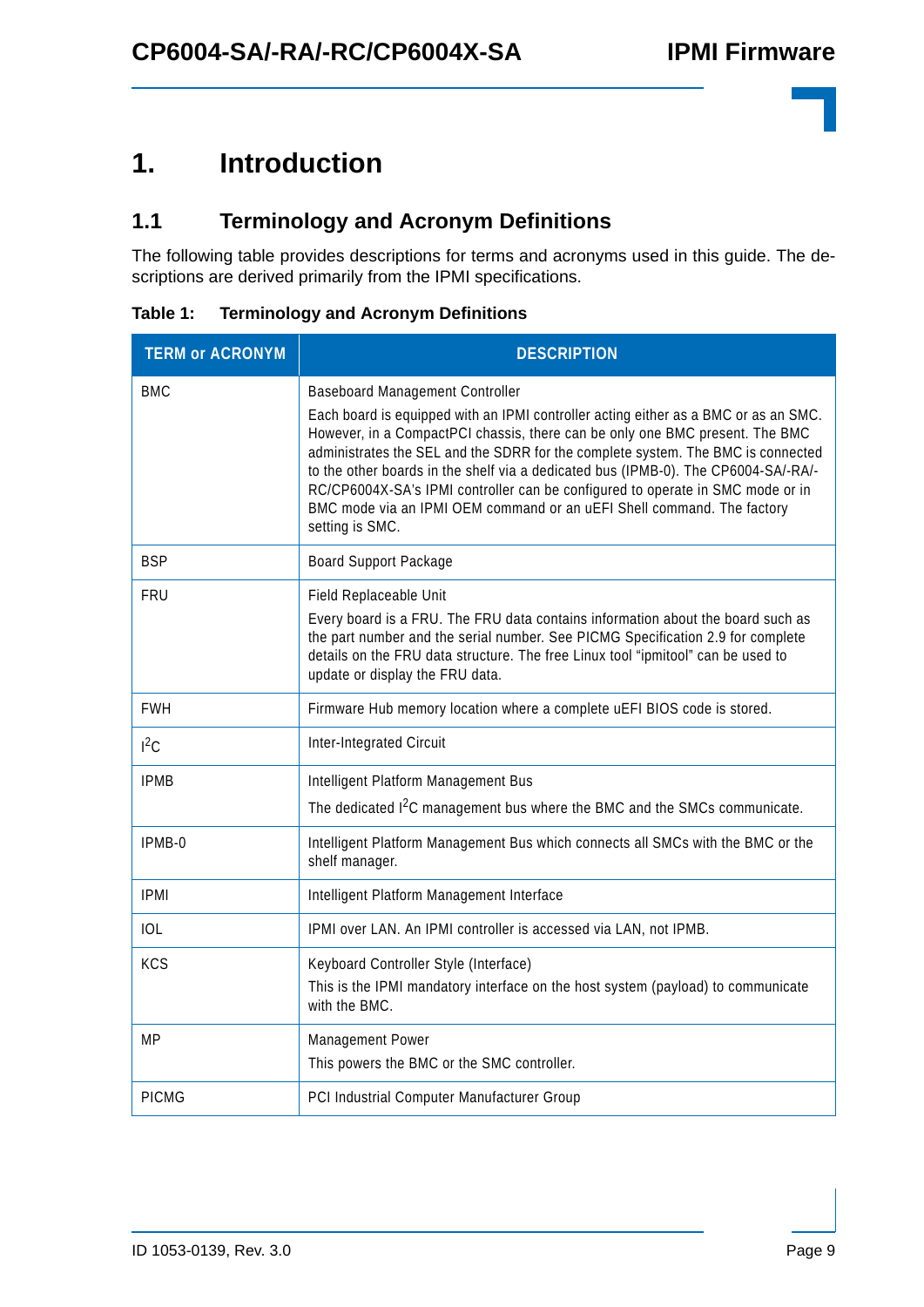### **Table 1: Terminology and Acronym Definitions (Continued)**

| <b>TERM or ACRONYM</b> | <b>DESCRIPTION</b>                                                                                                                                                                                                                                                                                                                                                                                                                                                                                                                                                               |
|------------------------|----------------------------------------------------------------------------------------------------------------------------------------------------------------------------------------------------------------------------------------------------------------------------------------------------------------------------------------------------------------------------------------------------------------------------------------------------------------------------------------------------------------------------------------------------------------------------------|
| <b>PWR</b>             | Payload Power<br>This powers the host side of the board where the application software runs. It is<br>granted by the BMC or the SMC after all prerequisites are met. Prerequisites can be,<br>for example, a closed handle switch, power on the backplane, etc.                                                                                                                                                                                                                                                                                                                  |
| <b>SDR</b>             | Sensor Data Record<br>This is the IPMI data structure that defines a sensor.                                                                                                                                                                                                                                                                                                                                                                                                                                                                                                     |
| <b>SDRR</b>            | Sensor Data Record Repository<br>The SDRR is located in the BMC and contains all SDRs of the chassis' boards that<br>are administrated. A free Linux utility named "ipmitool" makes a full chassis discovery<br>and fills the SDRR with the SDRs being found.                                                                                                                                                                                                                                                                                                                    |
| <b>SEL</b>             | System Event Log<br>The SEL is located in the BMC and keeps track of all events in the chassis. If an<br>event occurs on any board, the sensor event is sent through the IPMB bus to the<br>BMC, which additionally stores its own events as well.                                                                                                                                                                                                                                                                                                                               |
| <b>SMBIOS</b>          | <b>System Management BIOS</b>                                                                                                                                                                                                                                                                                                                                                                                                                                                                                                                                                    |
| <b>SMC</b>             | Satellite Management Controller<br>Each board is equipped with an IPMI controller acting either as a BMC or as an SMC.<br>In a CompactPCI chassis, there can be several SMCs. The SMC administrates the<br>sensor and FRU data of the CP6004-SA/-RA/-RC/CP6004X-SA and makes it avail-<br>able to the BMC. Each SMC can be connected to the BMC via a dedicated bus (IPMB-<br>0). The CP6004-SA/-RA/-RC/CP6004X-SA's IPMI controller can be configured to<br>operate in SMC mode or in BMC mode via an IPMI OEM command or an uEFI Shell<br>command. The factory setting is SMC. |
| <b>SMS</b>             | System Management Software (designed to run under the OS)                                                                                                                                                                                                                                                                                                                                                                                                                                                                                                                        |
| SOL                    | Serial over LAN<br>A serial interface is redirected by LAN using the RMCP+ protocol.                                                                                                                                                                                                                                                                                                                                                                                                                                                                                             |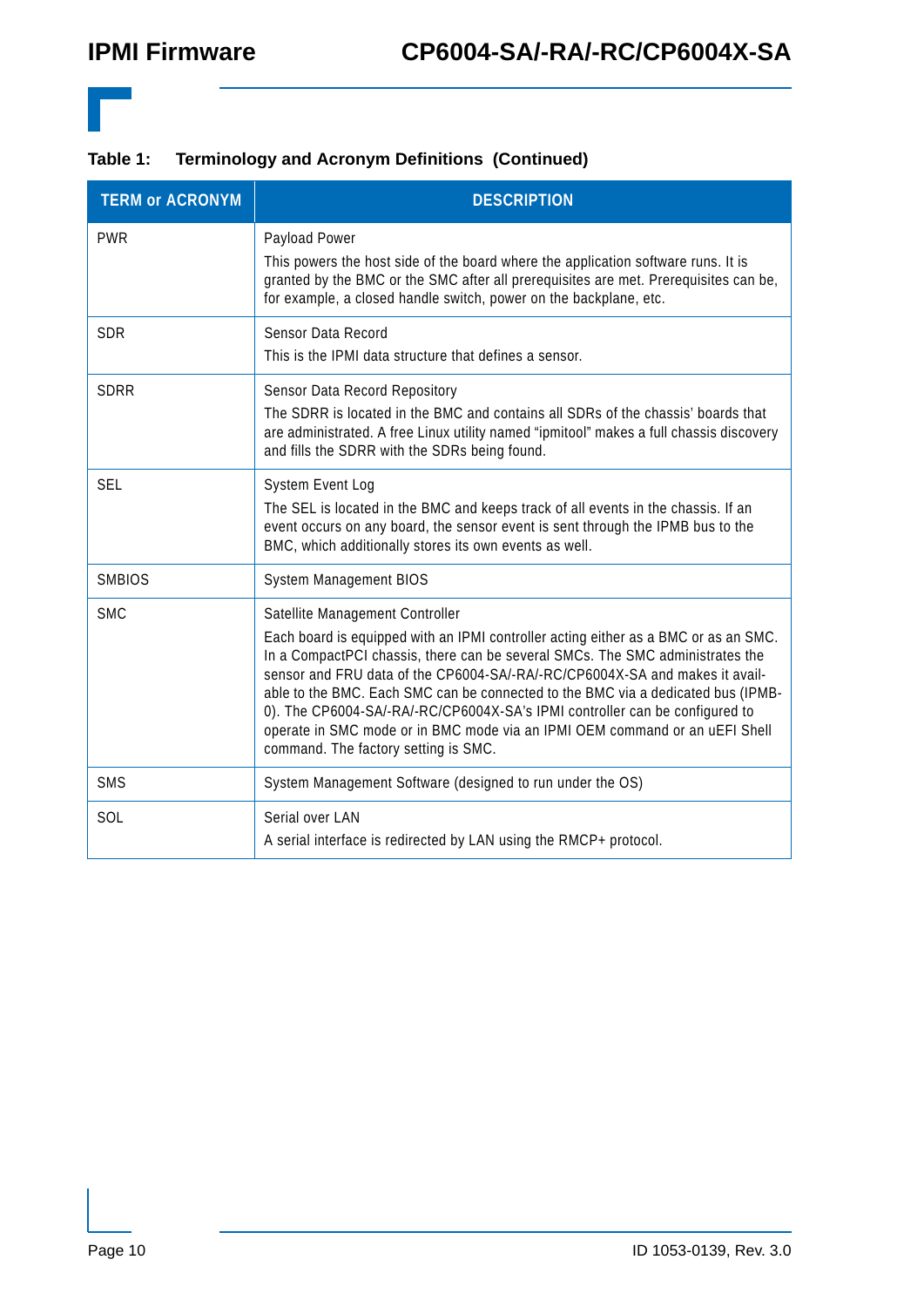

# **1.2 Related Publications**

The following publications contain information relating to this product.

#### <span id="page-10-0"></span>**Table 2: Related Publications**

| <b>PRODUCT</b>                                       | <b>PUBLICATION</b>                                                                                                                                                                                                               |
|------------------------------------------------------|----------------------------------------------------------------------------------------------------------------------------------------------------------------------------------------------------------------------------------|
| <b>IPMI</b>                                          | IPMI Specification V2.0                                                                                                                                                                                                          |
| <b>IPMI</b>                                          | IPMI- Platform Management FRU Information Storage Definition v1.0,<br>Document Revision 1.1                                                                                                                                      |
| <b>IPMI</b>                                          | Addenda, Errata, and Clarifications document revision 4 for IPMI v2.0 rev 1.0 spec-<br>ification                                                                                                                                 |
| <b>IPMI</b>                                          | Intelligent Platform Management Bus Communications Protocol Specification v1.0<br>Document Revision 1.0, November 1999                                                                                                           |
| <b>IPMI</b>                                          | IPMB v1.0 Address Allocation Document Revision 1.0, September 1998                                                                                                                                                               |
| <b>PICMG</b>                                         | CompactPCI System Management Specification PICMG 2.9 Rev. 1.0<br>CompactPCI Hot Swap Specification PICMG 2.1 Rev. 2.0<br>PICMG <sup>®</sup> AMC.0 R2.0, Advanced Mezzanine Card Base Specification, Nov. 15, 2006                |
| CP6004-SA/<br>CP6004-RA/<br>CP6004-RC/<br>CP6004X-SA | CP6004-SA User Guide<br>CP6004-RA/CP6004-RC User Guide<br>CP6004X-SA User Guide<br>CP6004-SA/CP6004-RA/CP6004-RC/CP6004X-SA uEFI BIOS User Guide<br>Linux Board Support Package for the CP6004-SA/CP6004-RA/CP6004-RC/CP6004X-SA |
| <b>IPMI Tools</b>                                    | OpenIPMI documentation: http://www.openipmi.sourceforge.net                                                                                                                                                                      |

## **1.3 IPMI Overview**

This product fully supports the Intelligent Platform Management Interface and the PICMG 2.9 R1.0 specifications. All of its IPMI functionality operates under an autonomous management controller even if the board is held in reset or power-down mode by a management card within a system designed for high availability.

While the CP6004-SA/-RA/-RC/CP6004X-SA IPMI implementation is fully compliant with IPMI v2.0 and has been designed to operate with any system management software (SMS) that respects this specification, can be easily integrated with the Service Availability Forum-Hardware Platform Interface (SAF-HPI) specification.

More information about Service Availability can be found on the following website:

http://www.saforum.org/home

IPMI is an extensible and open standard that defines autonomous system monitoring. It is autonomous because every management controller within a CompactPCI chassis monitors its own sensors and sends critical events through a dedicated bus to the BMC that logs it into a non-volatile System Event Log (SEL). The CP6004-SA/-RA/-RC/CP6004X-SA IPMI implementation includes a device SDR repository module that allows the user's system management software to detect all system components and build a database of all management controller sensors.

For further information concerning IPMI refer to the following website:

http://www.intel.com/design/servers/ipmi/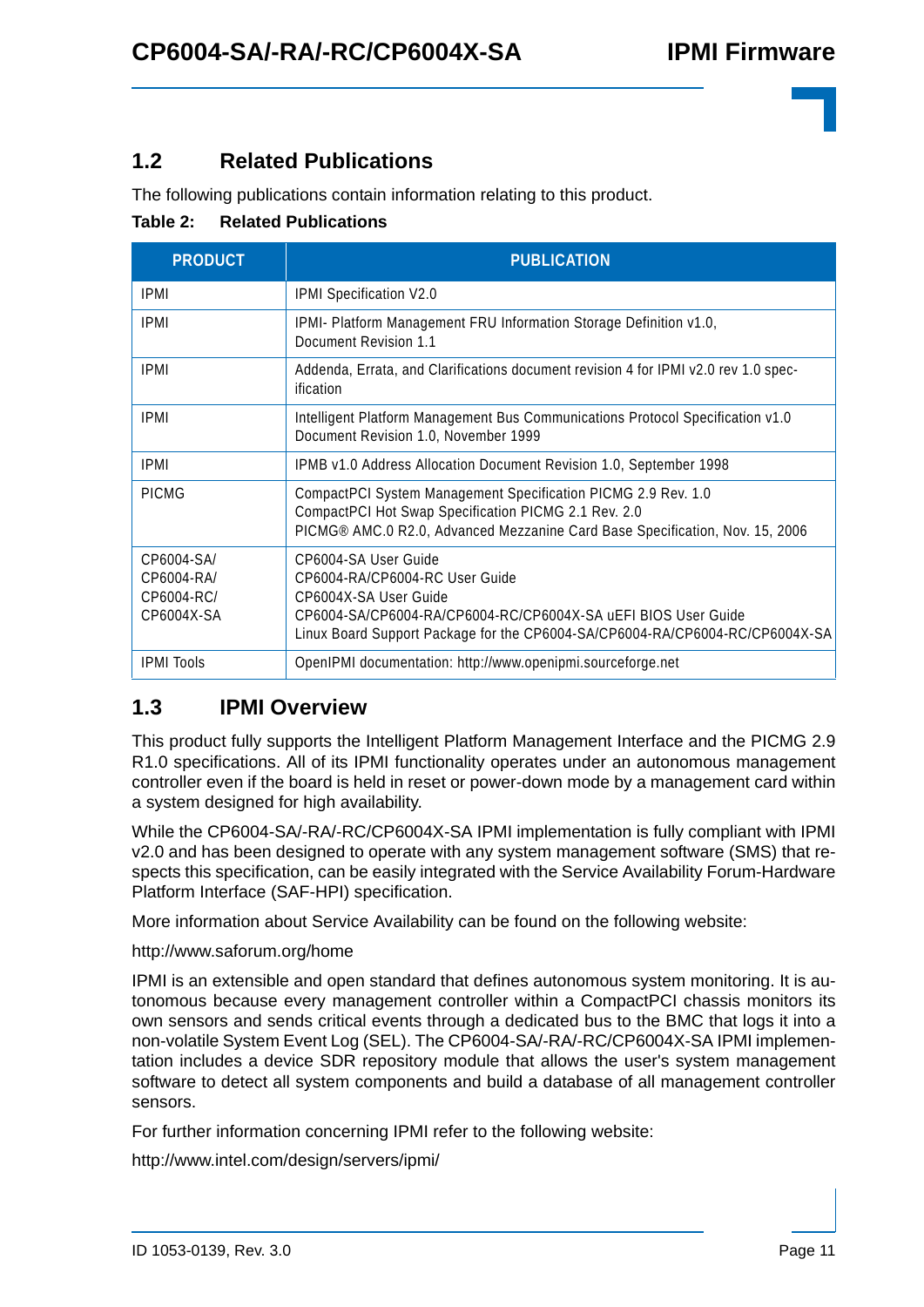**2. IPMI Setup**

# **2.1 IPMI in a CompactPCI Chassis**

Kontron's IPMI implementation in the CompactPCI environment is compliant with the PICMG 2.9 R1.0 specification. This specification defines the pinout of the J1 and J2 CompactPCI connectors as well as the addressing scheme. There should be only one BMC in the chassis, or at least on the IPMB segment. The BMC may reside either on an CP6004-SA/-RA/-RC/CP6004X-SA, or on an external system management card, or in a shelf management controller (ShMC). The specification allows all of these variants. As a BMC in the system slot, the CP6004-SA/- RA/-RC/CP6004X-SA supports dual-ported IPMB (IPMB-0 to the SMCs and IPMB-1 to the external segments via the CompactPCI backplane connector in accordance with PICMG 2.9).



IPMB address for SMC is determined via the location of the slot in the chassis (1)

To use the IPMI resources in a rack requires an initial setup for IPMI operation. The following actions must first be performed to achieve operable IPMI functionality.

# **2.2 IPMI Setup for the CP6004-SA/-RA/-RC/CP6004X-SA**

Initially the default configuration for the board's IPMI controller is:

- $\cdot$  IRQ = 11
- MODE = SMC
- IPMB = single-ported.

If this is the required configuration, no further action is required. If the configuration must be modified, either the **kipmi** uEFI Shell command or one of the open-source tools "ipmitool" or "ipmicmd" may be used to modify the configuration as required.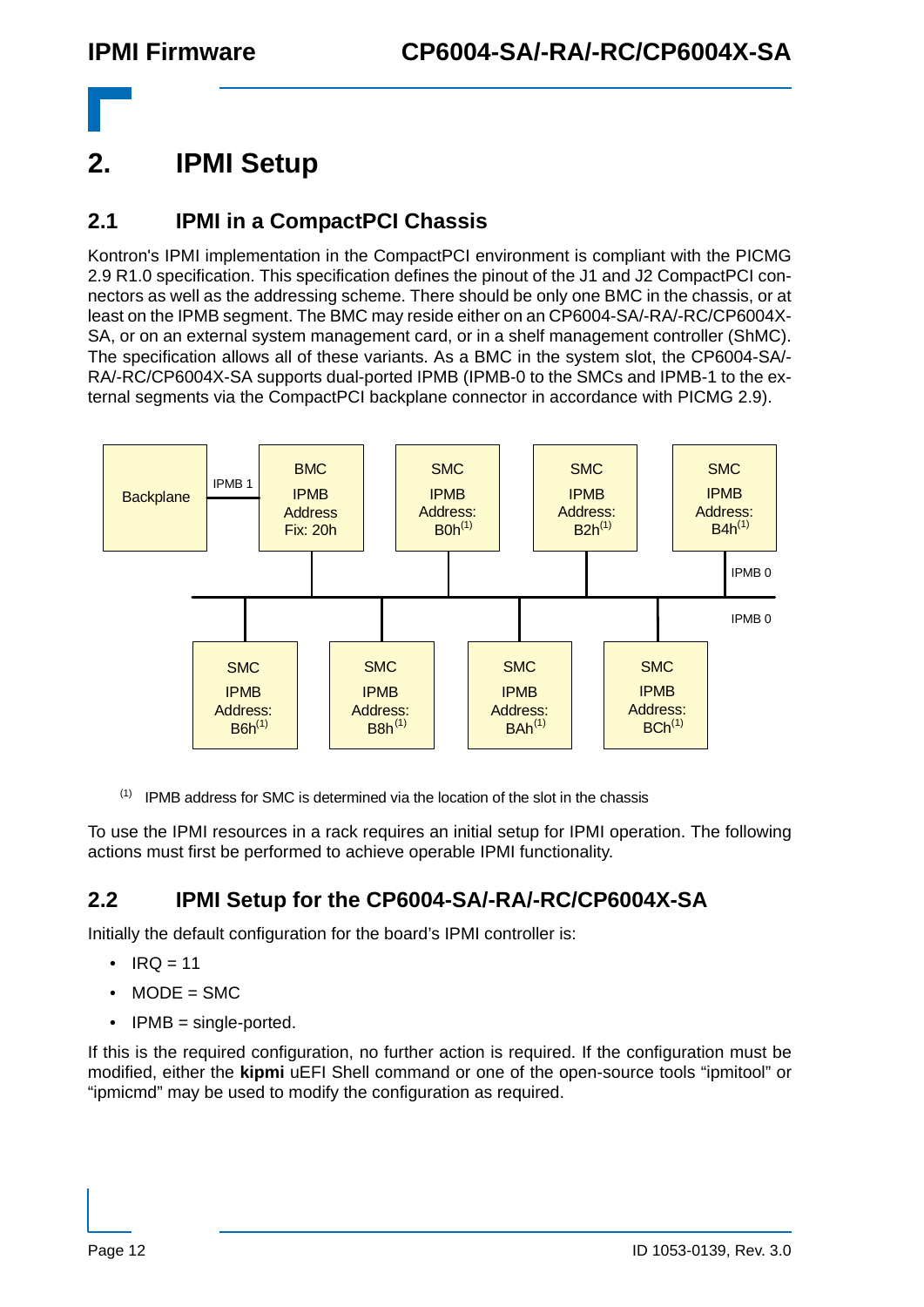For further information on the **kipmi** uEFI Shell command, refer to the CP6004-SA/CP6004- RA/CP6004-RC/CP6004X-SA uEFI BIOS User Guide. When uEFI BIOS stores the configuration, it creates an "IPMI Device Information Record" entry in the SMBIOS table. This record contains information, among others, about:

- Type of the supported interface (KCS style)
- Selected interrupt (11 or none).

This information is required by the CP6004-SA/-RA/-RC/CP6004X-SA payload's IPMI OS kernel drivers for Linux during their loading time. After the loading, most available IPMI communications tools which access the IPMI controller via IPMI OS drivers should work (e.g. "ipmicmd", "ipmitool", etc.).

Now it is possible to use such a tool to issue the **Set Firmware Parameters** OEM IPMI command to modify the configuration again. Changing the interrupt number always requires an uEFI BIOS restart for a correct setup of the SMBIOS table.

## **2.3 IPMI Setup for the Rack**

For a working IPMI configuration the SDRR of the BMC must be filled with all sensor data records of all IPMI controllers in the rack. After every system start the BMC uses the SDRR to initialize all sensors of all boards. The SDRR setup must be done by a management tool, e.g. the open-source tool "ipmitool", after system modification. Then the command is:

```
ipmitool sdr fill sensors
```
This will work only if the IPMI controller configured as BMC is addressed. This addressing is the default if the "ipmitool" is running on the payload side of the board where the BMC is residing.

# **3. IPMI Controller Hardware**

The IPMI controller is implemented using the NXP ARM7 microcontroller with 512 kB of internal flash and 56 kB of RAM.

An external 64 kB serial EEPROM chip is used for firmware private data and FRU inventory storage. An additional external 2 MB serial SPI flash is used for redundant firmware image storage.

The IPMI controller implements a local Keyboard Controller Style (KCS) interface with interrupt support for communication with system-side management software and the uEFI BIOS. The IPMB bus is used for interconnection with the BMC or the shelf manager.

IPMI over LAN (IOL) and Serial Over LAN (SOL) are supported on four Ethernet channels of the board (refer to Chapter 14.1 for information on the IOL/SOL channel assignment). SOL is only available on one Ethernet channel at a time.

The IPMI controller provides access to various board sensors which permit the monitoring of:

- System power voltages: 5V (PWR), 3.3V, IPMI 5V, 12V, IPMI controller supply 4.7V
- Temperatures: CPU die, chipset, and board temperature
- Power Good, IPMB-0 link, board reset, POST code, boot error, CPU states (processor hot, THERMTRIP, …), IPMB state, Health error, IPMI watchdog etc.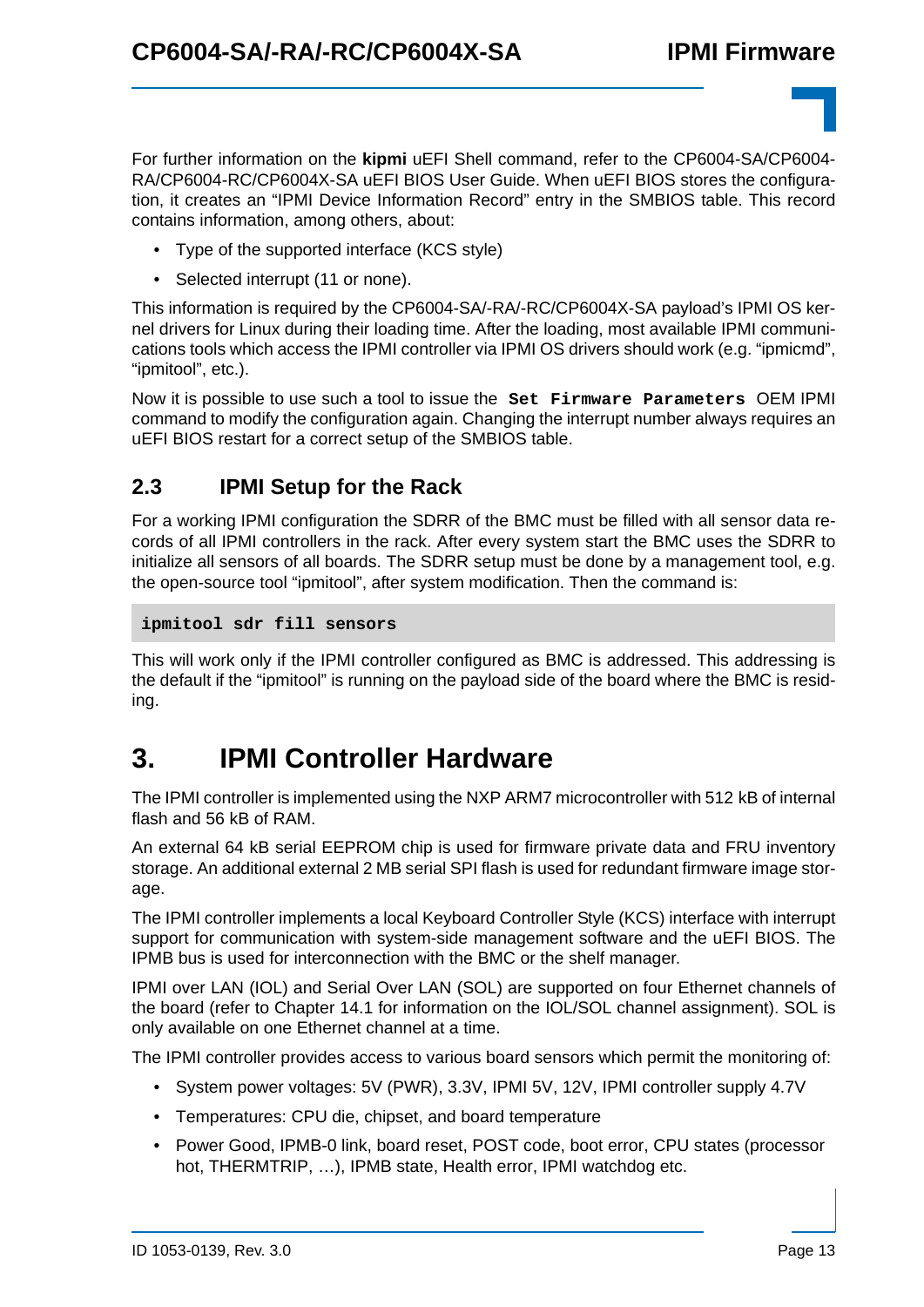

# **4. IPMI Firmware**

## **4.1 Key Features**

The following are key features of the CP6004-SA/-RA/-RC/CP6004X-SA's IPMI firmware:

- Compliant with the IPMI specification 2.0
- Compliant with the PICMG 2.9 specification
- Firmware designed and specially made for CompactPCI implementation and easy integration with SAF-HPI
- KCS SMS interface with interrupt support
- Dual-port IPMB support
- Out-of-band management and monitoring using the IPMB interface permits access to sensors regardless of the board's CPU state
- Sensor thresholds fully configurable
- Sensor names prefixed with identification of owner (BMC without slot number or SMC with slot number)
- Complete IPMI watchdog functionality
- Complete SEL, SDR repository and FRU functionality on BMC
- Complete FRU functionality
- Master Write-Read I<sup>2</sup>C support for external I<sup>2</sup>C devices communications (FRU, EEPROM, FAN)
- Two IPMI firmware banks allow an automatic backup This allows manual and automatic firmware image roll-back (in case of an upgrade failure).
- The downloading of a new firmware image does not break currently running firmware or payload activities.
- Firmware bank management is done by the open-source tool "ipmitool", mode "fwum" or "hpm", which can update the firmware in the field.
- Firmware fully customizable via OEM IPMI commands to satisfy customer requirements
- Interoperable with other IPMI solutions
- OEM board supervision and control extensions such as boot flash selection and firmware boot order configuration
- uEFI BIOS fail-over control by automatic selection of the recovery SPI boot flash in the event a non-working uEFI BIOS is detected
- IPMI over LAN (IOL) support
- Serial over LAN (SOL) support (on request)
- Graceful shutdown support
- Handle switch and blue Hot Swap LED operation
- The I0 and I1 LEDs indicate operational status of the IPMI firmware.
- The board's write protection feature for non-volatile memories is supported. These memories are:
	- I<sup>2</sup>C FFPROM for FRU data
	- SPI flash memory for firmware banks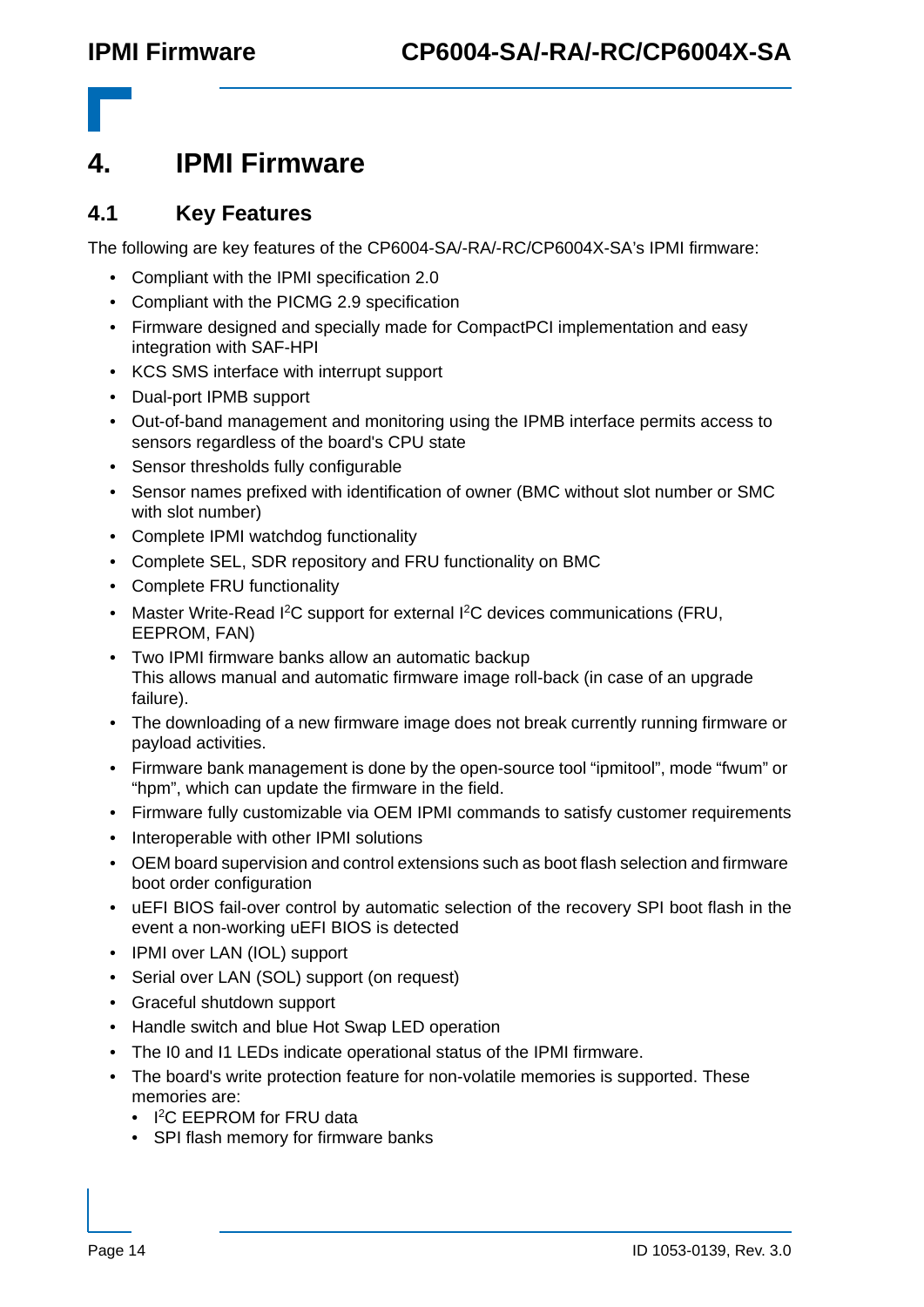# **5. Supported IPMI and ATCA Commands**

## **5.1 Standard IPMI Commands**

The following table shows an excerpt from the command list specified in the IPMI specification 2.0. The shaded table cells indicate commands supported by the CP6004-SA/-RA/-RC/ CP6004X-SA IPMI firmware.

 $M =$  mandatory,  $O =$  optional

#### <span id="page-14-0"></span>**Table 3: Standard IPMI Commands**

| <b>COMMAND</b>                           | <b>IPMI 2.0</b><br>SPEC.<br><b>SECTION</b> | <b>NETFN</b> | <b>CMD</b> | <b>KONTRON</b><br><b>SUPPORT</b><br><b>ON IPMI</b><br><b>CONTROLLER</b> |
|------------------------------------------|--------------------------------------------|--------------|------------|-------------------------------------------------------------------------|
| IPM DEVICE "GLOBAL" COMMANDS             |                                            |              |            | M                                                                       |
| <b>Get Device ID</b>                     | 20.1                                       | App          | 01h        | M / Yes [1]                                                             |
| <b>Cold Reset</b>                        | 20.2                                       | App          | 02h        | O / Yes                                                                 |
| Warm Reset                               | 20.3                                       | App          | 03h        | O/No                                                                    |
| <b>Get Self Test Results</b>             | 20.4                                       | App          | 04h        | O / Yes                                                                 |
| Manufacturing Test On                    | 20.5                                       | App          | 05h        | O/No                                                                    |
| Set ACPI Power State                     | 20.6                                       | App          | 06h        | O / Yes                                                                 |
| <b>Get ACPI Power State</b>              | 20.7                                       | App          | 07h        | O / Yes                                                                 |
| <b>Get Device GUID</b>                   | 20.8                                       | App          | 08h        | O / No                                                                  |
| Broadcast "Get Device ID"                | 20.9                                       | App          | 01h        | M / Yes                                                                 |
| <b>BMC WATCHDOG TIMER COMMANDS</b>       | $\overline{O}$                             |              |            |                                                                         |
| Reset Watchdog Timer                     | 27.5                                       | App          | 22h        | O / Yes                                                                 |
| Set Watchdog Timer                       | 27.6                                       | App          | 24h        | O / Yes                                                                 |
| Get Watchdog Timer                       | 27.7                                       | App          | 25h        | O / Yes                                                                 |
| <b>BMC DEVICE AND MESSAGING COMMANDS</b> |                                            |              |            | $\overline{O}$                                                          |
| Set BMC Global Enables                   | 22.1                                       | App          | 2Eh        | O / Yes                                                                 |
| <b>Get BMC Global Enables</b>            | 22.2                                       | App          | 2Fh        | O / Yes                                                                 |
| Clear Message Flags                      | 22.3                                       | App          | 30h        | O / Yes                                                                 |
| Get Message Flags                        | 22.4                                       | App          | 31h        | O / Yes                                                                 |
| Enable Message Channel Receive           | 22.5                                       | App          | 32h        | O / Yes                                                                 |
| Get Message                              | 22.6                                       | App          | 33h        | O / Yes                                                                 |
| Send Message                             | 22.7                                       | App          | 34h        | O / Yes                                                                 |
| Read Event Message Buffer                | 22.8                                       | App          | 35h        | O / Yes                                                                 |
| Get BT Interface Capabilities            | 22.9                                       | App          | 36h        | O/No                                                                    |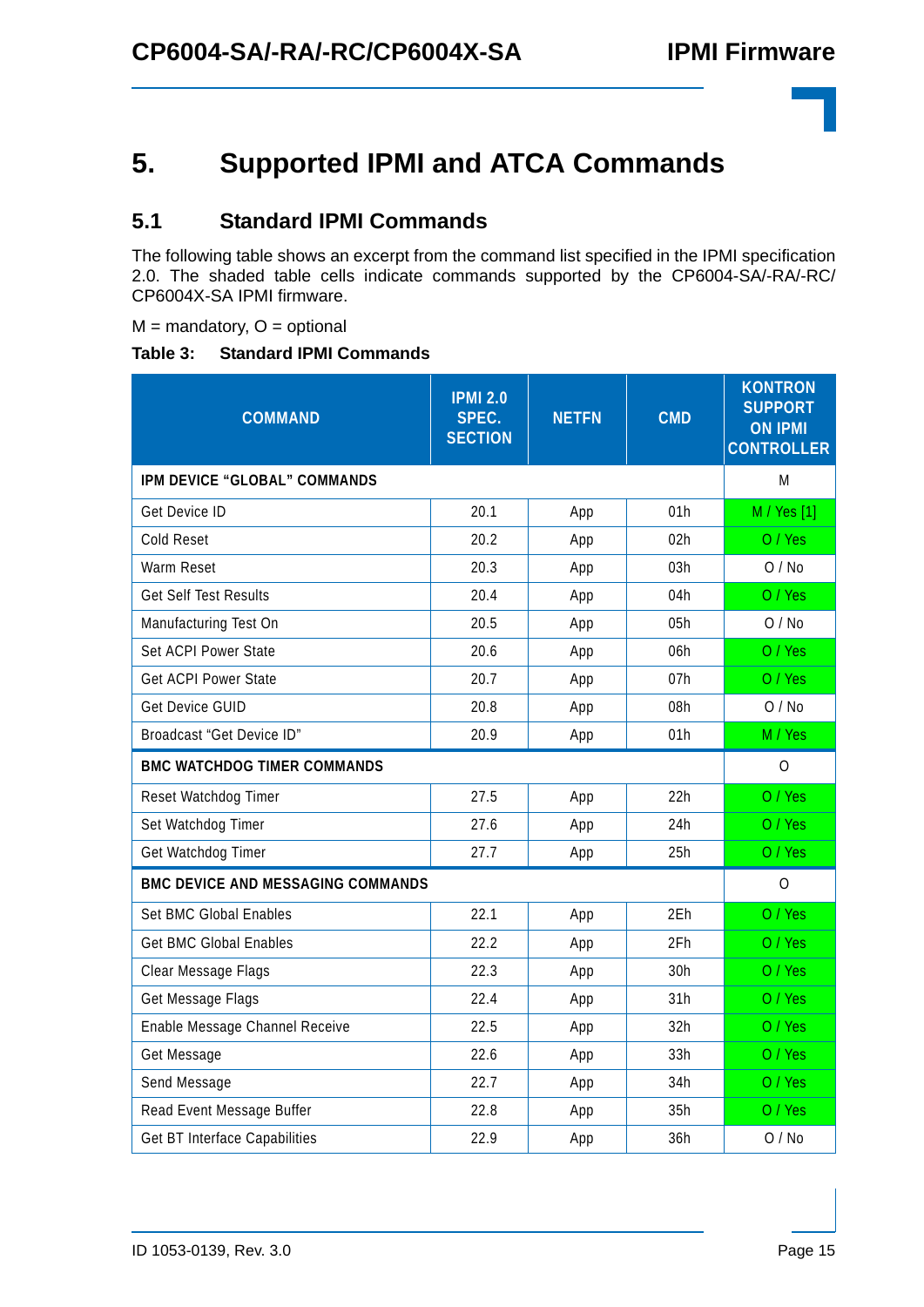| <b>COMMAND</b>                          | <b>IPMI 2.0</b><br>SPEC.<br><b>SECTION</b> | <b>NETFN</b> | <b>CMD</b> | <b>KONTRON</b><br><b>SUPPORT</b><br><b>ON IPMI</b><br><b>CONTROLLER</b> |
|-----------------------------------------|--------------------------------------------|--------------|------------|-------------------------------------------------------------------------|
| Get System GUID                         | 22.14                                      | App          | 37h        | O / No                                                                  |
| Get Channel Authentication Capabilities | 22.13                                      | App          | 38h        | O / Yes                                                                 |
| Get Session Challenge                   | 22.15                                      | App          | 39h        | O / Yes                                                                 |
| <b>Activate Session</b>                 | 22.17                                      | App          | 3Ah        | $0/$ Yes                                                                |
| Set Session Privilege Level             | 22.18                                      | App          | 3Bh        | $0/$ Yes                                                                |
| <b>Close Session</b>                    | 22.19                                      | App          | 3Ch        | O / Yes                                                                 |
| Get Session Info                        | 22.20                                      | App          | 3Dh        | O / Yes                                                                 |
| Get AuthCode                            | 22.21                                      | App          | 3Fh        | O/No                                                                    |
| Set Channel Access                      | 22.22                                      | App          | 40h        | 0/Yes                                                                   |
| <b>Get Channel Access</b>               | 22.23                                      | App          | 41h        | O / Yes                                                                 |
| Get Channel Info                        | 22.24                                      | App          | 42h        | $0/$ Yes                                                                |
| Set User Access                         | 22.26                                      | App          | 43h        | O / Yes                                                                 |
| Get User Access                         | 22.27                                      | App          | 44h        | $0/$ Yes                                                                |
| Set User Name                           | 22.28                                      | App          | 45h        | O / Yes                                                                 |
| Get User Name                           | 22.29                                      | App          | 46h        | $0/$ Yes                                                                |
| Set User Password                       | 22.30                                      | App          | 47h        | O / Yes                                                                 |
| Activate Payload                        | 24.1                                       | App          | 48h        | O / Yes                                                                 |
| Deactivate Payload                      | 24.2                                       | App          | 49h        | O / Yes                                                                 |
| Get Payload Activation Status           | 24.4                                       | App          | 4Ah        | O / Yes                                                                 |
| Get Payload Instance Info               | 24.5                                       | App          | 4Bh        | O / Yes                                                                 |
| Set User Payload Access                 | 24.6                                       | App          | 4Ch        | O / Yes                                                                 |
| Get User Payload Access                 | 24.7                                       | App          | 4Dh        | O / Yes                                                                 |
| Get Channel Payload Support             | 24.8                                       | App          | 4Eh        | O / Yes                                                                 |
| Get Channel Payload Version             | 24.9                                       | App          | 4Fh        | O / Yes                                                                 |
| Get Channel OEM Payload Info            | 24.10                                      | App          | 50h        | O / No                                                                  |
| Master Write-Read                       | 22.11                                      | App          | 52h        | O / Yes                                                                 |
| Get Channel Cipher Suits                | 22.15                                      | App          | 54h        | O / No                                                                  |
| Suspend/Resume Payload Encryption       | 24.3                                       | App          | 55h        | O / Yes                                                                 |
| Set Channel Security Keys               | 22.25                                      | App          | 56h        | O / No                                                                  |
| Get System Interface Capabilities       | 22.9                                       | App          | 57h        | O/No                                                                    |
| <b>CHASSIS DEVICE COMMANDS</b>          |                                            |              |            | $\overline{O}$                                                          |
| Get Chassis Capabilities                | 28.1                                       | Chassis      | 00h        | O / Yes                                                                 |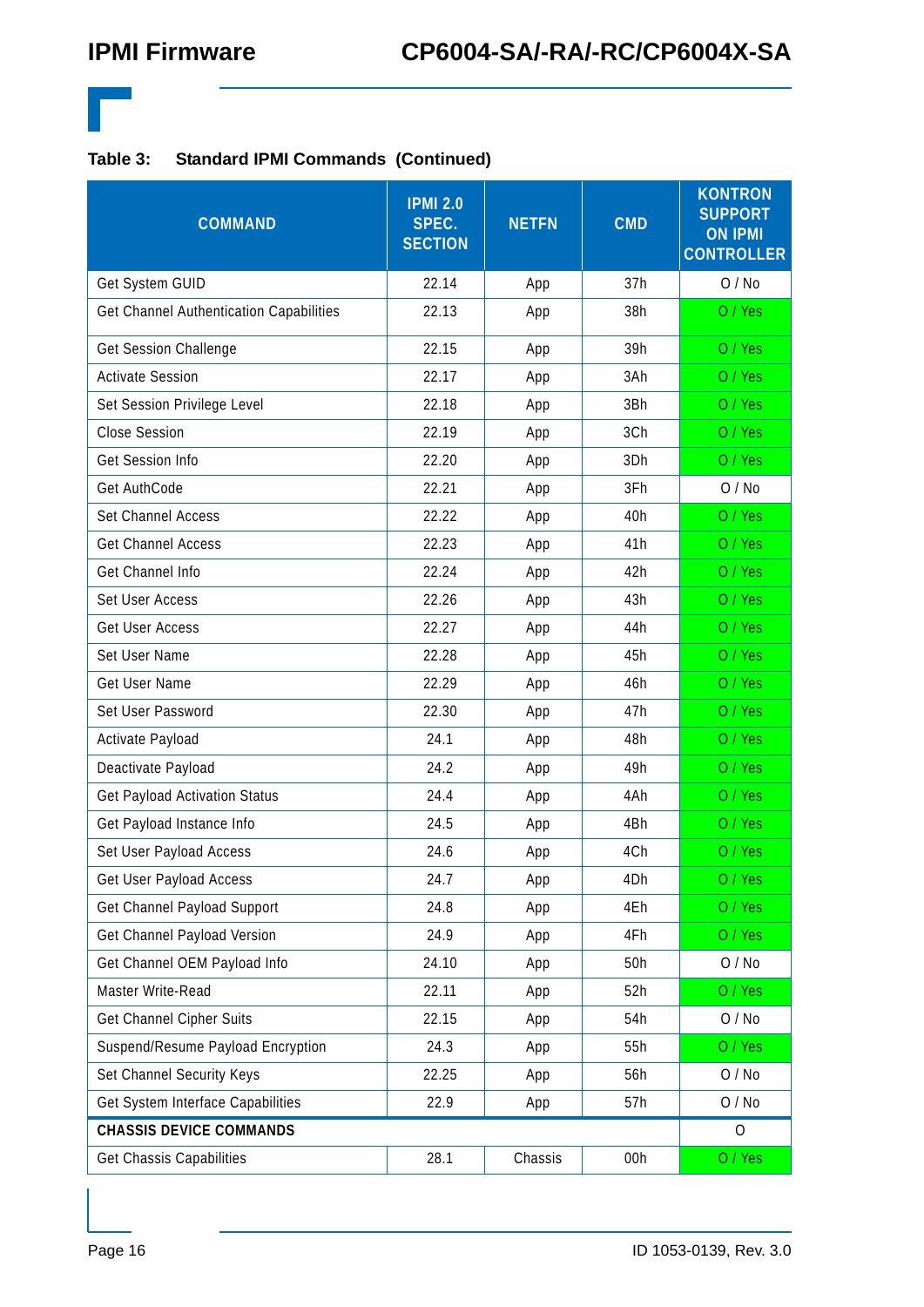

| <b>COMMAND</b>                          | <b>IPMI 2.0</b><br>SPEC.<br><b>SECTION</b> | <b>NETFN</b>            | <b>CMD</b> | <b>KONTRON</b><br><b>SUPPORT</b><br><b>ON IPMI</b><br><b>CONTROLLER</b> |
|-----------------------------------------|--------------------------------------------|-------------------------|------------|-------------------------------------------------------------------------|
| Get Chassis Status                      | 28.2                                       | Chassis                 | 01h        | O / Yes                                                                 |
| Chassis Control                         | 28.3                                       | Chassis                 | 02h        | O / Yes                                                                 |
| Chassis Reset                           | 28.4                                       | Chassis                 | 03h        | O / No                                                                  |
| Chassis Identify                        | 28.5                                       | Chassis                 | 04h        | O / No                                                                  |
| Set Chassis Capabilities                | 28.7                                       | Chassis                 | 05h        | O/No                                                                    |
| Set Power Restore Policy                | 28.8                                       | Chassis                 | 06h        | O / No                                                                  |
| Get System Restart Cause                | 28.11                                      | Chassis                 | 07h        | O/No                                                                    |
| Set System Boot Options                 | 28.12                                      | Chassis                 | 08h        | O / No                                                                  |
| Get System Boot Options                 | 28.13                                      | Chassis                 | 09h        | O / No                                                                  |
| Get POH Counter                         | 28.14                                      | Chassis                 | 0Fh        | O / Yes                                                                 |
| <b>EVENT COMMANDS</b>                   |                                            |                         |            | M                                                                       |
| Set Event Receiver                      | 29.1                                       | S/E                     | 00h        | M / Yes                                                                 |
| Get Event Receiver                      | 29.2                                       | S/E                     | 01h        | M / Yes                                                                 |
| Platform Event (a.k.a. "Event Message") | 29.3                                       | S/E                     | 02h        | M / Yes                                                                 |
| PEF AND ALERTING COMMANDS               |                                            |                         |            | 0                                                                       |
| Get PEF Capabilities                    | 30.1                                       | S/E                     | 10h        | O/No                                                                    |
| Arm PEF Postpone Timer                  | 30.2                                       | S/E                     | 11h        | O / No                                                                  |
| Set PEF Configuration Parameters        | 30.3                                       | S/E                     | 12h        | O / No                                                                  |
| Get PEF Configuration Parameters        | 30.4                                       | S/E                     | 13h        | O / No                                                                  |
| Set Last Processed Event ID             | 30.5                                       | S/E                     | 14h        | O / No                                                                  |
| Get Last Processed Event ID             | 30.6                                       | S/E                     | 15h        | O/No                                                                    |
| Alert Immediate                         | 30.7                                       | S/E                     | 16h        | 0/N <sub>0</sub>                                                        |
| PET Acknowledge                         | 30.8                                       | S/E                     | 17h        | O/No                                                                    |
| <b>SENSOR DEVICE COMMANDS</b>           |                                            |                         |            | M                                                                       |
| Get Device SDR Info                     | 35.2                                       | S/E                     | 20h        | M / Yes                                                                 |
| Get Device SDR                          | 35.3                                       | S/E                     | 21h        | M / Yes                                                                 |
| Reserve Device SDR Repository           | 35.4                                       | S/E                     | 22h        | M / Yes                                                                 |
| Get Sensor Reading Factors              | 35.5                                       | S/E                     | 23h        | O/No                                                                    |
| Set Sensor Hysteresis                   | 35.6                                       | S/E                     | 24h        | O / Yes                                                                 |
| Get Sensor Hysteresis                   | 35.7                                       | S/E                     | 25h        | O / Yes                                                                 |
| Set Sensor Threshold                    | 35.8                                       | S/E                     | 26h        | O / Yes                                                                 |
| Get Sensor Threshold                    | 35.9                                       | $\mathsf{S}/\mathsf{E}$ | 27h        | O / Yes                                                                 |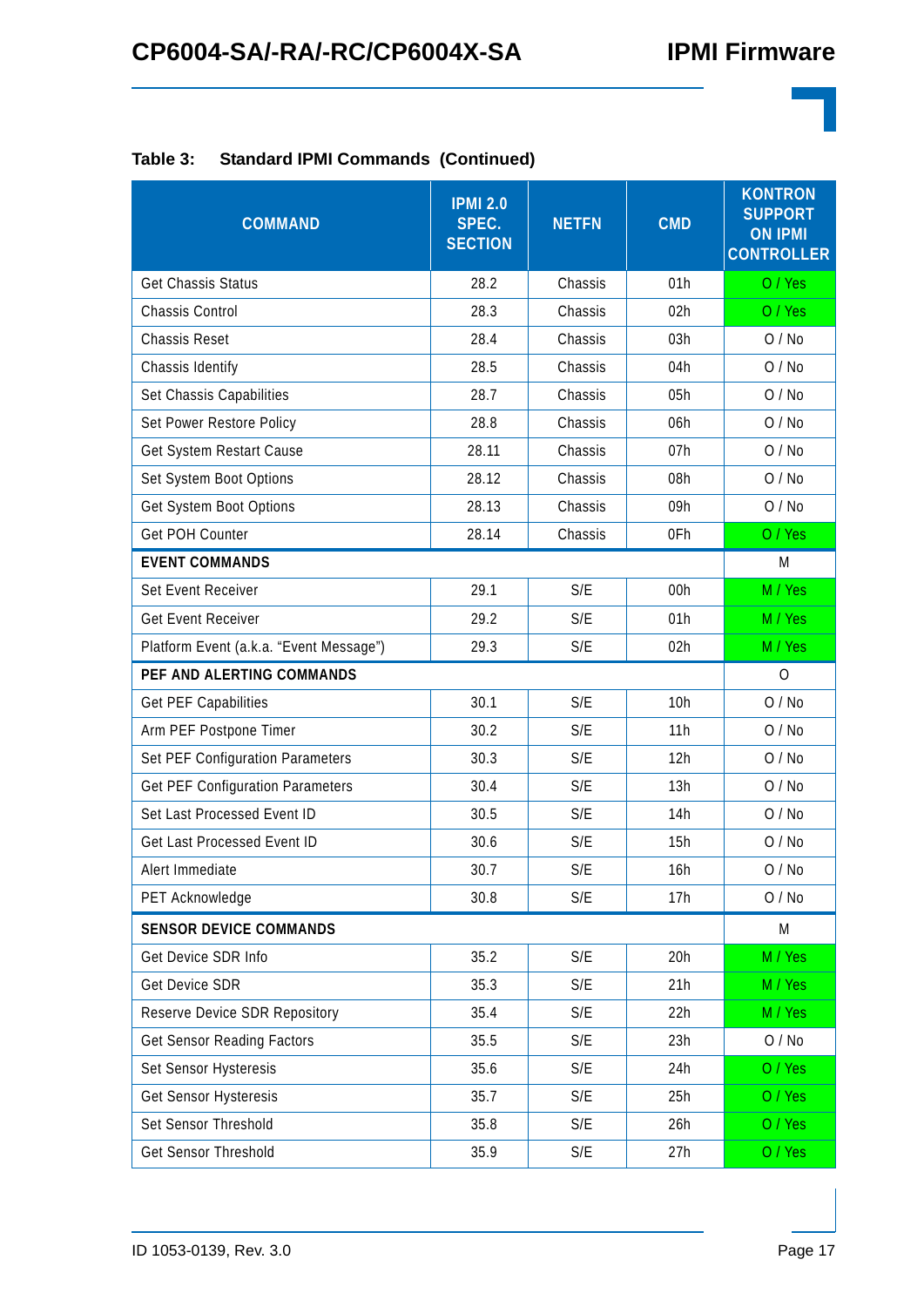| <b>COMMAND</b>                     | <b>IPMI 2.0</b><br>SPEC.<br><b>SECTION</b> | <b>NETFN</b> | <b>CMD</b> | <b>KONTRON</b><br><b>SUPPORT</b><br><b>ON IPMI</b><br><b>CONTROLLER</b> |
|------------------------------------|--------------------------------------------|--------------|------------|-------------------------------------------------------------------------|
| Set Sensor Event Enable            | 35.10                                      | S/E          | 28h        | O / Yes                                                                 |
| Get Sensor Event Enable            | 35.11                                      | S/E          | 29h        | O / Yes                                                                 |
| Re-arm Sensor Events               | 35.12                                      | S/E          | 2Ah        | O/No                                                                    |
| Get Sensor Event Status            | 35.13                                      | S/E          | 2Bh        | O/No                                                                    |
| Get Sensor Reading                 | 35.14                                      | S/E          | 2Dh        | M / Yes                                                                 |
| Set Sensor Type                    | 35.15                                      | S/E          | 2Eh        | O/No                                                                    |
| Get Sensor Type                    | 35.16                                      | S/E          | 2Fh        | O/No                                                                    |
| <b>FRU DEVICE COMMANDS</b>         |                                            |              |            | M                                                                       |
| Get FRU Inventory Area Info        | 34.1                                       | Storage      | 10h        | M / Yes                                                                 |
| Read FRU Data                      | 34.2                                       | Storage      | 11h        | M / Yes                                                                 |
| Write FRU Data                     | 34.3                                       | Storage      | 12h        | M / Yes                                                                 |
| <b>SDR DEVICE COMMANDS</b>         |                                            |              |            | $\mathbf 0$                                                             |
| Get SDR Repository Info            | 33.9                                       | Storage      | 20h        | O / Yes                                                                 |
| Get SDR Repository Allocation Info | 33.10                                      | Storage      | 21h        | O / Yes                                                                 |
| Reserve SDR Repository             | 33.11                                      | Storage      | 22h        | O / Yes                                                                 |
| Get SDR                            | 33.12                                      | Storage      | 23h        | O / Yes                                                                 |
| Add SDR                            | 33.13                                      | Storage      | 24h        | O / Yes                                                                 |
| Partial Add SDR                    | 33.14                                      | Storage      | 25h        | O / Yes                                                                 |
| Delete SDR                         | 33.15                                      | Storage      | 26h        | O / Yes                                                                 |
| Clear SDR Repository               | 33.16                                      | Storage      | 27h        | O / Yes                                                                 |
| Get SDR Repository Time            | 33.17                                      | Storage      | 28h        | O / No                                                                  |
| Set SDR Repository Time            | 33.18                                      | Storage      | 29h        | O / No                                                                  |
| Enter SDR Repository Update Mode   | 33.19                                      | Storage      | 2Ah        | O / No                                                                  |
| Exit SDR Repository Update Mode    | 33.20                                      | Storage      | 2Bh        | O/No                                                                    |
| Run Initialization Agent           | 33.21                                      | Storage      | 2Ch        | O / Yes                                                                 |
| <b>SEL DEVICE COMMANDS</b>         |                                            |              | 0          |                                                                         |
| Get SEL Info                       | 40.2                                       | Storage      | 40h        | O / Yes                                                                 |
| Get SEL Allocation Info            | 40.3                                       | Storage      | 41h        | O / Yes                                                                 |
| Reserve SEL                        | 40.4                                       | Storage      | 42h        | O / Yes                                                                 |
| Get SEL Entry                      | 40.5                                       | Storage      | 43h        | O / Yes                                                                 |
| Add SEL Entry                      | 40.6                                       | Storage      | 44h        | O / Yes                                                                 |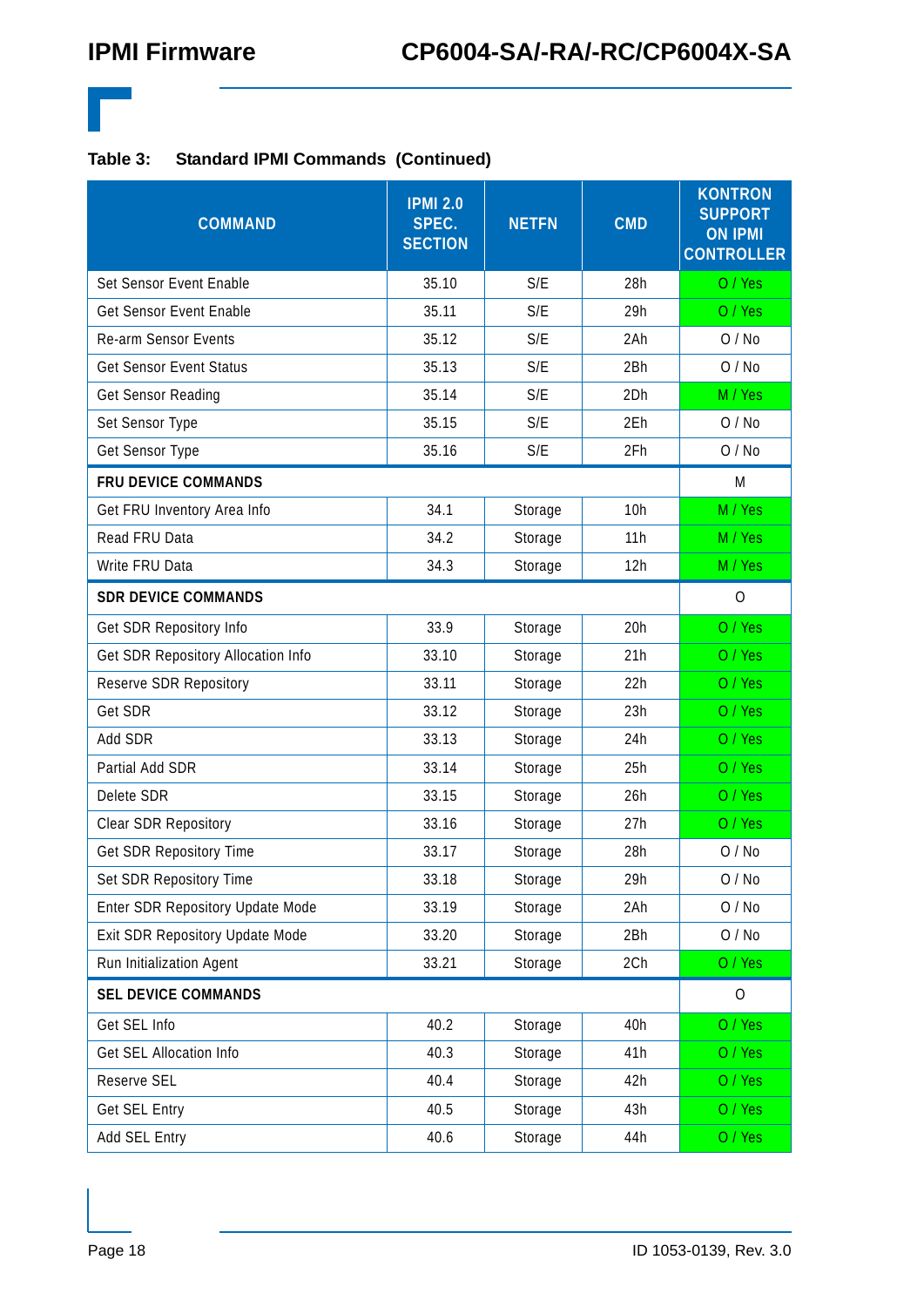

| <b>COMMAND</b>                          | <b>IPMI 2.0</b><br>SPEC.<br><b>SECTION</b> | <b>NETFN</b> | <b>CMD</b> | <b>KONTRON</b><br><b>SUPPORT</b><br><b>ON IPMI</b><br><b>CONTROLLER</b> |
|-----------------------------------------|--------------------------------------------|--------------|------------|-------------------------------------------------------------------------|
| Partial Add SEL Entry                   | 40.7                                       | Storage      | 45h        | O/No                                                                    |
| Delete SEL Entry                        | 40.8                                       | Storage      | 46h        | O / Yes                                                                 |
| Clear SEL                               | 40.9                                       | Storage      | 47h        | O / Yes                                                                 |
| Get SEL Time                            | 40.10                                      | Storage      | 48h        | O / Yes                                                                 |
| Set SEL Time                            | 40.11                                      | Storage      | 49h        | O / Yes                                                                 |
| Get Auxiliary Log Status                | 40.12                                      | Storage      | 5Ah        | O/No                                                                    |
| Set Auxiliary Log Status                | 40.13                                      | Storage      | 5Bh        | O / No                                                                  |
| <b>LAN DEVICE COMMANDS</b>              |                                            |              |            | $\overline{O}$                                                          |
| Set LAN Configuration Parameters        | 23.1                                       | Transport    | 01h        | O / Yes                                                                 |
| <b>Get LAN Configuration Parameters</b> | 23.2                                       | Transport    | 02h        | O / Yes                                                                 |
| Suspend BMC ARPs                        | 23.3                                       | Transport    | 03h        | O / No                                                                  |
| Get IP/UDP/RMCP Statistics              | 23.4                                       | Transport    | 04h        | O / Yes                                                                 |
| <b>SERIAL/MODEM DEVICE COMMANDS</b>     |                                            |              |            | $\overline{O}$                                                          |
| Set Serial/Modem Configuration          | 25.1                                       | Transport    | 10h        | O/No                                                                    |
| Get Serial/Modem Configuration          | 25.2                                       | Transport    | 11h        | O / No                                                                  |
| Set Serial/Modem Mux                    | 25.3                                       | Transport    | 12h        | O / No                                                                  |
| Get TAP Response Codes                  | 25.4                                       | Transport    | 13h        | O/No                                                                    |
| Set PPP UDP Proxy Transmit Data         | 25.5                                       | Transport    | 14h        | O / No                                                                  |
| Get PPP UDP Proxy Transmit Data         | 25.6                                       | Transport    | 15h        | O/No                                                                    |
| Send PPP UDP Proxy Packet               | 25.7                                       | Transport    | 16h        | O / No                                                                  |
| Get PPP UDP Proxy Receive Data          | 25.8                                       | Transport    | 17h        | O / No                                                                  |
| Serial/Modem Connection Active          | 25.9                                       | Transport    | 18h        | O/No                                                                    |
| Callback                                | 25.10                                      | Transport    | 19h        | O/No                                                                    |
| Set User Callback Options               | 25.11                                      | Transport    | 1Ah        | O/No                                                                    |
| Get User Callback Options               | 25.12                                      | Transport    | 1Bh        | O/No                                                                    |
| <b>SOL Activating</b>                   | 26.1                                       | Transport    | 20h        | O / Yes                                                                 |
| Set SOL Configuration Parameters        | 26.2                                       | Transport    | 21h        | O / Yes                                                                 |
| <b>Get SOL Configuration Parameters</b> | 26.3                                       | Transport    | 22h        | O / Yes                                                                 |

[1] Has OEM extensions. Please refer to 6.1, Get Device ID Command with OEM Extensions.



## *Note ...*

Some of the above-mentioned commands, such as SDR commands, work only if the IPMI controller is configured as BMC. For further information, refer to the IPMI specification 2.0.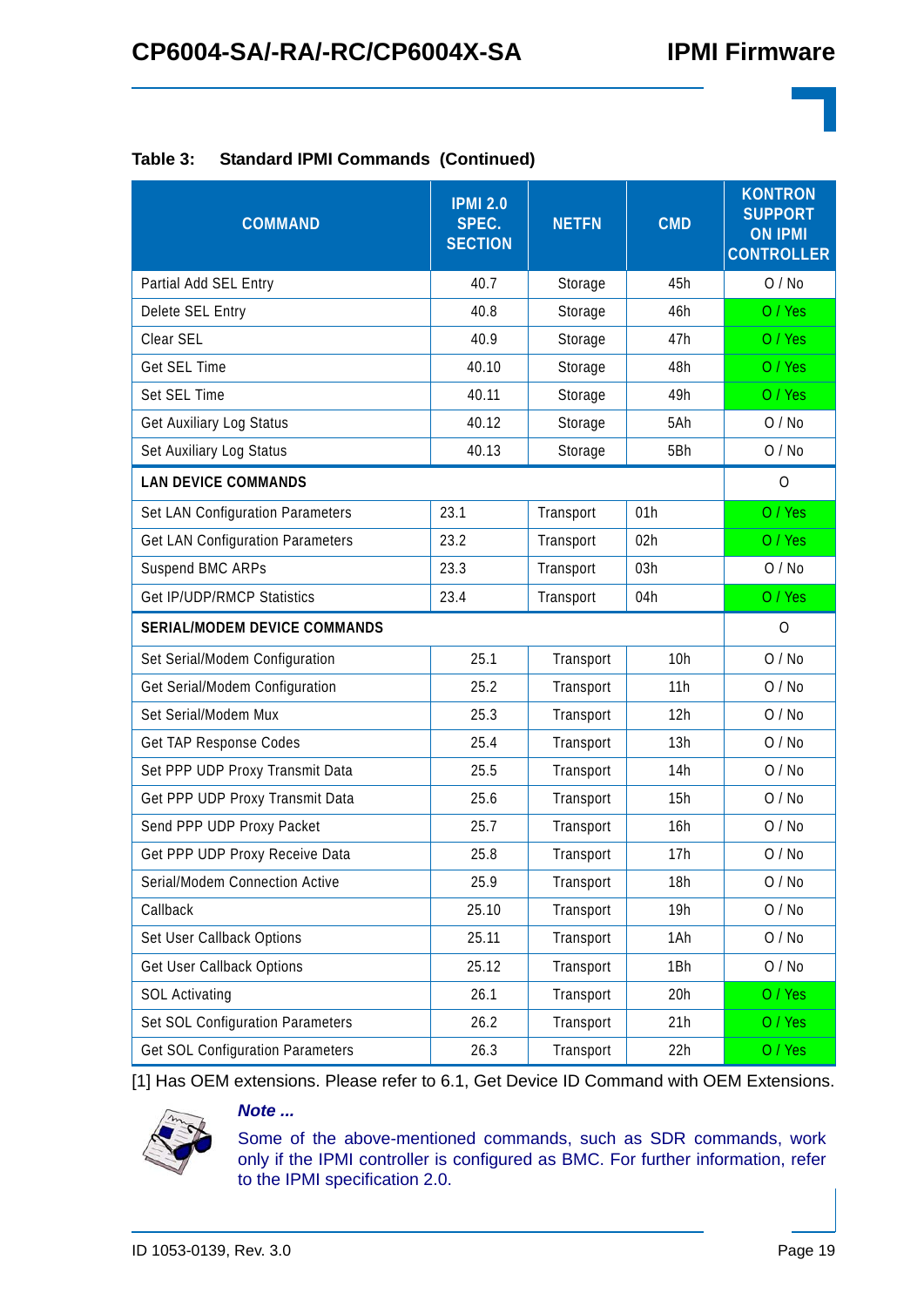

## **5.2 AdvancedTCA and AMC Commands**

The following table shows an excerpt from the command list specified in the PICMG 3.0 R 2.0 AdvancedTCA Base Specification and the PICMG AMC.0 Advanced Mezzanine Card Specification, R 1.0. The shaded table cells indicate commands supported by the IPMI firmware.

 $M =$  mandatory

#### <span id="page-19-0"></span>**Table 4: AdvancedTCA and AMC Commands**

| <b>COMMAND</b>                   | <b>PICMG 3.0</b><br>SPEC.<br><b>TABLE</b> | <b>NETFN</b> | <b>CMD</b> | <b>KONTRON</b><br><b>SUPPORT</b><br><b>ON IPMI</b><br><b>CONTROLLER</b> |
|----------------------------------|-------------------------------------------|--------------|------------|-------------------------------------------------------------------------|
| AdvancedTCA                      |                                           |              |            | M                                                                       |
| <b>Get PICMG Properties</b>      | $3-9$                                     | <b>PICMG</b> | 00h        | M / Yes                                                                 |
| Get Address Info                 | $3 - 8$                                   | <b>PICMG</b> | 01h        | N/A                                                                     |
| Get Shelf Address Info           | $3 - 13$                                  | <b>PICMG</b> | 02h        | N/A                                                                     |
| Set Shelf Address Info           | $3 - 14$                                  | <b>PICMG</b> | 03h        | N/A                                                                     |
| <b>FRU Control</b>               | $3 - 22$                                  | <b>PICMG</b> | 04h        | N/A                                                                     |
| Get FRU LED Properties           | $3 - 29$                                  | <b>PICMG</b> | 05h        | M / Yes                                                                 |
| Get LED Color Capabilities       | $3 - 25$                                  | <b>PICMG</b> | 06h        | M / Yes                                                                 |
| Set FRU LED State                | $3 - 26$                                  | <b>PICMG</b> | 07h        | M / Yes                                                                 |
| Get FRU LED State                | $3 - 27$                                  | <b>PICMG</b> | 08h        | M / Yes                                                                 |
| Set IPMB State                   | $3 - 51$                                  | <b>PICMG</b> | 09h        | N/A                                                                     |
| Set FRU Activation Policy        | $3 - 17$                                  | <b>PICMG</b> | 0Ah        | N/A                                                                     |
| <b>Get FRU Activation Policy</b> | $3 - 18$                                  | <b>PICMG</b> | 0Bh        | N/A                                                                     |
| Set FRU Activation               | $3 - 16$                                  | <b>PICMG</b> | 0Ch        | N/A                                                                     |
| Get Device Locator Record ID     | $3 - 29$                                  | <b>PICMG</b> | 0Dh        | M / Yes                                                                 |
| Set Port State                   | $3 - 41$                                  | <b>PICMG</b> | 0Eh        | N/A                                                                     |
| <b>Get Port State</b>            | $3 - 42$                                  | <b>PICMG</b> | 0Fh        | N/A                                                                     |
| <b>Compute Power Properties</b>  | $3 - 60$                                  | <b>PICMG</b> | 10h        | N/A                                                                     |
| Set Power Level                  | $3 - 62$                                  | <b>PICMG</b> | 11h        | N/A                                                                     |
| <b>Get Power Level</b>           | $3 - 61$                                  | <b>PICMG</b> | 12h        | N/A                                                                     |
| Renegotiate Power                | 3-66                                      | PICMG        | 13h        | N/A                                                                     |
| Get Fan Speed Properties         | $3 - 63$                                  | <b>PICMG</b> | 14h        | N/A                                                                     |
| Set Fan Level                    | $3 - 65$                                  | <b>PICMG</b> | 15h        | N/A                                                                     |
| Get Fan Level                    | $3 - 64$                                  | <b>PICMG</b> | 16h        | N/A                                                                     |
| <b>Bused Resource</b>            | $3 - 44$                                  | <b>PICMG</b> | 17h        | N/A                                                                     |
| Get IPMB Link Info               | $3 - 49$                                  | <b>PICMG</b> | 18h        | N/A                                                                     |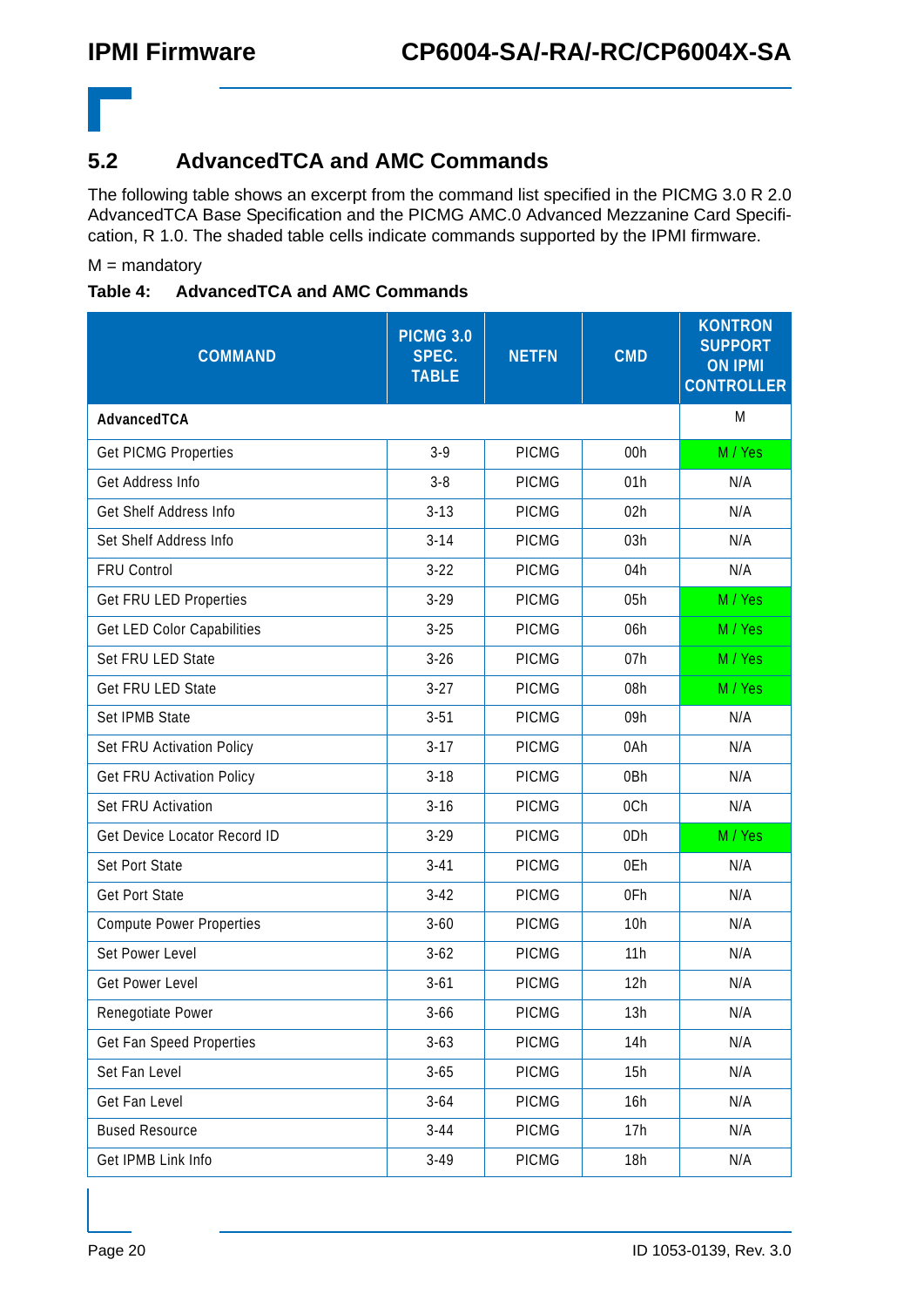# **6. OEM Commands and Command Extensions**

## **6.1 Get Device ID Command with OEM Extensions**

The IPMI specification defines four optional bytes in the response to **Get Device ID**. The response bytes [13:16] hold the "Auxiliary Firmware Revision Information".

<span id="page-20-0"></span>

|  |  |  | Table 5: Get Device ID Command with OEM Extensions |
|--|--|--|----------------------------------------------------|
|--|--|--|----------------------------------------------------|

|             | <b>COMMAND</b>                                                                                                                                          | <b>LUN</b> | <b>NetFn</b> | <b>CMD</b> |
|-------------|---------------------------------------------------------------------------------------------------------------------------------------------------------|------------|--------------|------------|
|             | Get Device ID command with OEM extensions                                                                                                               | 00h        | $App = 06h$  | 01h        |
|             | <b>REQUEST DATA</b>                                                                                                                                     |            |              |            |
| <b>Byte</b> | Data Field                                                                                                                                              |            |              |            |
|             |                                                                                                                                                         |            |              |            |
|             | <b>RESPONSE DATA</b>                                                                                                                                    |            |              |            |
| <b>Byte</b> | Data Field                                                                                                                                              |            |              |            |
| 1           | Completion code                                                                                                                                         |            |              |            |
| 2:12        | Regular Get Device ID command response fields                                                                                                           |            |              |            |
| 13          | Release number of the IPMI firmware:                                                                                                                    |            |              |            |
|             | 10h for R10,                                                                                                                                            |            |              |            |
|             | 11h for R11,                                                                                                                                            |            |              |            |
|             | $\cdots$                                                                                                                                                |            |              |            |
|             | Release number 1 of the IPMI firmware. The open-source tool "ipmitool" displays this as<br>"SDR" in the response to the command "ipmitool fwum status". |            |              |            |
| 14          | Board Geographical Address (slot number):                                                                                                               |            |              |            |
|             | $1$ = Board in chassis slot $1$                                                                                                                         |            |              |            |
| 15          | Reserved                                                                                                                                                |            |              |            |
| 16          | Reserved                                                                                                                                                |            |              |            |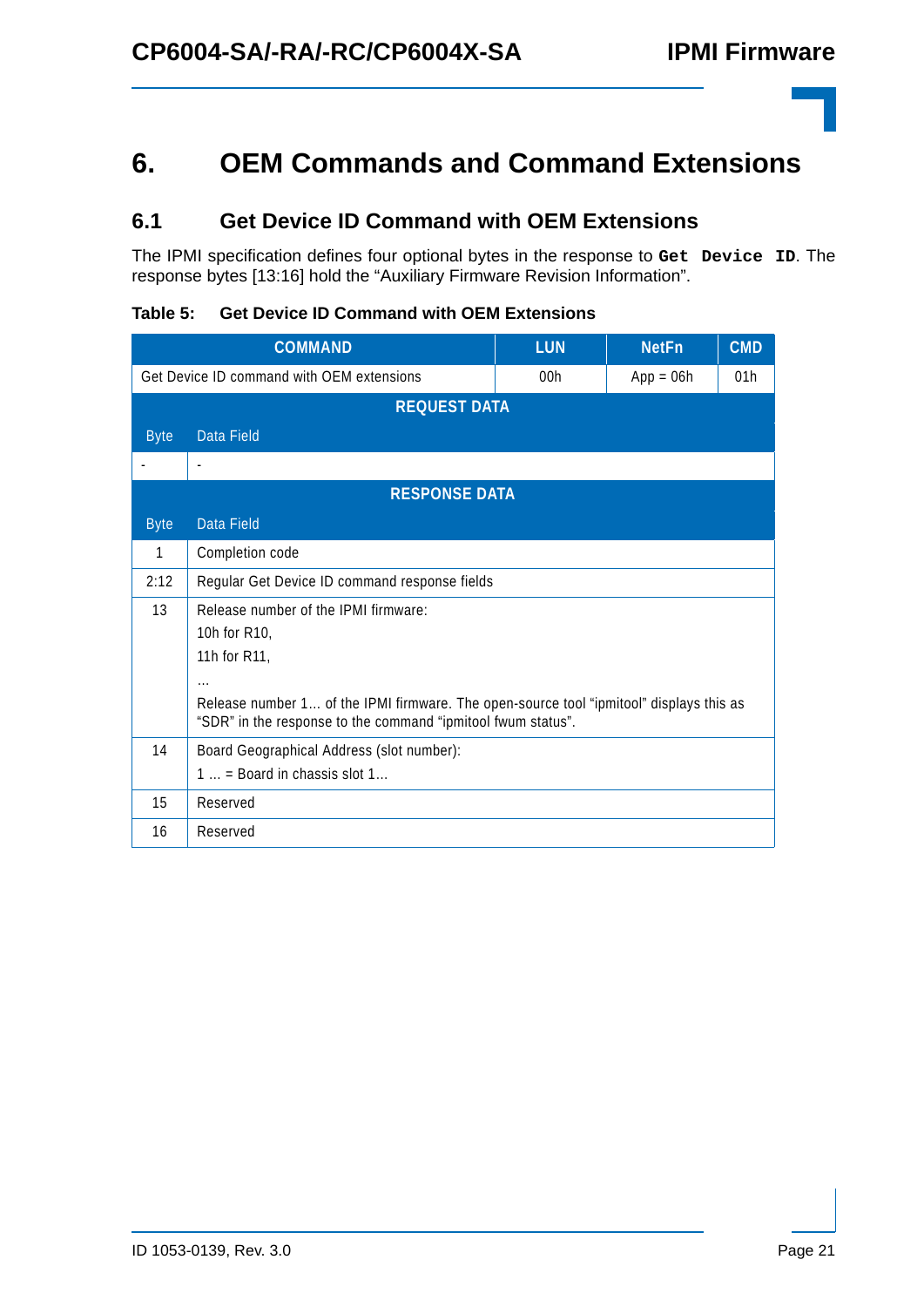

## **6.2 Set Firmware Parameters**

This command permits the selection of interrupts to be used during KCS communication.

<span id="page-21-0"></span>**Table 6: Set Firmware Parameters**

|                | <b>COMMAND</b>                                                                                                                                        | LUN | <b>NetFn</b> | <b>CMD</b> |  |
|----------------|-------------------------------------------------------------------------------------------------------------------------------------------------------|-----|--------------|------------|--|
|                | Set Firmware Parameters                                                                                                                               | 03h | $OEM = 3Eh$  | 05h        |  |
|                | <b>REQUEST DATA</b>                                                                                                                                   |     |              |            |  |
| <b>Byte</b>    | Data Field                                                                                                                                            |     |              |            |  |
| 1              | Reserved<br>B <sub>4</sub> h                                                                                                                          |     |              |            |  |
| $\overline{2}$ | Reserved<br>90h                                                                                                                                       |     |              |            |  |
| $\mathfrak{Z}$ | Reserved<br>91h                                                                                                                                       |     |              |            |  |
| $\overline{4}$ | Reserved<br>8Bh                                                                                                                                       |     |              |            |  |
| 5              | Cmd flags<br>[6:2] Reserved<br>$[1]$ 0b = get only, 1b = set parameters<br>[0] 0b = do not reset, 1b = reset IPMI controller after setting parameters |     |              |            |  |
| 6              | Operating modes<br>[7:5] Reserved<br>[4] 0b = IPMB dual-ported, 1b = IPMB single-ported (default)<br>[3:1] Reserved<br>$[0]$ $0b = BMC$ , $1b = SMC$  |     |              |            |  |
| $\overline{7}$ | Reserved                                                                                                                                              |     |              |            |  |
|                | <b>RESPONSE DATA</b>                                                                                                                                  |     |              |            |  |
| <b>Byte</b>    | Data Field                                                                                                                                            |     |              |            |  |
| $\mathbf{1}$   | Completion code                                                                                                                                       |     |              |            |  |
| $\overline{2}$ | Cmd flags                                                                                                                                             |     |              |            |  |
| $\mathfrak{Z}$ | Operating modes                                                                                                                                       |     |              |            |  |
| $\overline{4}$ | Reserved                                                                                                                                              |     |              |            |  |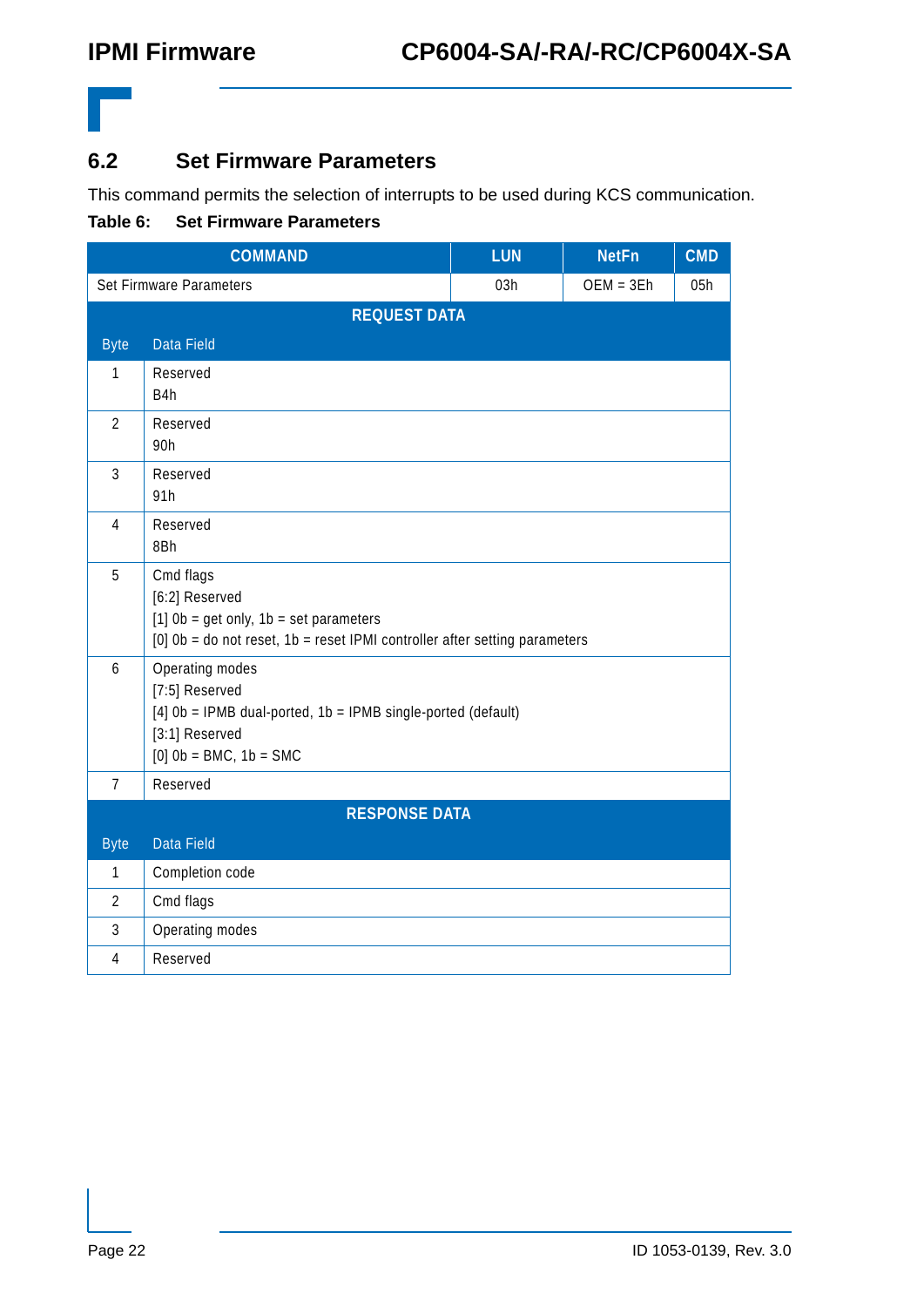# **6.3 Set Control State (SPI Boot Flash, Boot Order)**

### <span id="page-22-0"></span>**Table 7: Set Control State**

|                | <b>COMMAND</b>                                                                                                                                                                                                                     | <b>LUN</b> | <b>NetFn</b> | <b>CMD</b> |  |
|----------------|------------------------------------------------------------------------------------------------------------------------------------------------------------------------------------------------------------------------------------|------------|--------------|------------|--|
|                | Set Control State (SPI Boot Flash, Boot Order)                                                                                                                                                                                     |            | $OEM = 3Eh$  | 20h        |  |
|                | <b>REQUEST DATA</b>                                                                                                                                                                                                                |            |              |            |  |
| <b>Byte</b>    | Data Field                                                                                                                                                                                                                         |            |              |            |  |
| 1              | Control ID:                                                                                                                                                                                                                        |            |              |            |  |
|                | 00h: SPI boot flash selection<br>9Dh: uEFI BIOS boot order configuration                                                                                                                                                           |            |              |            |  |
| $\overline{2}$ | Control state for SPI boot flash selection:                                                                                                                                                                                        |            |              |            |  |
|                | (These settings are stored in EEPROM and applied (to logic) each time the IPMI controller<br>detects power-on.)                                                                                                                    |            |              |            |  |
|                | 00h = Standard SPI boot flash is selected (default)                                                                                                                                                                                |            |              |            |  |
|                | 01h = Recovery SPI boot flash is selected                                                                                                                                                                                          |            |              |            |  |
|                | The DIP switch SW1, switch 2, may overwrite this selection. For further information, refer to<br>Chapter 11.1, Automatic SPI Boot Flash Selection During the Boot Process, or to the board's<br>User Guide.                        |            |              |            |  |
|                | In case of a failing boot process and default setting, the IPMI controller will select the recovery<br>SPI boot flash and boot the board again. In case of a boot failure from the recovery SPI boot<br>flash, the board locks up. |            |              |            |  |
|                | Control state for uEFI BIOS boot order configuration:                                                                                                                                                                              |            |              |            |  |
|                | (These settings are stored in EEPROM and applied (to logic) each time the IPMI controller<br>detects power-on)                                                                                                                     |            |              |            |  |
|                | 00h  07h = Selected uEFI BIOS boot order configuration                                                                                                                                                                             |            |              |            |  |
|                | 00h selects the default Boot Order in the uEFI BIOS menu.                                                                                                                                                                          |            |              |            |  |
|                | uEFI BIOS boot order configuration:                                                                                                                                                                                                |            |              |            |  |
|                | 00h = Boot order is according to uEFI BIOS setup (default)<br>01h = Next boot device is: Floppy                                                                                                                                    |            |              |            |  |
|                | 02h = Next boot device is: HDD                                                                                                                                                                                                     |            |              |            |  |
|                | 03h = Next boot device is: CD                                                                                                                                                                                                      |            |              |            |  |
|                | 04h = Next boot device is: Network                                                                                                                                                                                                 |            |              |            |  |
|                | 05h = Next boot device is: USB Floppy                                                                                                                                                                                              |            |              |            |  |
|                | 06h = Next boot device is: USB HDD<br>07h = Next boot device is: USB CD-ROM                                                                                                                                                        |            |              |            |  |
|                | <b>RESPONSE DATA</b>                                                                                                                                                                                                               |            |              |            |  |
| <b>Byte</b>    | Data Field                                                                                                                                                                                                                         |            |              |            |  |
| 1              | Completion code                                                                                                                                                                                                                    |            |              |            |  |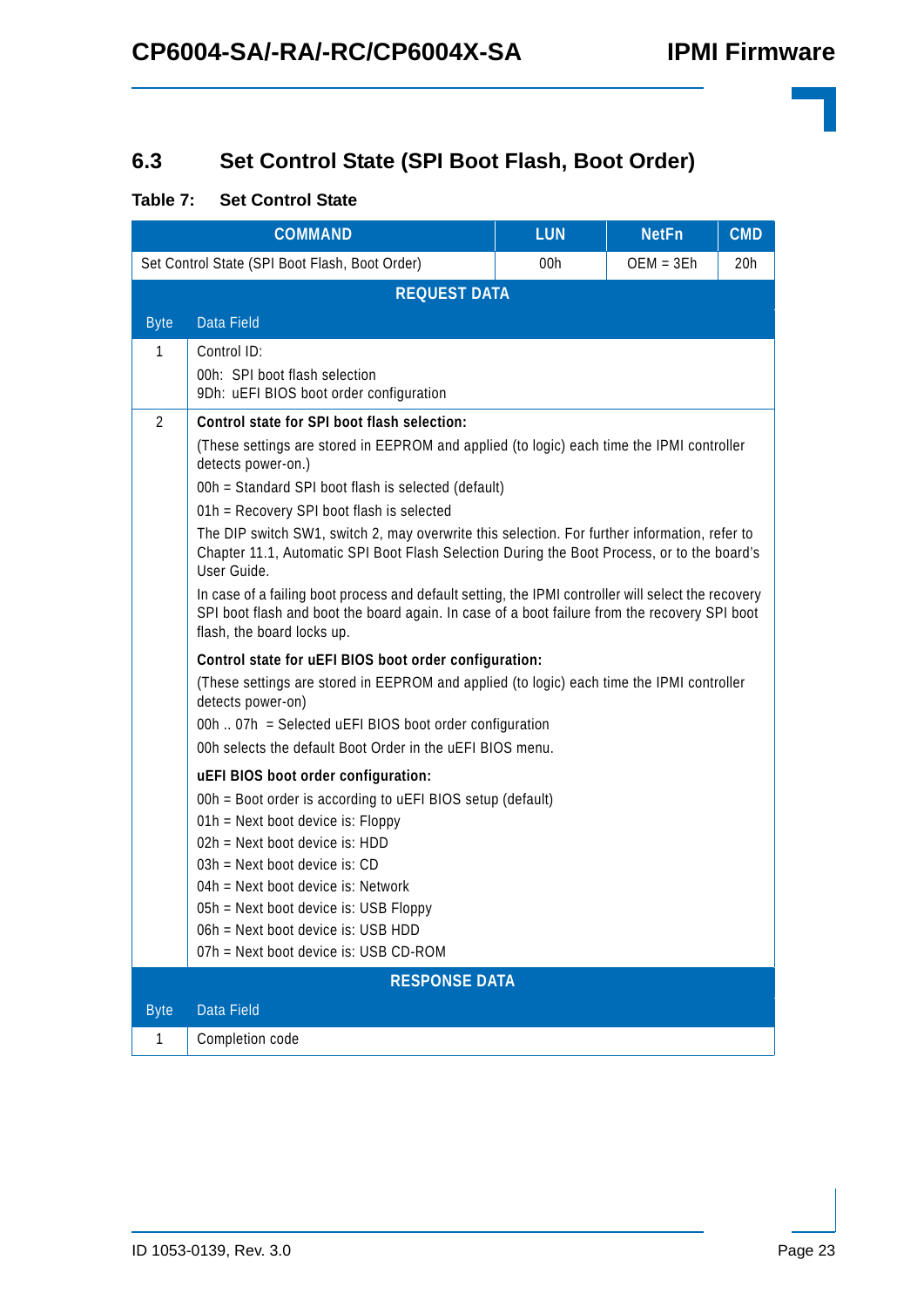# **6.4 Get Control State (SPI Boot Flash, Boot Order)**

#### <span id="page-23-0"></span>**Table 8: Get Control State**

|                | <b>COMMAND</b>                                                 | LUN | Net <sub>Fn</sub> | <b>CMD</b> |  |  |
|----------------|----------------------------------------------------------------|-----|-------------------|------------|--|--|
|                | Get Control State (SPI Boot Flash, Boot Order)                 | 00h | $OEM = 3Eh$       | 21h        |  |  |
|                | <b>REQUEST DATA</b>                                            |     |                   |            |  |  |
| <b>Byte</b>    | Data Field                                                     |     |                   |            |  |  |
| 1              | Control ID:                                                    |     |                   |            |  |  |
|                | $00h = SPI$ boot flash selection                               |     |                   |            |  |  |
|                | 9Dh = uEFI BIOS boot order configuration                       |     |                   |            |  |  |
|                | <b>RESPONSE DATA</b>                                           |     |                   |            |  |  |
| <b>Byte</b>    | Data Field                                                     |     |                   |            |  |  |
| 1              | Completion code                                                |     |                   |            |  |  |
| $\overline{4}$ | Current control state (see Chapter 6.3, Set Control State)     |     |                   |            |  |  |
|                | 00h  01h for control ID = SPI boot flash selection             |     |                   |            |  |  |
|                | 00h  FFh for control $ID = uEFI$ BIOS boot order configuration |     |                   |            |  |  |

# **7. Sensors Implemented on the Board**

The IPMI controller includes several sensors for voltage or temperature monitoring and various others for pass/fail type signal monitoring.

Every sensor is associated with a Sensor Data Record (SDR). Sensor Data Records contain information about the sensor's identification such as sensor type, sensor name, and sensor unit. SDRs also contain the configuration of a specific sensor such as threshold, hysteresis or event generation capabilities that specify the sensor's behavior. Some fields of the sensor SDR are configurable using IPMI commands; others are always set to built-in default values.

The IPMI controller supports sensor device commands and uses the static sensor population feature of IPMI. All Sensor Data Records can be queried using Device SDR commands.

The sensor name (ID string) has a name prefix which is 'NNN:' in the lists below. When reading the sensor name after board insertion, this prefix becomes automatically adapted to the role (BMC or SMC) and the physical position (slot number) of the board in a rack. If the IPMI controller is set up as a BMC, the prefix will be 'BMC:' independent of the slot where it resides. If the IPMI controller is set up as an SMC, the prefix will be 'Sxx:' where xx is the slot number (e.g. 09).

The sensor number is the number which identifies the sensor e.g. when using the IPMI command **Get Sensor Reading.** Please note that "ipmitool" accepts sensor numbers in decimal (e.g. "10") or hexadecimal (e.g. "0xa") notation.

The IPMI tool "ipmitool" displays for the command "ipmitool sdr list" the contents of the sensor data record repository (SDRR) of the whole rack if the SDRR has been generated. The generation of the SDRR must always be redone after adding or removing a board from the rack. Refer to Chapter 2.3, IPMI Setup for the Rack for further information.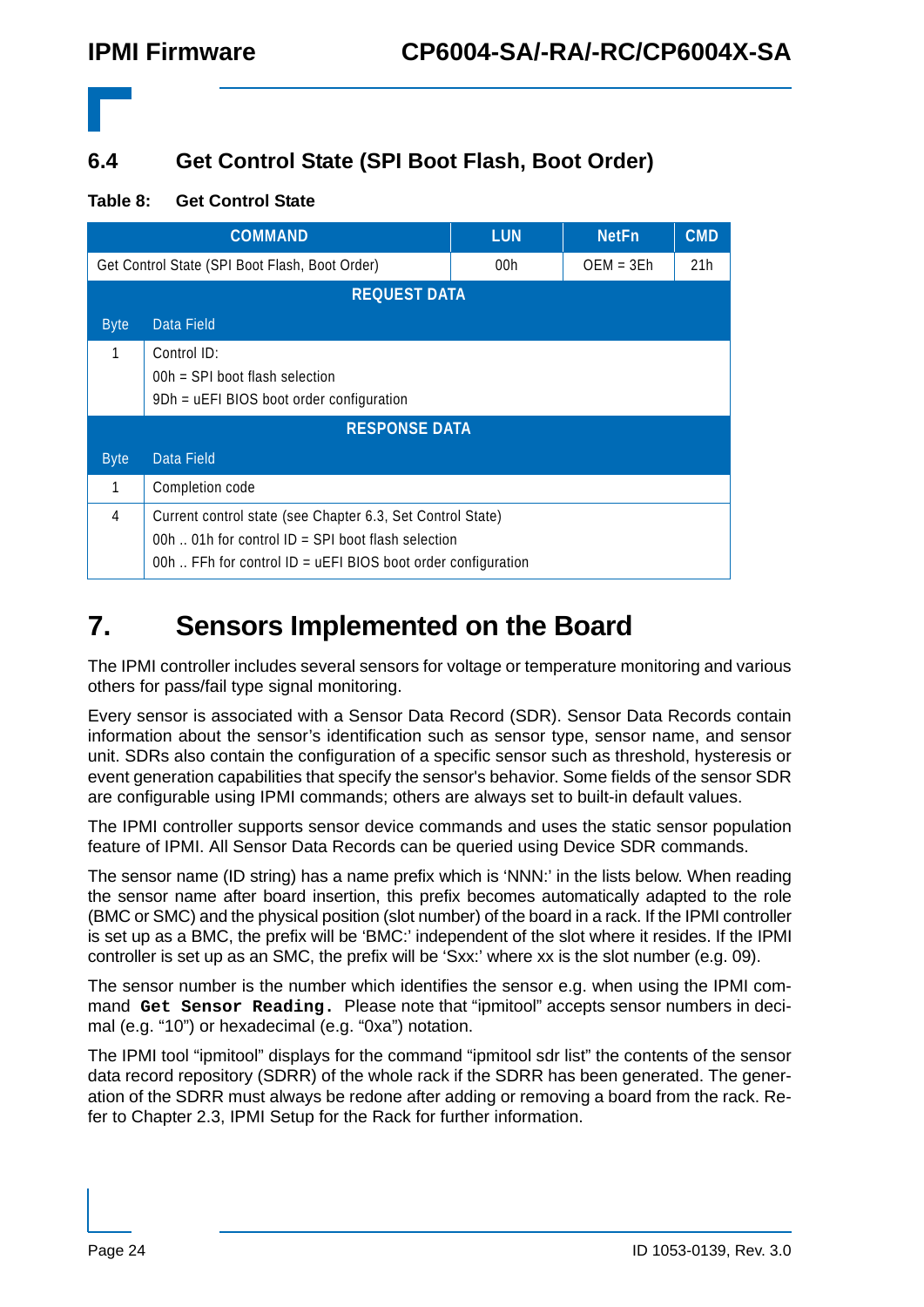

## **7.1 Sensor List**

The following table indicates all sensors available on the CP6004-SA/-RA/-RC/CP6004X-SA. For further information on Kontron's OEM-specific sensor types and sensor event type codes presented in the following table, please refer to Chapter 7.3, OEM Event/Reading Types.

| <b>SENSOR</b><br><b>NUMBER/ID</b><br><b>STRING</b> | <b>SENSOR TYPE (CODE) /</b><br><b>EVENT/READING TYPE</b><br>(CODE) | Ass. Mask /<br>Deass. Mask /<br><b>Reading Mask</b> | <b>DESCRIPTION</b>         | <b>LED I1on</b><br>error /<br>Reading<br><b>Mask</b> |
|----------------------------------------------------|--------------------------------------------------------------------|-----------------------------------------------------|----------------------------|------------------------------------------------------|
| 00h/<br>NNN:Hot Swap                               | Hot Swap (F0h) /<br>Sensor-specific (6Fh)                          | 001Fh / 0000h /<br>001Fh                            | Hot swap sensor            | N                                                    |
| 01h/                                               | Temperature (01h) /                                                | 1A81h / 7A81h /                                     | CPU die temperature        | Y                                                    |
| NNN: Temp CPU                                      | Threshold (01h)                                                    | 3939h                                               |                            | / 0F3Ch                                              |
| 02h/                                               | Temperature (01h) /                                                | 0A80h / 7A80h /                                     | Chipset temperature        | Y                                                    |
| NNN: Temp PCH                                      | Threshold (01h)                                                    | 3838                                                |                            | / 0F3Ch                                              |
| 03h/                                               | Temperature (01h) /                                                | 7A95h / 7A95h /                                     | Board temperature          | Y                                                    |
| NNN: Temp Board                                    | Threshold (01h)                                                    | 3F3F                                                |                            | / 0F3Ch                                              |
| 04h/<br>NNN:Pwr Good                               | Power supply (08h) /<br>OEM (73h)                                  | 0000h / 0000h /<br>009Fh                            | Status of all power lines  | N                                                    |
| 05h/                                               | Power supply (08h) /                                               | 009Fh / 009Fh /                                     | Power fail events for all  | Y                                                    |
| NNN: Pwr Good Evt                                  | OEM (73h)                                                          | 009Fh                                               | power lines                | /009Fh                                               |
| 06h/                                               | Voltage (02h) /                                                    | 2204h / 2204h /                                     | Board 3.3V supply          | Y                                                    |
| NNN:Board 3.3V                                     | Threshold (01h)                                                    | 1212h                                               |                            | / 0F3Ch                                              |
| 07h/                                               | Voltage (02h) /                                                    | 2204h / 2204h /                                     | Management Power (MP)      | Y                                                    |
| NNN:Board 5VIPMI                                   | Threshold (01h)                                                    | 1212h                                               | 5V                         | / 0F3Ch                                              |
| 08h/                                               | Voltage (02h) /                                                    | 2204h / 2204h /                                     | Board 5V supply            | Y                                                    |
| NNN:Board 5.0V                                     | Threshold (01h)                                                    | 1212h                                               |                            | / 0F3Ch                                              |
| 09h/                                               | Voltage (02h) /                                                    | 2204h / 2204h /                                     | Board 12V supply           | Y                                                    |
| NNN:Board 12V                                      | Threshold (01h)                                                    | 1212h                                               |                            | / 0F3Ch                                              |
| 0Ah /<br>NNN: IPMB 5V                              | Voltage (02h) /<br>Threshold (01h)                                 | 2204h / 2204h /<br>1212h                            | IPMB 5V supply             | N                                                    |
| 0Bh/<br>NNN:Fan1 Speed                             | Fan (04h) /<br>Threshold (01h)                                     | 0000h / 0000h /<br>1B1Bh                            | Speed [rpm] Fan 1          | $\mathsf{N}$                                         |
| $0Ch$ /<br>NNN:Fan2 Speed                          | Fan (04h) /<br>Threshold (01h)                                     | 0000h / 0000h /<br>1B1Bh                            | Speed [rpm] Fan 2          | $\mathsf{N}$                                         |
| 0Dh/                                               | OEM (CFh) /                                                        | 0002h / 0000h /                                     | Board reset event          | Y                                                    |
| <b>NNN:Last Reset</b>                              | "digital" Discrete (03h)                                           | 0003h                                               |                            | /0002h                                               |
| 0Eh/                                               | Entity presence (25h) /                                            | 0000h / 0000h /                                     | Board is in system slot    | $\mathsf{N}$                                         |
| NNN:Slot System                                    | Sensor-specific (6Fh)                                              | 0003h                                               | (SYSEN)                    |                                                      |
| OFh/                                               | Entity presence (25h) /                                            | 0000h / 0000h /                                     | Board is selected (BDSEL)  | $\mathsf{N}$                                         |
| <b>NNN:PCI Present</b>                             | Sensor-specific (6Fh)                                              | 0003h                                               | and in system slot (SYSEN) |                                                      |

#### <span id="page-24-0"></span>**Table 9: Sensor List**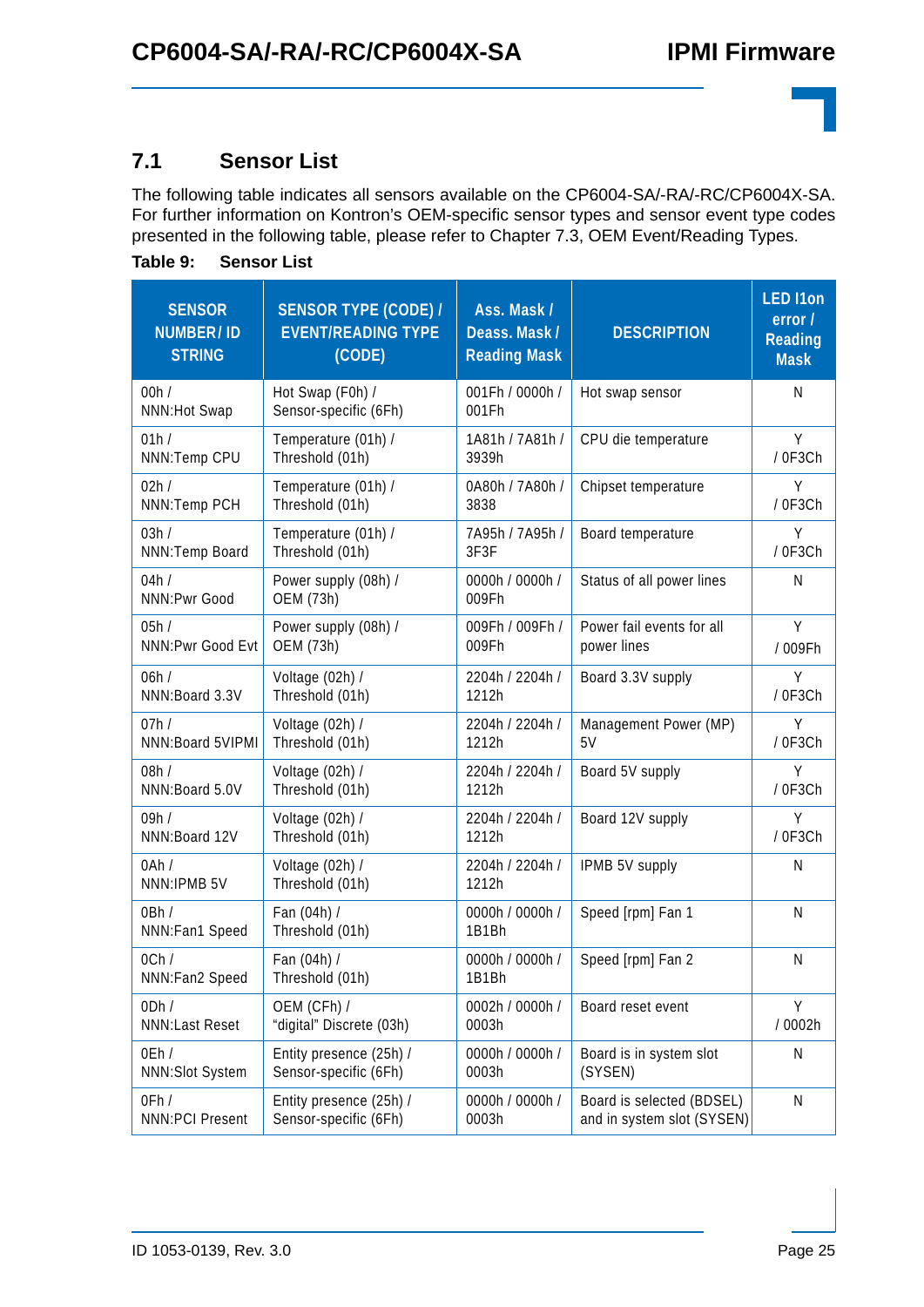### **Table 9: Sensor List (Continued)**

| <b>SENSOR</b><br><b>NUMBER/ID</b><br><b>STRING</b> | <b>SENSOR TYPE (CODE) /</b><br><b>EVENT/READING TYPE</b><br>(CODE) | Ass. Mask /<br>Deass. Mask /<br><b>Reading Mask</b> | <b>DESCRIPTION</b>                                                                                    | <b>LED I1on</b><br>error /<br>Reading<br><b>Mask</b> |
|----------------------------------------------------|--------------------------------------------------------------------|-----------------------------------------------------|-------------------------------------------------------------------------------------------------------|------------------------------------------------------|
| 10h/<br>NNN:CTCA chassis                           | Entity presence (25h) /<br>Sensor-specific (6Fh)                   | 0000h / 0000h /<br>0003h                            | Value is always 1                                                                                     | N                                                    |
| 11h/<br>NNN: IPMI WD                               | Watchdog2 (23h) /<br>Sensor-specific (6Fh)                         | 010Fh / 0000h /<br>010Fh                            | IPMI watchdog                                                                                         | Y<br>/ 010Fh                                         |
| 12h/<br><b>NNN:IPMB State</b>                      | IPMB status change (F1h) /<br>Sensor-specific (6Fh)                | 000Fh / 0000h /<br>000Fh                            | IPMB-0 state (refer to<br>PICMG 3.0 Rev 2.0, 3.8.4.1)                                                 | N                                                    |
| 13h/<br><b>NNN:ACPI State</b>                      | System ACPI Power State<br>(022h) / Sensor-specific (6Fh)          | 7FFFh / 0000h /<br>7FFFh                            | System ACPI power state                                                                               | N                                                    |
| 14h/<br><b>NNN:Health Error</b>                    | Platform Alert (24h) /<br>"digital" Discrete (03h)                 | 0000h / 0000h /<br>0003h                            | Aggregates states (power,<br>temperatures etc.).<br>Visualization by the Health<br>LED (LED I1, red). | N                                                    |
| 15h/<br>NNN:CPU 0 Status                           | Processor (07h) /<br>Sensor-specific (6Fh)                         | 0463h / 0400h /<br>04E3h                            | CPU status: "Processor<br>Throttled, THERMTRIP or<br>CAT error"                                       | Y<br>/0403h                                          |
| 16h/<br>NNN:POST Value                             | POST value OEM (C6h) /<br>Sensor-specific (6Fh)                    | 4000h / 0000h /<br>40FFh                            | POST code value (port 80h)                                                                            | N                                                    |
| 17h/<br>NNN:LanFrontA_Lk                           | LAN (27h) /<br>Sensor-specific (6Fh)                               | 0000h / 0000h /<br>0003h                            |                                                                                                       | $\mathsf{N}$                                         |
| 18h/<br>NNN:LanFrontB_Lk                           | LAN (27h) /<br>Sensor-specific (6Fh)                               | 0000h / 0000h /<br>0003h                            | <b>LAN link status</b><br>Refer to Table 10 below for                                                 | $\mathsf{N}$                                         |
| 19h/<br>NNN:LanRearC_Lk                            | LAN (27h) /<br>Sensor-specific (6Fh)                               | 0000h / 0000h /<br>0003h                            | information on the sensor<br>assignment.                                                              | $\mathsf{N}$                                         |
| 1Ah/<br>NNN:LanRearD_Lk                            | LAN (27h) /<br>Sensor-specific (6Fh)                               | 0000h / 0000h /<br>0003h                            |                                                                                                       | $\mathsf{N}$                                         |
| 1Bh/<br>NNN:FWHO BootErr                           | Boot error (1Eh) /<br>Sensor-specific (6Fh)                        | 0008h / 0008h /<br>0008h                            | Boot error on standard SPI<br>boot flash                                                              | Y<br>/0008h                                          |
| 1Ch/<br>NNN:FWH1 BootErr                           | Boot error (1Eh) /<br>Sensor-specific (6Fh)                        | 0008h / 0008h /<br>0008h                            | Boot error on recovery SPI<br>boot flash                                                              | Y<br>/0008h                                          |
| 1Dh/<br>NNN: XMC present                           | Entity Presence (25h) /<br>Sensor-specific (6Fh)                   | 0000h / 0000h /<br>0003h                            | Presence of XMC board                                                                                 | N                                                    |
| 1Eh/<br>NNN:FRU Agent                              | OEM FRU Agent (C5h) /<br>Discrete (0Ah)                            | 0140h / 0000h /<br>0147h                            | FRU initialization agent<br>state                                                                     | Y<br>/0140h                                          |
| 1Fh/<br>NNN:IPMC Storage                           | Management Subsystem<br>Health (28h) /<br>Sensor-specific (6Fh)    | 0002h / 0000h /<br>0003h                            | IPMI controller storage<br>access error                                                               | Y<br>/0002h                                          |
| 20h/<br>NNN: IpmC Reboot                           | Platform Alert (24h) /<br>"digital" Discrete (03h)                 | 0002h / 0000h /<br>0003h                            | $2 = (Re-)$ Boot of IPMI<br>controller                                                                | N                                                    |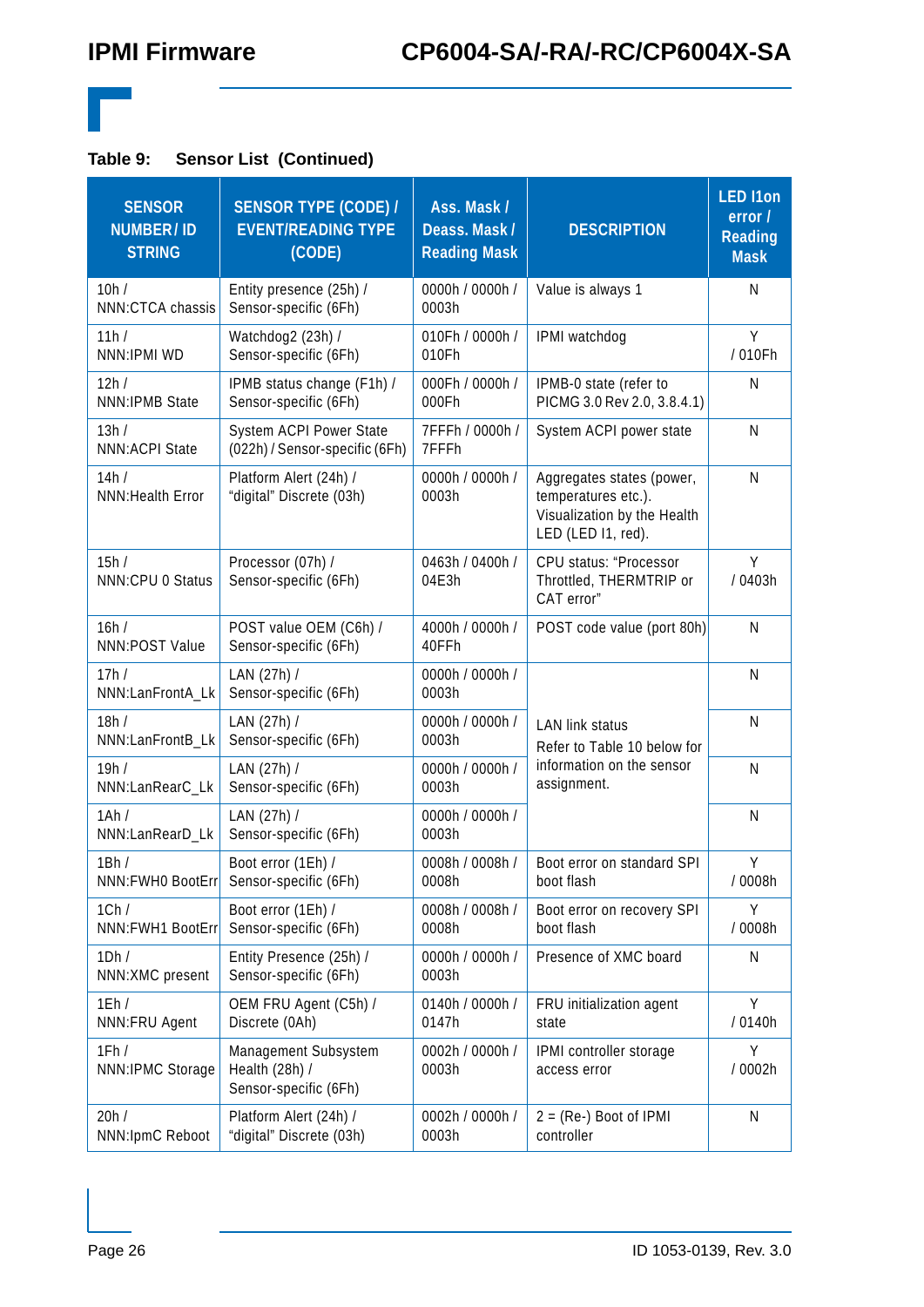| <b>SENSOR</b><br><b>NUMBER/ID</b><br><b>STRING</b> | <b>SENSOR TYPE (CODE) /</b><br><b>EVENT/READING TYPE</b><br>(CODE) | Ass. Mask /<br>Deass. Mask/<br><b>Reading Mask</b> | <b>DESCRIPTION</b>                                                          | <b>LED I1on</b><br>error /<br>Reading<br><b>Mask</b> |
|----------------------------------------------------|--------------------------------------------------------------------|----------------------------------------------------|-----------------------------------------------------------------------------|------------------------------------------------------|
| 21h/<br>NNN: Ver change                            | Firmware version changed<br>$(2Bh)$ /<br>Sensor-specific (6Fh)     | 0002h / 0000h /<br>0002h                           | Firmware version changed,<br>update sensor data record<br>repository        | $\mathsf{N}$                                         |
| 22h/<br><b>NNN:SEL State</b>                       | Event Logging Disabled (10h)<br>/ Sensor-specific (6Fh)            | 003Ch / 0000h /<br>003Ch                           | State of event logging                                                      | N                                                    |
| 23h/<br>NNN:IPMI Info-1                            | OEM Firmware Info 1 (C0h) /<br>OEM (70h)                           | 0003h / 0000h /<br>7FFFh                           | For internal use only                                                       | N                                                    |
| 24h/<br>NNN:IPMI Info-2                            | OEM Firmware Info 2 (C0h) /<br>OEM (71h)                           | 0003h / 0000h /<br>7FFFh                           | For internal use only                                                       | N                                                    |
| 25h/<br>NNN:IniAgent Err                           | Initialization Agent (C2h) /<br>"digital" Discrete (03h)           | 0002h / 0000h /<br>0003h                           | Initialization agent error<br>status. Used on BMC only.<br>$1 =$ error free | Y<br>/0002h                                          |
| 26h/<br>NNN: Board Rev                             | OEM Board Revision (CEh)/<br>Sensor-specific (6Fh)                 | 0000h / 0000h /<br>7FFFh                           | Board revision information                                                  | N                                                    |
| $*27h/$<br>NNN:10Gbe-1_Link                        | LAN (27h)/<br>Sensor-specific (6Fh)                                | 0000h / 0000h /<br>0003h                           | Link status of the 10 GbE<br>interface on rear I/O port 1<br>(10GBE1)       | N                                                    |
| $*28h/$<br>NNN:10Gbe-2_Link                        | LAN (27h)/<br>Sensor-specific (6Fh)                                | 0000h / 0000h /<br>0003h                           | Link status of the 10 GbE<br>interface on rear I/O port 2<br>(10GBE2)       | N                                                    |

#### **Table 9: Sensor List (Continued)**

\* The "10Gbe-1\_Link" and "10Gbe-2\_Link" sensors are only present on the CP6004X-SA.

### <span id="page-26-0"></span>**Table 10: Gigabit Ethernet Link Sensor Assignment**

| <b>SENSOR NUMBER/</b><br><b>ID STRING</b> | $ CP6004-SA/CP6004X-SA $     | <b>CP6004-RA</b>                | <b>CP6004-RC</b>  |  |
|-------------------------------------------|------------------------------|---------------------------------|-------------------|--|
| 17h / NNN:LanFrontA_Lk                    | Front GbE A                  | Front GbE B / Rear I/0 port LPd | Rear I/0 port LPd |  |
| 18h / NNN:LanFrontB_Lk                    | Front GbE B                  | Front GbE A / Rear I/0 port LPc | Rear I/O port LPc |  |
| 19h / NNN:LanRearC_Lk                     | Rear I/0 port PICMG 2.16 LPb |                                 |                   |  |
| 1Ah / NNN:LanRearD_Lk                     | Rear I/0 port PICMG 2.16 LPa |                                 |                   |  |

#### <span id="page-26-1"></span>**Table 11: 10 Gigabit Ethernet Link Sensor Assignment**

| <b>SENSOR NUMBER/ ID STRING</b> | CP6004X-SA                                                                                     |
|---------------------------------|------------------------------------------------------------------------------------------------|
| 27h / NNN:10Gbe-1_Link          | High-speed serial rear I/O interconnection port 1<br>(10GBE1, Intel <sup>®</sup> 82599 port 1) |
| 28h / NNN:10Gbe-2_Link          | High-speed serial rear I/O interconnection port 2<br>(10GBE2, Intel <sup>®</sup> 82599 port 0) |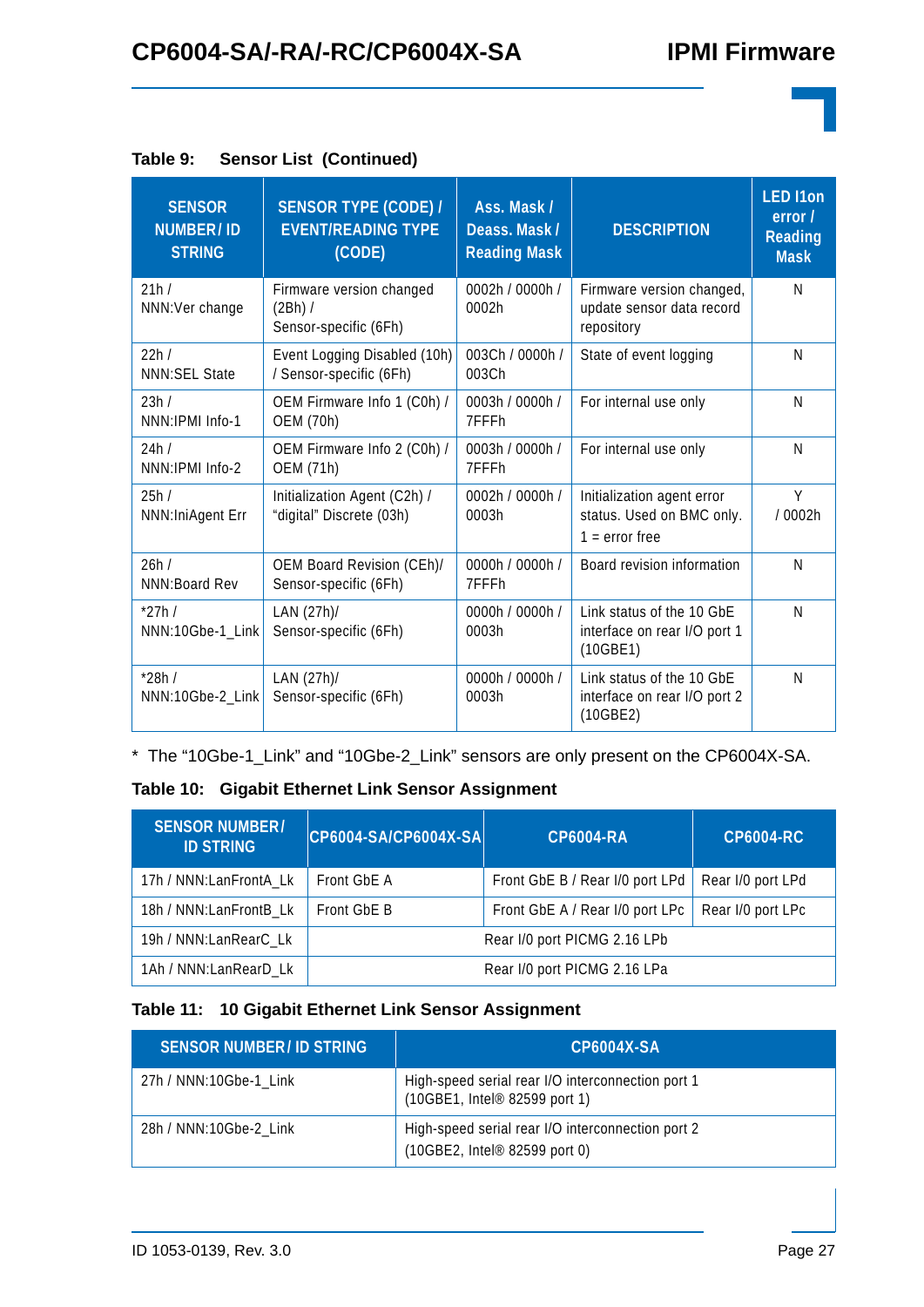

## **7.2 Sensor Thresholds**

#### <span id="page-27-0"></span>**Table 12: Thresholds - Standard and Extended Temperature Range**

| Sensor Number /<br><b>ID String</b> | 01h/<br>NNN:Temp<br><b>CPU</b> | 02h/<br>NNN:Temp<br><b>PCH</b> | 03h/<br><b>NNN: Temp Board</b><br>$(0^{\circ}C$ to +60 $^{\circ}C)$ | 03h/<br><b>NNN: Temp Board</b><br>$(-40^{\circ}$ C to +70 $^{\circ}$ C) |
|-------------------------------------|--------------------------------|--------------------------------|---------------------------------------------------------------------|-------------------------------------------------------------------------|
| <b>Upper non-recoverable</b>        | 115 °C                         | 118 °C                         | 85 °C                                                               | 95 °C                                                                   |
| <b>Upper critical</b>               | 105 °C                         | 108 °C                         | 80 °C                                                               | 90 °C                                                                   |
| <b>Upper non-critical</b>           | 95 °C                          | 98 °C                          | 70 °C                                                               | 80 °C                                                                   |
| Normal max.                         | 90 $\degree$ C                 | 93 $\degree$ C                 | 65 °C                                                               | 75 °C                                                                   |
| <b>Nominal</b>                      | 80 °C                          | 83 °C                          | 55 °C                                                               | 65 °C                                                                   |
| Normal min.                         | 3 °C                           | 3 °C                           | 0 °C                                                                | $0^{\circ}$ C                                                           |
| Lower non-critical                  | 1 °C                           | n.a.                           | $-1$ °C                                                             | $-40 °C$                                                                |
| <b>Lower critical</b>               | n.a.                           | n.a.                           | $-2$ °C                                                             | $-42 °C$                                                                |
| Lower non-recoverable               | n.a.                           | n.a.                           | $-5 °C$                                                             | $-45 °C$                                                                |

#### <span id="page-27-1"></span>**Table 13: Voltage Sensor Thresholds**

| Sensor Number /<br><b>ID String</b> | 06h/<br>NNN:Board<br>3.3V | 07h/<br>NNN:Board<br><b>5VIPMI</b> | 08h/<br>NNN:Board<br>5.0V | $09h$ /<br>NNN:Board<br>12V | 0Ah/<br>NNN:Board<br><b>IPMB 5V</b> |
|-------------------------------------|---------------------------|------------------------------------|---------------------------|-----------------------------|-------------------------------------|
| <b>Upper non-recoverable</b>        | n.a.                      | n.a.                               | n.a.                      | n.a.                        | n.a.                                |
| <b>Upper critical</b>               | 3.50V                     | 5.30V                              | 5.30V                     | 12.9 V                      | 5.30 V                              |
| <b>Upper non-critical</b>           | n.a.                      | n.a.                               | n.a.                      | n.a.                        | n.a.                                |
| Normal max.                         | 3.46V                     | 5.25V                              | 5.25V                     | 12.6 V                      | 5.25V                               |
| <b>Nominal</b>                      | 3.30V                     | 5.00V                              | 5.00V                     | 12.0V                       | 5.00 V                              |
| Normal min.                         | 3.13V                     | 4.50 V                             | 4.75 V                    | 11.4 V                      | 4.75 V                              |
| <b>Lower non-critical</b>           | n.a.                      | n.a.                               | n.a.                      | n.a.                        | n.a.                                |
| <b>Lower critical</b>               | 3.11V                     | 4.47 V                             | 4.71 V                    | 11.3 V                      | 4.71 V                              |
| Lower non-recoverable               | n.a.                      | n.a.                               | n.a.                      | n.a.                        | n.a.                                |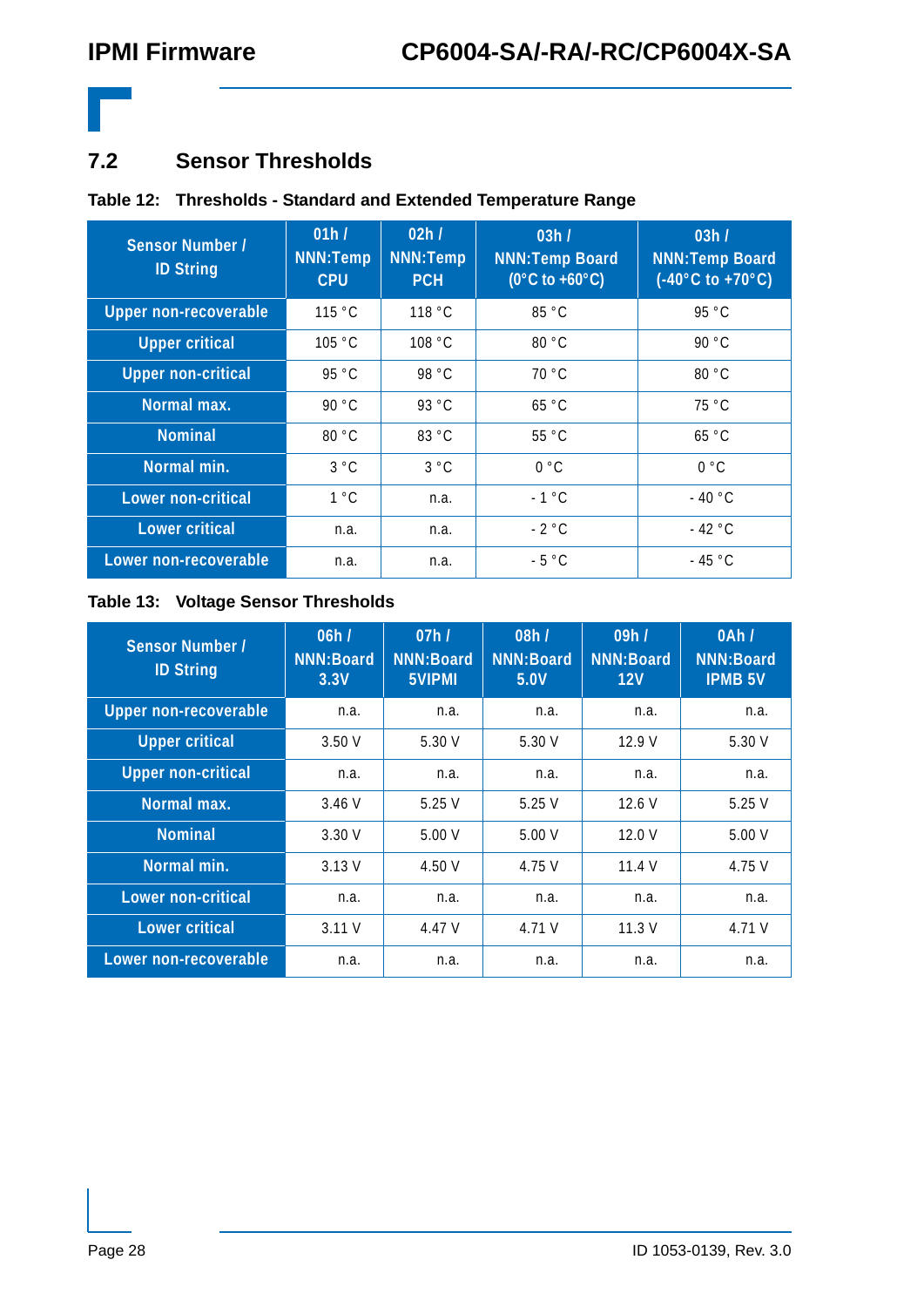

# **7.3 OEM Event/Reading Types**

OEM (Kontron) specific sensor types and codes are presented in the following table.

### <span id="page-28-0"></span>**Table 14: OEM Event/Reading Types**

| <b>OEM</b><br><b>SENSOR</b><br><b>TYPE (CODE)</b> | <b>OEM</b><br><b>EVENT/READING</b><br><b>TYPE (CODE)</b> | <b>DESCRIPTION</b>                                                                                                                                                                                                                                                                                                                                                                                                                    |
|---------------------------------------------------|----------------------------------------------------------|---------------------------------------------------------------------------------------------------------------------------------------------------------------------------------------------------------------------------------------------------------------------------------------------------------------------------------------------------------------------------------------------------------------------------------------|
| Firmware Info 1 (C0h)                             | 70h                                                      | Internal Diagnostic Data                                                                                                                                                                                                                                                                                                                                                                                                              |
| Firmware Info 2 (C0h)                             | 71h                                                      | Internal Diagnostic Data                                                                                                                                                                                                                                                                                                                                                                                                              |
| Initialization Agent (C2h)                        | 03h<br>("digital" Discrete)                              | Offsets / events:<br>0: Initialization O.K.<br>1: Initialization Error                                                                                                                                                                                                                                                                                                                                                                |
| FRU Agent (C5h)                                   | 0Ah<br>(Discrete)                                        | FRU initialization agent, using a standard reading type.                                                                                                                                                                                                                                                                                                                                                                              |
| Post Value (C6h)                                  | 6Fh<br>(sensor type specific)                            | Error is detected if the POST code is != 0 and doesn't<br>change for a defined amount of time.<br>In case of no error:<br>Bits $[7:0]$ = POST code (payload Port 80h)<br>In case of error:<br>Bits $[15:0] = 4000h$<br>Data2 = POST code, low nibble<br>Data3 = POST code, high nibble                                                                                                                                                |
| Firmware Upgrade Manager<br>(C7h)                 | 6Fh<br>(sensor type specific)                            | Offsets / events:<br>0: First Boot after upgrade<br>1: First Boot after rollback (error)<br>2: First Boot after errors (watchdog)<br>3: First Boot after manual rollback<br>47: Reserved<br>8: Firmware Watchdog Bite, reset occurred                                                                                                                                                                                                 |
| Board Reset (CFh)                                 | 03h<br>("digital" Discrete)                              | Data 2 contains the reset type:<br>$$ WARM = 0<br>$COLD = 1$<br>$$ FORCED_COLD = 2<br>$$ SOFT_RESET = 3<br>$MAX = 4$<br>Data 3 contains the reset source:<br>$IPMI_WATCHDOG = 0$<br>$\ldots$ IPMI_COMMAND = 1<br>$PROC_NIT_CHECKSTOP = 2$<br>$PROCINT_RST = 3$<br>$$ RESET_BUTTON = 4<br>POWER $UP = 5$<br>LEG_INITIAL_WATCHDOG = 6<br>$LEG_PROG_WATCHDOG = 7$<br>$SOFTWARE_INITIATED = 8$<br>$SETUP\_RESET = 9$<br>$$ UNKNOWN = 0xFF |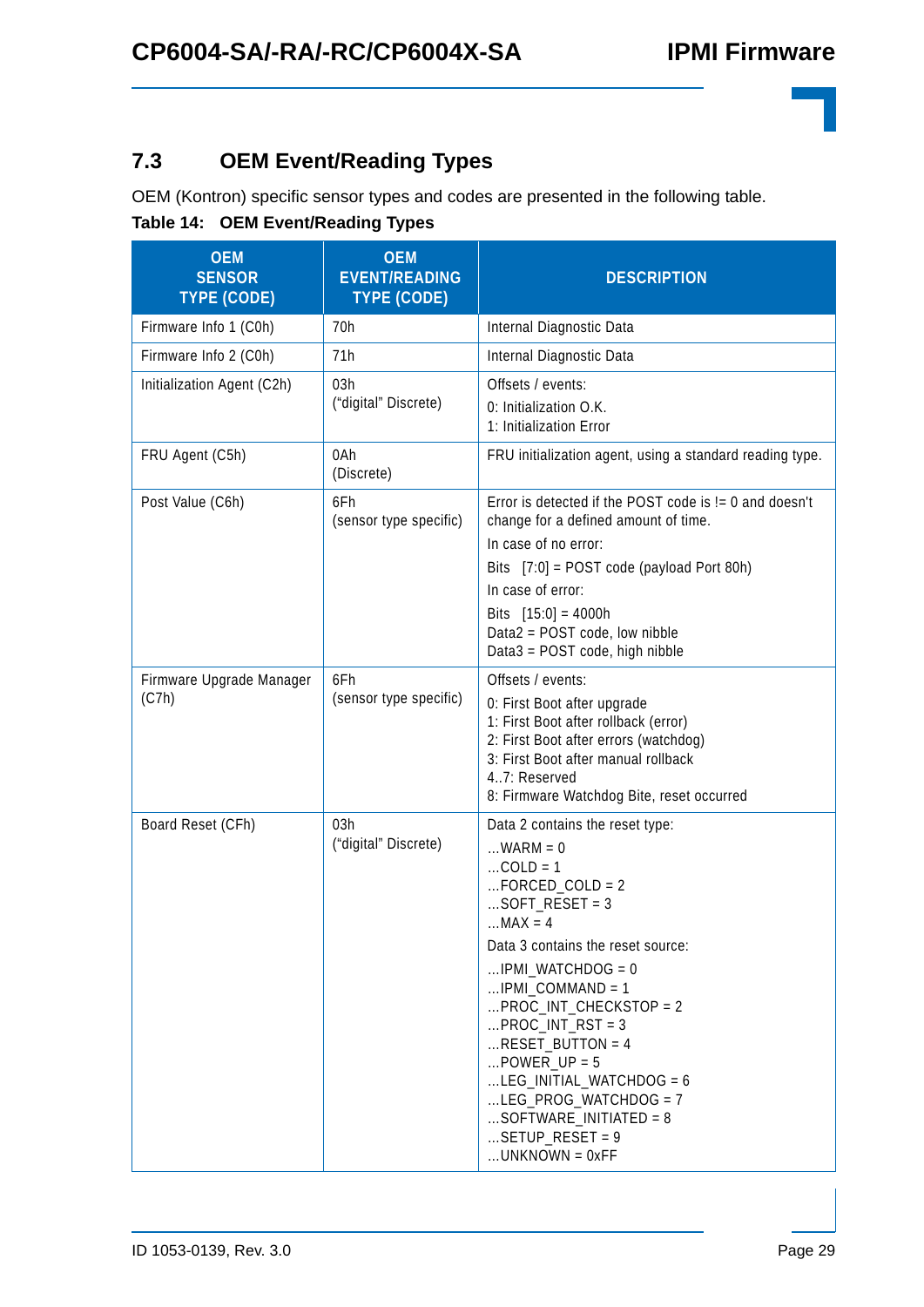

### **Table 14: OEM Event/Reading Types (Continued)**

| <b>OEM</b><br><b>SENSOR</b><br><b>TYPE (CODE)</b> | <b>OEM</b><br><b>EVENT/READING</b><br><b>TYPE (CODE)</b> | <b>DESCRIPTION</b>                                                                                                                      |                   |  |
|---------------------------------------------------|----------------------------------------------------------|-----------------------------------------------------------------------------------------------------------------------------------------|-------------------|--|
| e.g. for<br>Power Good /                          | 73h                                                      | Sensor-specific<br>Offset                                                                                                               | Event             |  |
| Power Good Event                                  |                                                          | 0 <sub>h</sub>                                                                                                                          | HS fault#         |  |
|                                                   |                                                          | 1 <sub>h</sub>                                                                                                                          | HS early fault#   |  |
|                                                   |                                                          | 2 <sub>h</sub>                                                                                                                          | DEG#              |  |
|                                                   |                                                          | 3h                                                                                                                                      | FAL#              |  |
|                                                   |                                                          | 4h                                                                                                                                      | <b>BDSELState</b> |  |
|                                                   |                                                          | 5h                                                                                                                                      | n.a.              |  |
|                                                   |                                                          | 6h                                                                                                                                      | n.a.              |  |
|                                                   |                                                          | 7 <sub>h</sub>                                                                                                                          | vccMainGood       |  |
|                                                   |                                                          | 8h                                                                                                                                      | n.a.              |  |
|                                                   |                                                          | 9h                                                                                                                                      | n.a.              |  |
|                                                   |                                                          | Ah                                                                                                                                      | n.a.              |  |
|                                                   |                                                          | <b>Bh</b>                                                                                                                               | n.a.              |  |
|                                                   |                                                          | Ch                                                                                                                                      | n.a.              |  |
|                                                   |                                                          | Dh                                                                                                                                      | n.a.              |  |
|                                                   |                                                          | Eh                                                                                                                                      | n.a               |  |
| Board revision (CEh)                              | 6Fh<br>(sensor type specific)                            | Bits [7:0] = Board Revision number<br>This corresponds to the Board and PLD Revision Regis-<br>ter described in the board's user guide. |                   |  |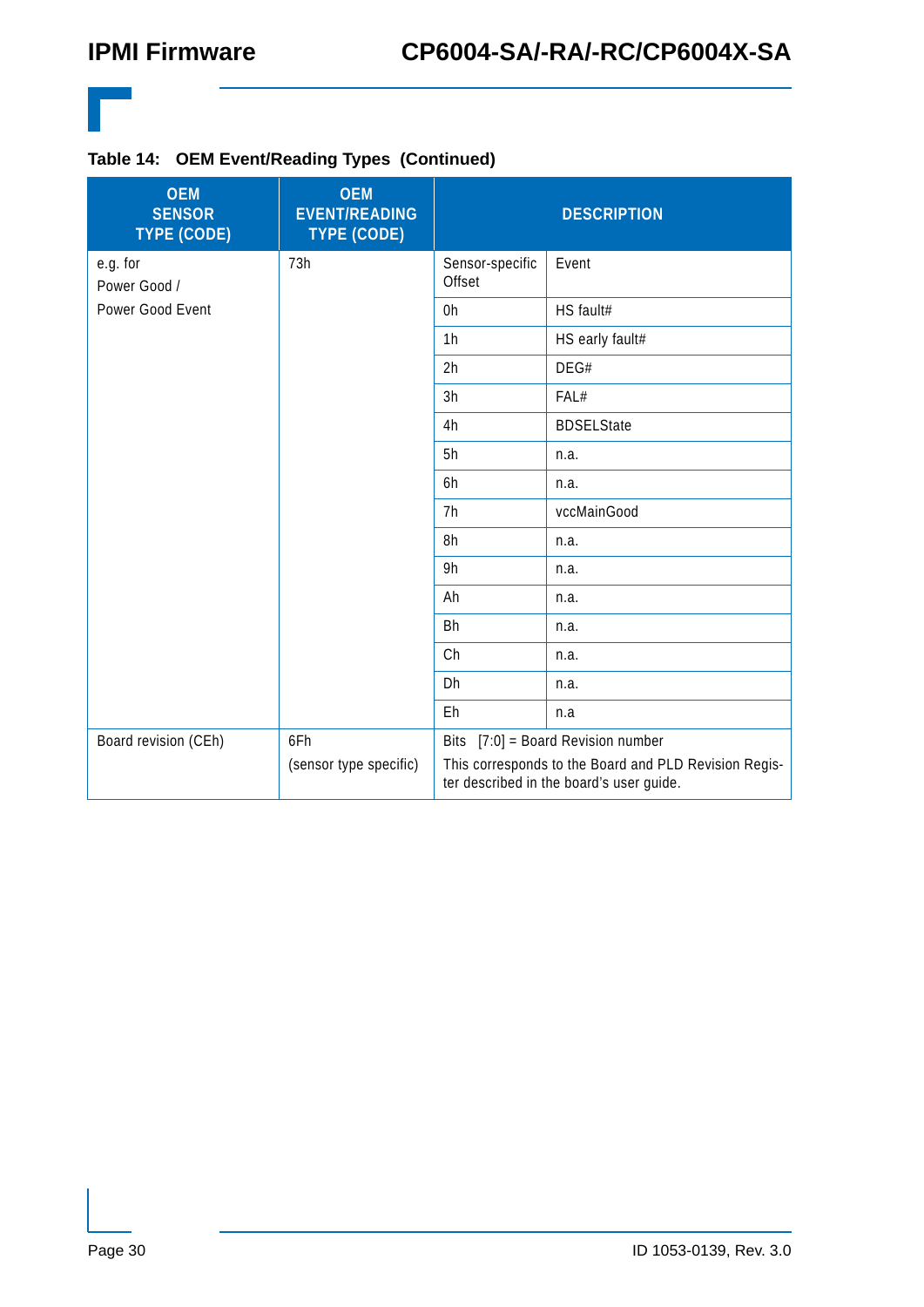

# **8. IPMI Firmware Code**

## **8.1 Structure and Functionality**

The IPMI firmware code is organized into a boot code and an operational code, both of which are stored in a flash device. Upon an IPMI controller reset, the IPMI controller first executes the boot code which does:

- a self-test to verify the status of the IPMI controller's hardware including its memory and
- performs a checksum of the operational code.

After successful verification of the operational code checksum, the firmware will execute the operational code. Only the operational code is upgradable in the field.

## **8.2 uEFI BIOS/IPMI Controller Interaction**

For communication between the uEFI BIOS and the IPMI controller there is a "private" KCS interface. During the boot process the uEFI BIOS sends various IPMI commands to the IPMI controller, such as:

- An OEM command which reports a good or a bad checksum
- The standard IPMI command **Set Watchdog Timer** to stop a possibly running IPMI watchdog timer
- The standard IPMI command **Set SEL Time** to set the event log time to the time which is kept by the RTC
- The OEM IPMI command **Set Firmware Parameters** with some parameters which, for example, sets the IPMI controller to a BMC or an SMC as selected in the uEFI Shell.
- The standard IPMI command **Set ACPI Power State** to set the state **ACPI legacy on**

## **8.3 IPMI Firmware Configuration**

To select the BMC or SMC mode, the **kipmi** uEFI Shell command is used. Upon every board reset, the uEFI BIOS forwards the user settings (BMC or SMC mode) to the IPMI controller.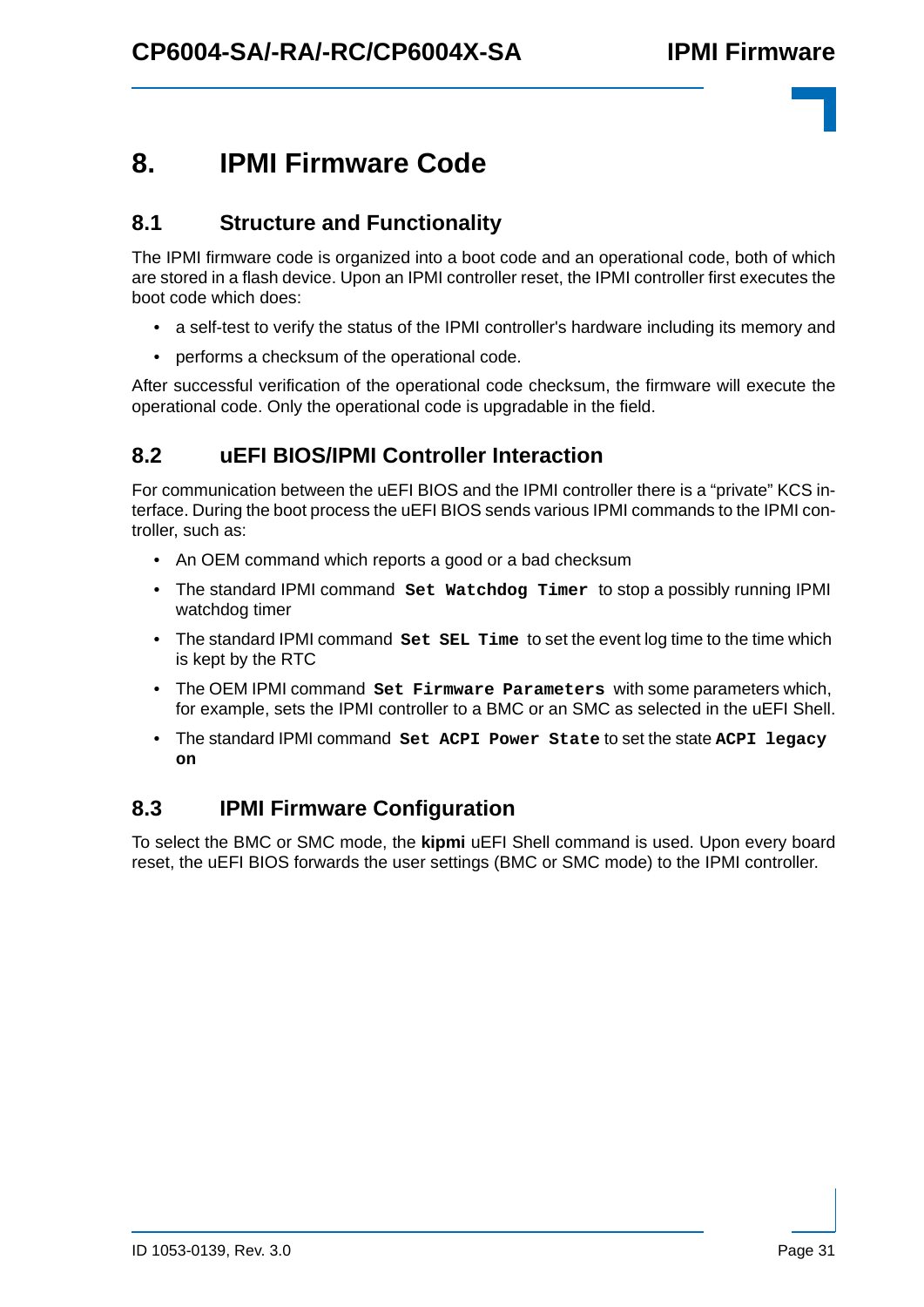

## **8.4 Firmware Identification**

Invoking the IPMI command **Get Device ID** returns among other information the following data:

- Manufacturer ID = 3A98h (Kontron IANA ID)
- Product ID = B3C0h, identifies the board family of the IPMI firmware
- Firmware revision (byte 4:5) reflects the version of the running firmware, which will change after firmware update.
- SDR revision (byte 13, OEM extension) will be incremented with each firmware update

The device ID string which can be found by reading the Device Locator Record (SDR Type 12h) contains the string "BMC:x ... x". For example, invoking the "ipmitool" command **ipmitool sdr list mcloc** will return the device ID strings of all available boards. If the IPMI controller is in BMC mode, this string will be displayed without change. If the IPMI controller is in SMC mode, then the string will be changed into "Sxx: x ... x" where xx is the slot number where the board is residing, e.g. "S09: x ... x".

## **8.5 Firmware Upgrade**

The standard way to upgrade the IPMI's operational code is to use the open-source tool "ipmitool" (see Table 2, Related Publications). This tool allows download and activation of new operational code and also rollback to the "last known good" operational code. Additionally, the status and the firmware version of the redundant firmware copies can be checked.

For local or remote firmware upgrade, the following IPMI interfaces are available:

- KCS interface (locally, requires active payload, but fast)
- IPMB (remote, independent of the payload state)
- LAN (remote, via IOL, requires also active payload)

During the download process, the currently running operational code operates as usual until the activation command is issued. During the activation process, the IPMI controller is off-line for about 20 seconds while the boot code is reorganizing the firmware storage. Afterwards, it starts the new operational code. If this doesn't succeed, after a timeout the boot code performs an automatic rollback to the "last known good" operational code.

#### **8.5.1 Firmware File Formats**

Firmware images for upgrade are provided in two formats:

- Firmware in binary format, e.g. FW-IPMI-<BOARD>-<REL>-FWUM.bin, for usage with **"ipmitool fwum .."** commands
- Firmware images in the PICMG defined HPM.1 file format, e.g. FW-IPMI-<BOARD>-<REL>-FWUM.hpm, for usage with **"ipmitool hpm .."** commands. where: *<BOARD>* identifies the board family of the IPMI firmware (B3C01) *<REL>* identifies the release (version) of IPMI firmware.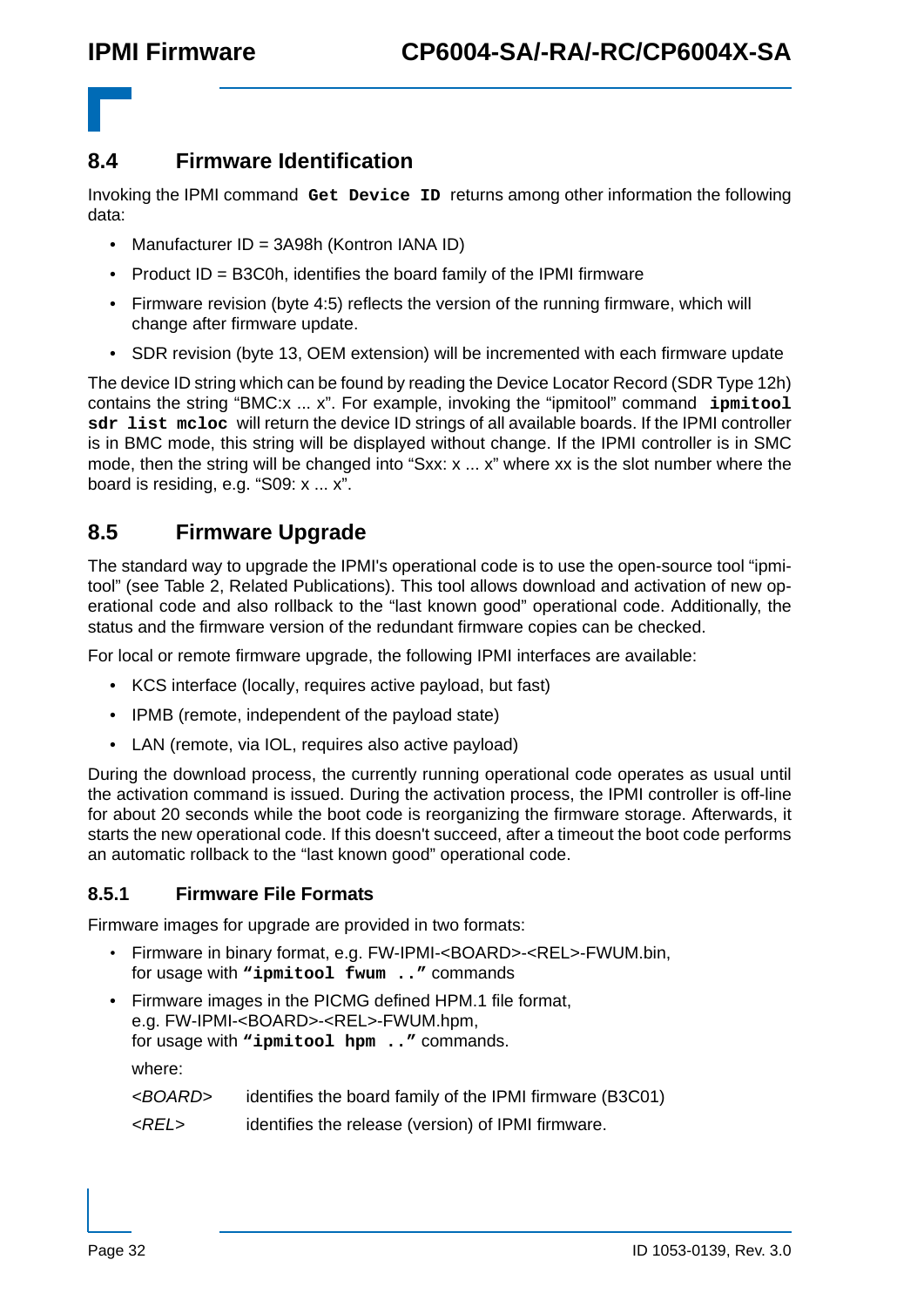#### **8.5.2 Firmware Upgrade - "ipmitool hpm"**

Firmware upgrade using a HPM.1 file requires at least "ipmitool" version 1.8.10.

The firmware upgrade procedure starts with downloading the HPM.1 file using, for example, the following command:

**ipmitool hpm upgrade <HPM.1\_FWFile>.hpm all**

The next step is the activation of the newly downloaded IPMI firmware. This is done using:

**ipmitool hpm activate**

Detailed information about the currently active firmware versions or the redundant copies can be obtained using the commands mentioned below.

To obtain detailed version information of the active IPMI firmware, use the following command:

**ipmitool hpm compprop 1 1**

To obtain the version of the rollback copy (only valid if a newly downloaded firmware is already activated), use the following command:

**ipmitool hpm compprop 1 3**

To obtain the version of the newly downloaded IPMI firmware (only valid after download and before activation), use the following command:

**ipmitool hpm compprop 1 4**

To obtain detailed information about the IPMI HPM.1 upgrade capabilities, use the following command:

**ipmitool hpm targetcap**

To perform a manual rollback to the previously good firmware image, use the following command:

**ipmitool hpm rollback**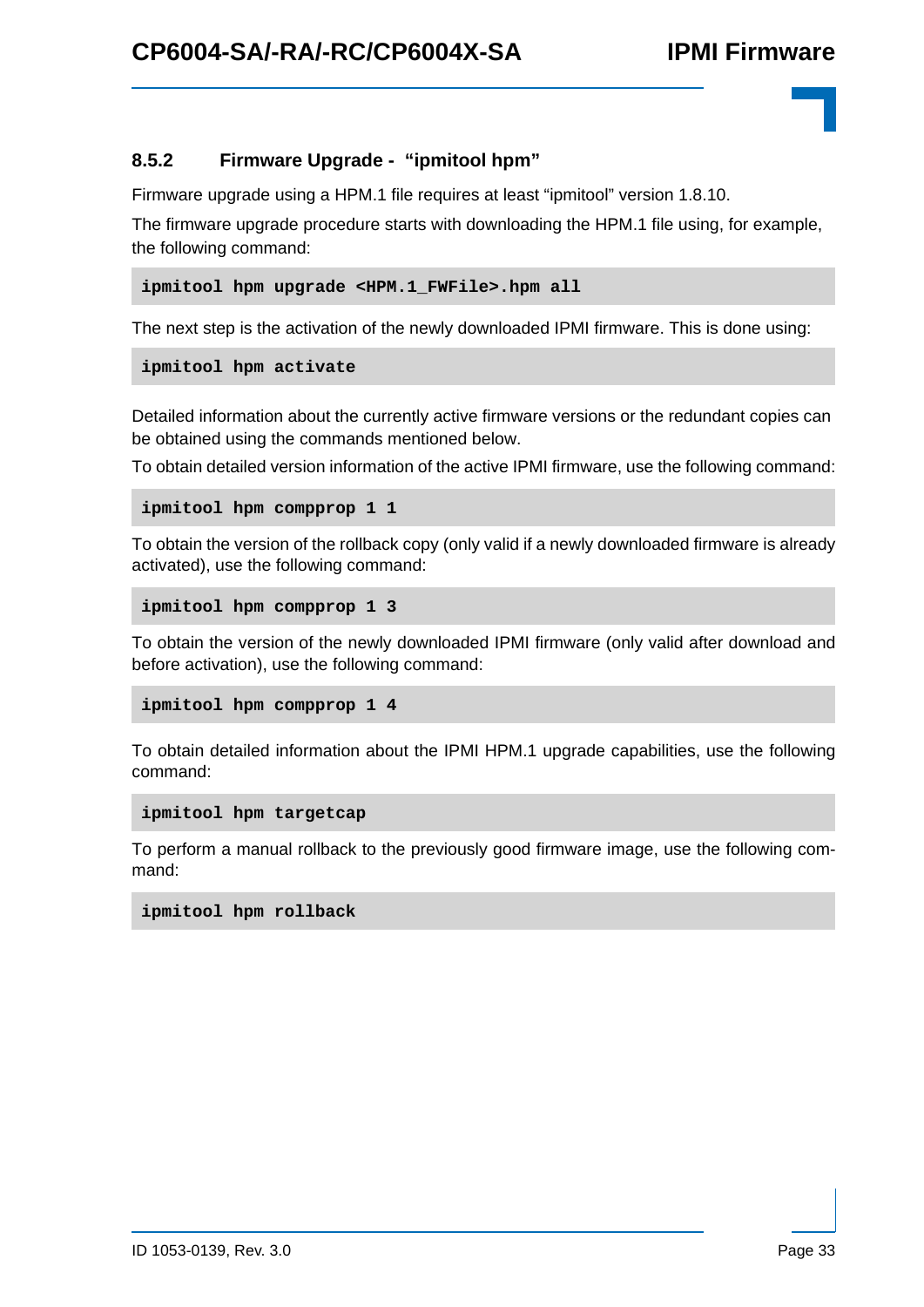

#### **8.5.3 Firmware Upgrade - "ipmitool fwum"**

"ipmitool" version 1.8.9 doesn't support HPM.1 correctly. Tool versions prior to this do not support HPM.1 at all.

The firmware upgrade procedure starts with downloading the binary firmware file using, for example, the following command:

**ipmitool fwum download <Binary\_FWFile>.bin**

The next step is the activation of the newly downloaded IPMI firmware. This is done using the following command:

#### **ipmitool fwum upgrade**

Detailed information about the currently active firmware versions and the redundant copies can be obtained using the following command:

#### **ipmitool fwum status**

Some information about the IPMI's upgrade capabilities can be determined using the command:

**ipmitool fwum info**

To perform a manual rollback to the previously good firmware image, use the following command:

```
ipmitool fwum rollback
```
## **8.6 Setting the SEL Time**

The IPMI controller does not have its own hardware real-time clock. Therefore, after start-up, restart or upgrade of the IPMI controller, its software clock first must be supplied with the current time. The IPMI controller uses the time when handling event messages which otherwise will have an out-of-date time stamp.

Every time when the uEFI BIOS starts up, it supplies the IPMI controller with the payload's current real time clock time.

Restarts of the IPMI controller without a following uEFI BIOS reboot will result in invalid date and time indication. In order to apply correct timestamps to the SEL records, issue the IPMI command **Set SEL Time**. This may be done by application software on the payload side via the KCS interface or by a remote IPMI controller via the IPMB-0.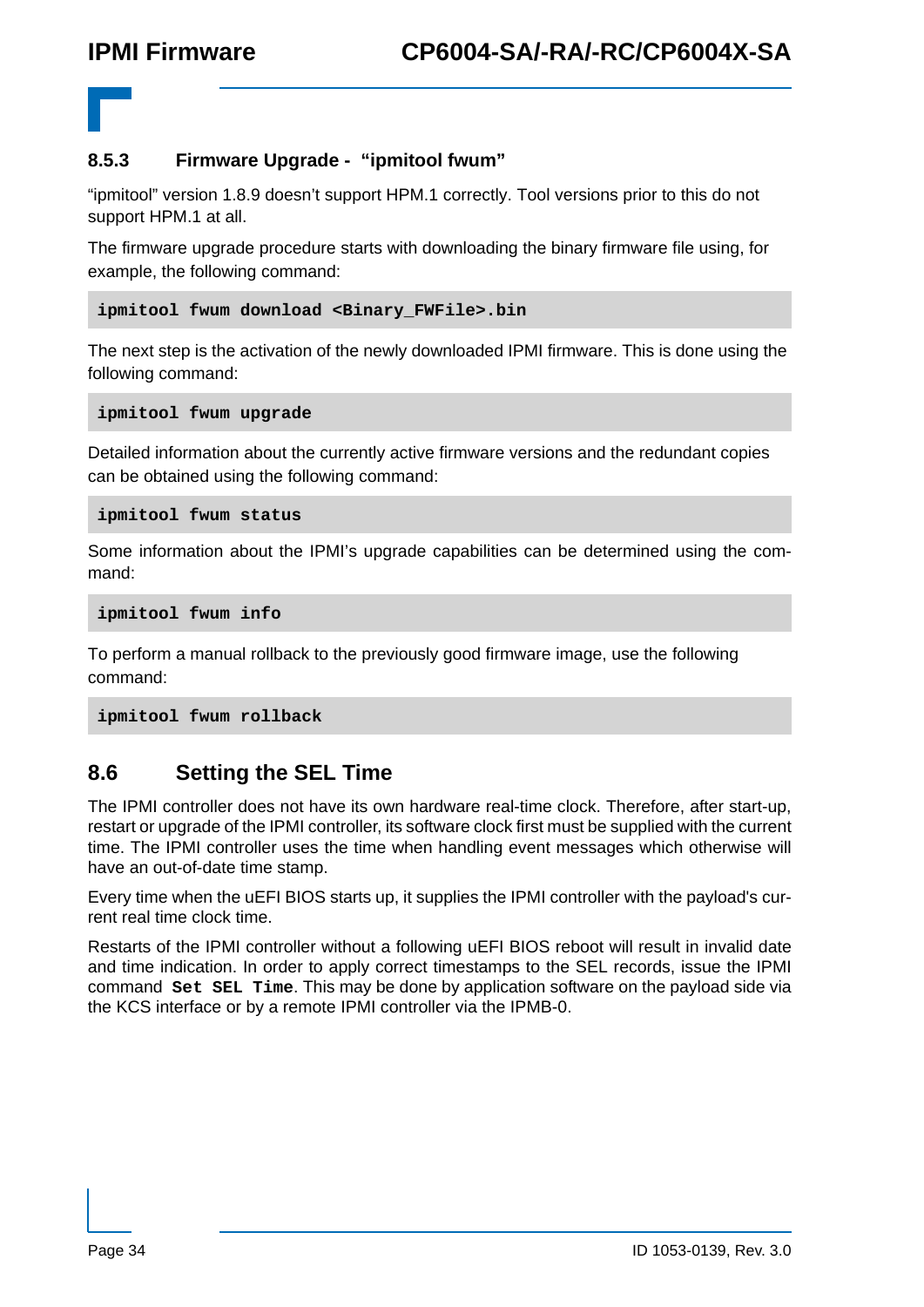## **8.7 IPMI Firmware Write Protection**

If the board is plugged in a write-protected CompactPCI slot, the system write protection bit SWP in the Device Protection Register (0x284) is set to "1". In this case, the IPMI firmware cannot be updated or reprogrammed neither through KCS, nor through IPMB nor through LAN.



# *Note ...*

The IPMI firmware stores the write protect state in it's local NV-RAM.

The write protect state changes if the payload is on and the system write protection bit SWP is set to "0". This bit is read-only when the payload is on.



#### *Note ...*

The write protection mode is still active when the payload is off even if the IPMI firmware reboots. To disable the write protection mode, plug the board in a non-write-protected CompactPCI slot and switch on the payload.

# **9. FRU Data**

## **9.1 Structure and Functionality**

The IPMI controller provides 4 kB non-volatile storage space for FRU information. For further information regarding the FRU data, refer to IPMI - Platform Management FRU Information Storage Definition v1.0, Document Revision 1.1.

Full low-level access to read or write the board's FRU Information is provided by regular IPMI FRU Device commands. Care must be taken when writing FRU information directly using standard IPMI commands. Invalid FRU information may disturb a shelf management software which uses the FRU data.

## **9.2 FRU Version Identification**

The FRU data fields, as defined in the IPMI specification, are used to record the version of the FRU installed. The revision number is incremented for each new release of FRU data.

Example of board FRU ID: "STD\_R10" Example of product FRU ID: "STD\_R10"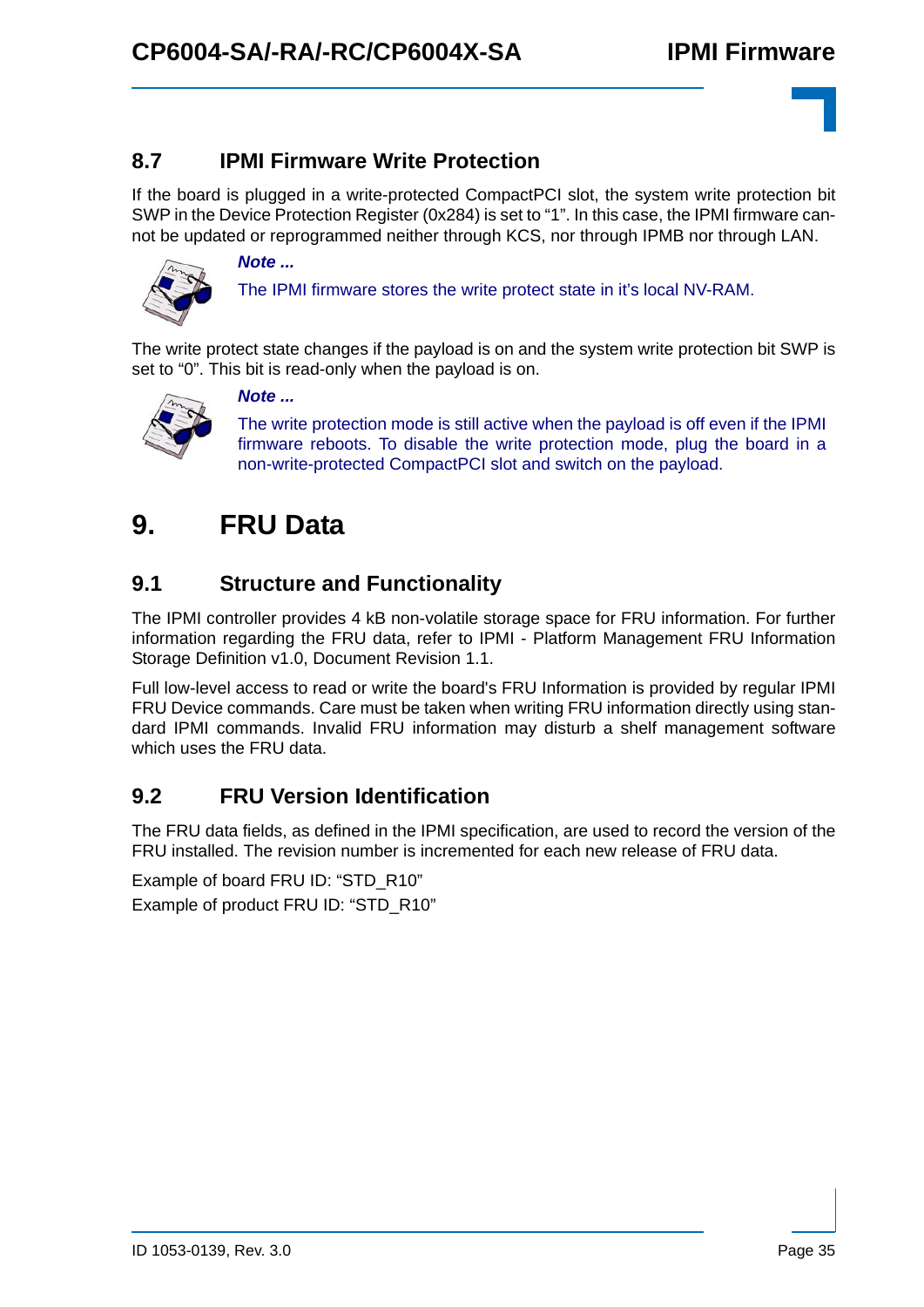

## **9.3 Board-Specific FRU Data**

The following FRU data areas and data fields are supported:

### **FRU Board Info Area**

- Manufacturing date / time
- Board manufacturer (C7): "Kontron"
- Board Product Name (C6): "CP6004"
- Board Serial Number  $(CF)$ : "123456789012345" <sup>1)</sup>
- Board Part Number  $(C9)$ : "123456789" <sup>1)</sup>
- FRU File ID (C7): "STD\_R10"

#### **FRU Product Info Area**

- Product manufacturer (C7): "Kontron"
- Product Name (C6): "CP6004"
- Product Part Number  $(C2)$ : "00" <sup>1)</sup>
- Product Version (D9): "000000000000000000000000000000" 2)
- Product Serial Number (D9): "0000000000000000000000000" 2)
- Asset Tag  $(D9)$ : " $($
- FRU File ID (C7): "STD\_R10"
- CustomData (D5): "MAC=CC:CC:CC:CC:CC:CC" <sup>1)</sup>

 $1)$  Field will be modified during the manufacturing process

 $2)$  Field is free for user. Please note that changes need special care (checksums).

# **9.4 FRU Data Update**

Typically, an update of the FRU data is not necessary because the board's correct FRU data is installed at the factory. If an update of the FRU data is required, it can be done via regular IPMI FRU device commands. The correct FRU data must be prepared at the factory. Please contact Kontron for further assistance.

## **9.5 FRU Data Write Protection**

If the write protection mode of the IPMI firmware is active, the FRU data cannot be updated, reprogrammed or modified. For further information on the IPMI firmware write protection, please refer to Chapter 8.7.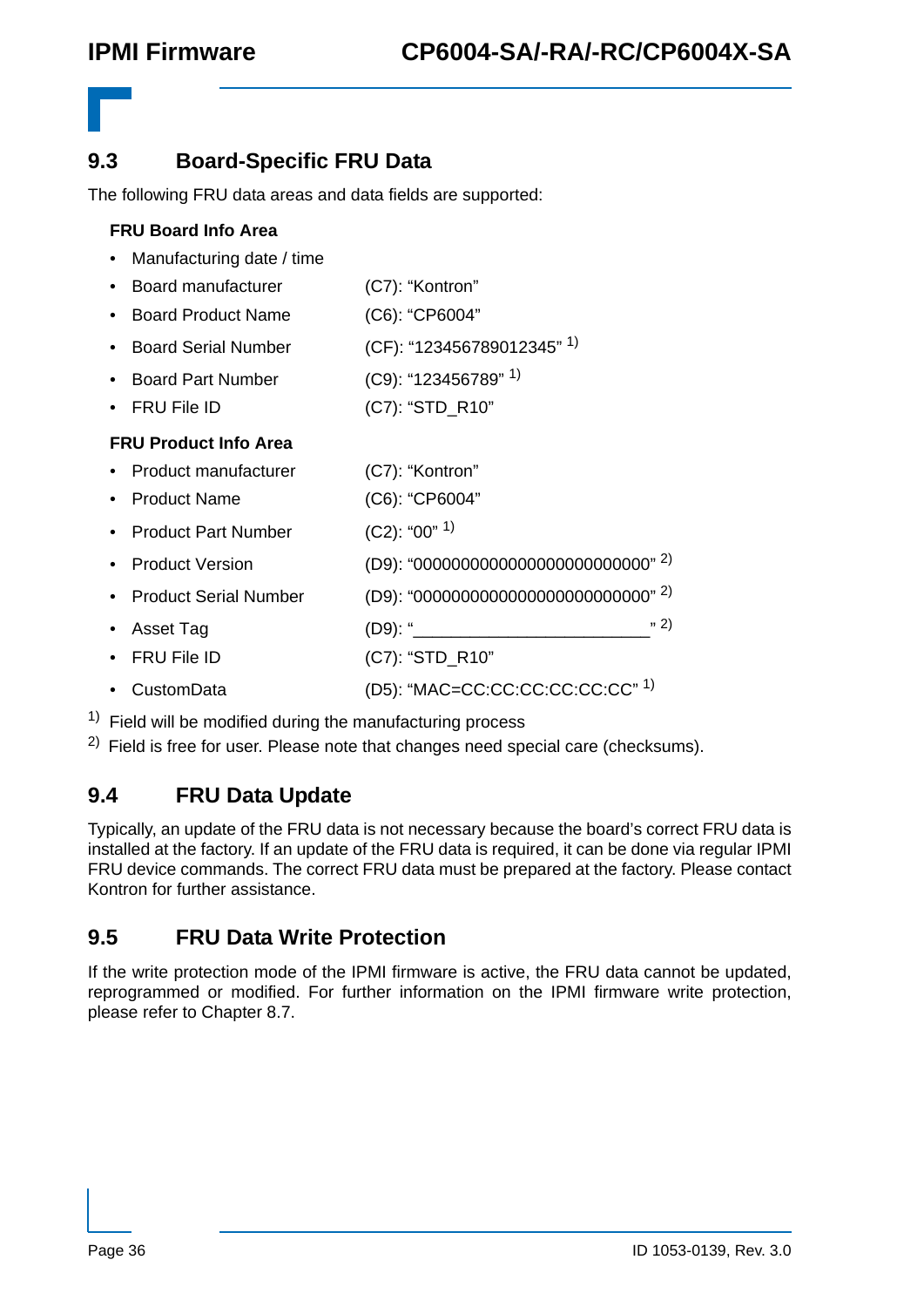

# **10. XMC Card Support**

The presence or absence of an XMC card is reported by the "XMC present" sensor (refer to Chapter 7.1, Sensor List).

If an XMC card is present, the card's FRU data EEPROM is readable/writable. The size of the EEPROM must be smaller or equal to 256 bytes because of 8-bit EEPROM addressing. Please note that the XMC FRU size is always reported as 256 bytes and writing to locations that are higher than the real capacity should be avoided.

The FRU data of the XMC card can be read under Linux using **ipmitool fru print 1**.

# **11. uEFI BIOS Failover Control - Automatic SPI Boot Flash Selection**

The uEFI BIOS code is stored in two different SPI boot flash devices designated as the standard SPI boot flash and the recovery SPI boot flash.

By default, the uEFI BIOS code stored in the standard SPI boot flash is executed first. If this fails, the uEFI BIOS code in the recovery SPI boot flash is then executed.

During boot-up, the uEFI BIOS reports its operational status to the IPMI controller within a given time. If the status is "failed" or not reported within the given time, the IPMI controller selects the recovery SPI boot flash, resets the board's processor, and waits for the status report from the uEFI BIOS again.

In the event the recovery boot operation fails, the IPMI controller reports it, but takes no further action of its own.

When a boot operation fails, a "Boot Error - Invalid boot sector" event is asserted for the related sensor:

- "FWH0 Boot Err" sensor indicates the standard SPI boot flash has failed
- "FWH1 Boot Err" sensor indicates the recovery SPI boot flash has failed

For further information regarding the SPI boot flash selection, refer to Chapter 6.3, Set Control State,Table 7.

# **12. OS Boot Order Selection by OEM IPMI**

Normally the uEFI BIOS will apply the OS boot order which was selected in the uEFI BIOS menu "uEFI Boot/Boot Option Priorities". But there is another alternative boot order which is stored in the IPMI controller's non-volatile memory. This boot order can be set and read by IPMI OEM commands. At payload start the IPMI controller writes this boot order into a register where the uEFI BIOS can read it. If this IPMI controller's boot order has a non-zero value, the uEFI BIOS will use it instead of its own boot order.

For information regarding the boot order configuration, refer to Chapter 6.3, Set Control State,Table 7.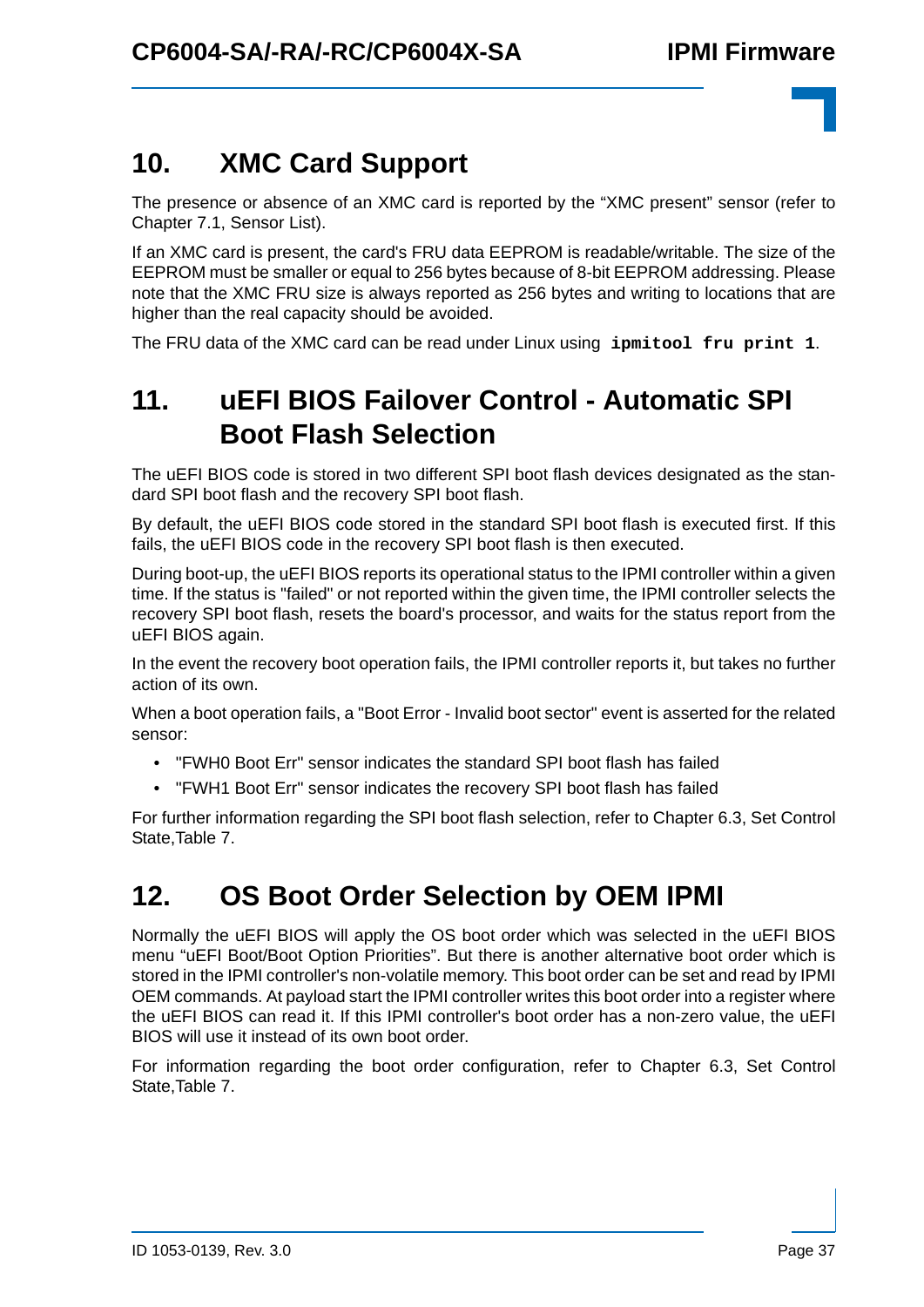

# **13. Hot Swap and Shutdown**

## **13.1 Hot Swap Handle and Hot Swap LED**

To perform the actions required for hot swapping of the board, a hot swap state machine with the following M-states generated by the IPMI controller is used:

- M0: Board Not Installed
- M1: Board Inactive
- M2: Board Activation Request
- M3: Board Activation in Progress
- M4: Board Active
- M5: Board Deactivation Request
- M6: Board Deactivation in Progress

For further information of the hot swap state machine, please refer to the PICMG® AMC.0 R2.0, Advanced Mezzanine Card Base Specification, Chapter 3.6.

The blue Hot Swap LED (HS LED) of an inserted board in a powered rack is normally used to indicate the board's operational status so as to facilitate hot-swapping of the board:

#### • **Hot Swap LED On**

The payload is inactive:

- The board may be activated by closing the hot swap handle, or
- The board may be extracted. The M-state is 1. When the payload power is off e.g. after a shutdown via an IPMI chassis command and the handle is still closed, the M-state is 1.

#### • **Hot Swap LED Blinking**

Changing from active state to inactive state or vice versa.

The M-state is 2, 5 or 6. Do not extract the board and do not actuate the hot swap handle during these states.

Blinking pattern:

- long on, short off: the IPMI firmware is in M-state 2 and starts the payload
- long off, short on: the IPMI firmware is in M-state 5 or 6 and shuts down the payload. Wait until the HS LED stops blinking and remains on to extract the board.

#### • **Hot Swap LED Off**

The payload is active.

Don't extract the board now. Normally the extraction is impossible because the handle is closed and locked. The M-state is 3 or 4.

Normally the logical states "active" and "inactive" of a payload are identical to the physical states "handle open" and "handle closed" or "payload power off" and "payload power on".

If, however, the power is switched on or off using IPMI chassis commands or the payload is shut down by the OS, then the position of the hot swap handle and the power state may become asynchronous. In this case the blue HS LED is switched on indicating that the payload power is switched off although the handle is closed. Such actions are not part of the hot swap process and are governed by their own functionality which is not within the scope of this document.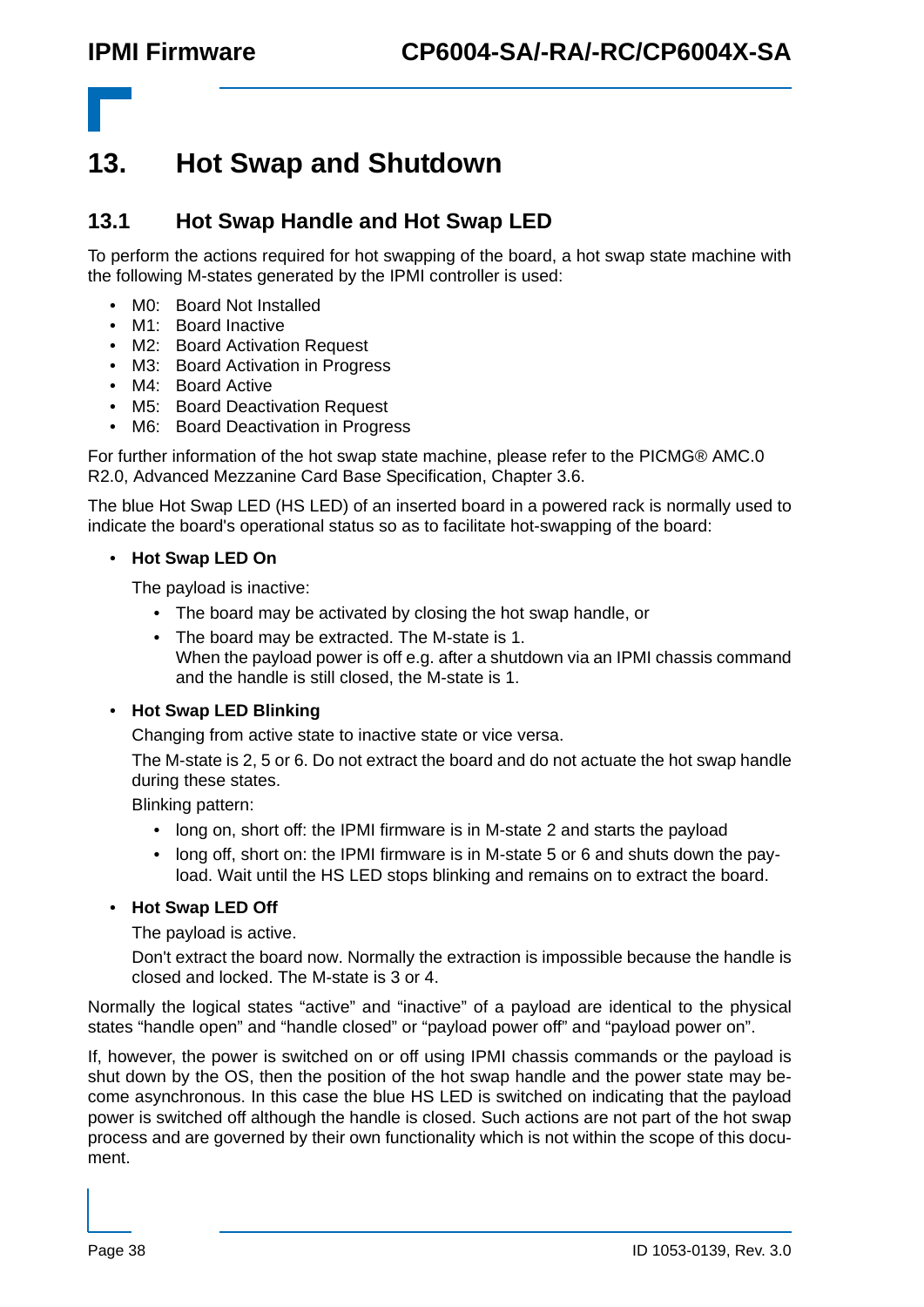## **13.2 The Hot Swap and Shutdown Processes**

Hot swap, as defined here, is the purposely initiated process to remove and replace an active board in a powered system. To accomplish this requires that the hot swap process provides for an orderly transition of the payload from the active to inactive state and vice versa. This is necessary to preclude improper system operation and possible loss of data. The CP6004-SA/-RA/ -RC/CP6004X-SA has all the necessary features including hardware and IPMI software to support hot swapping. On the software side, however, not all available OSs support hot swapping, not even partially. Three possible cases for hot swapping based on OS capabilities are described as follows.

#### **Case 1: Involves an OS which does not support ACPI**

After payload power on, the starting uEFI BIOS will inform the IPMI controller by sending the IPMI command **Set ACPI Power State** / **Set Legacy on.** This means that a hot swap (opening of the closed handle) shall immediately lead to payload power-off by the IPMI controller.

In this event, the application/operator is responsible for the termination of all payload processes prior to initiating removal/replacement of the board to avoid improper operation or loss of data.

#### **Case 2: Involves an OS which emulates ACPI support**

An OS which does not really support ACPI, such as VxWorks, is able to obtain "Graceful Shutdown" support from the IPMI controller by performing in the following way.

After start-up, such an OS must manipulate the chipset in a way that prevents an immediate power-off when the "power button" is logically activated.

Then it must send the IPMI command **Set ACPI Power State / S0/G0 working** to the IPMI controller to enable this to process later on an **S3/G2 soft off** command.

During application operation the system must cyclically read the "Hot Swap Sensor" (sensor #0) using the IPMI command **Get Sensor Reading**. This allows the tracking of the board's state. After the board has once reached M-state 4 (sensor reading is 10h) the leaving of this announces that the handle was opened. Now the time has come to terminate all processes.

After all critical processes have been terminated, the OS must send the IPMI command **Set ACPI Power State / S3/G2 soft off** to the IPMI controller which will set the power off immediately.

#### **Case 3: Involves an OS which supports ACPI**

When an OS is started which supports ACPI, the IPMI command **Set ACPI Power State / S0/G0 working** is sent to the IPMI controller. This indicates that the OS has reprogrammed the chipset in such a manner that a "power button" signal does not lead to an immediate power-off but only causes an event that can be detected by the OS.

When the handle is opened, the IPMI controller asserts the "power button" signal to notify the OS. The OS then shuts down all processes and afterwards causes the transmission of the IPMI command **Set ACPI Power State / S3/G2 soft off** to the IPMI controller which then switches the power off.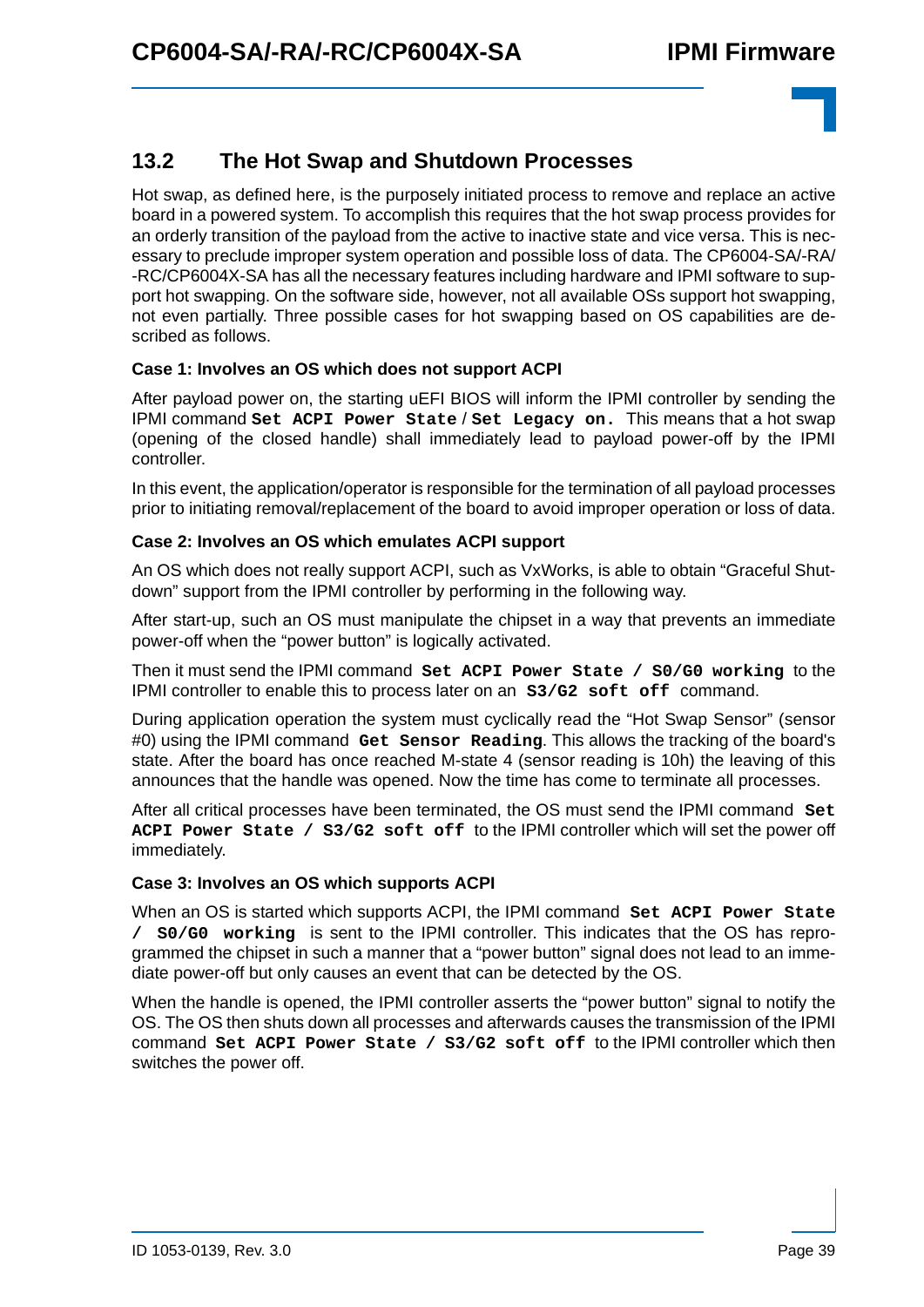# **14. LAN Functions**

## **14.1 Overview**

Four Ethernet channels on the board support IPMI over LAN (IOL) and, on request, Serial over LAN (SOL). Common for both types of communication is the use of the RMCP/RMCP+ protocol for the packing of the data to be transferred. The RMCP/RMCP+ protocol uses the TCP port 623 by default.

While IOL serves to transport IPMI commands and their responses, SOL serves to transport any serial data. In each case, the IPMI controller serves as a protocol encoder and decoder. IOL is able to use both RMCP and RMCP+ protocols. SOL works only with the RMCP+ protocol.

Please note that IOL and SOL need the Ethernet device to be powered. Therefore, the board (payload) must be fully powered.

The following tables indicates the assignment of the IOL/SOL channels for the CP6004-SA/ CP6004X-SA and the CP6004-RA/CP6004-RC.

| <b>IOL/SOL CHANNEL</b> | <b>PORT</b>    | <b>CONNECTOR</b>                                                       | <b>BOARD</b>         |
|------------------------|----------------|------------------------------------------------------------------------|----------------------|
| $\overline{2}$         | PICMG 2.16 LPb | Rear I/O CompactPCI connector J3                                       | CP6004-SA/CP6004X-SA |
| 3                      | PICMG 2.16 LPa | Rear I/O CompactPCI connector J3                                       | CP6004-SA/CP6004X-SA |
| 4                      | GbE B          | Front panel RJ-45 connector J11                                        | CP6004-SA/CP6004X-SA |
| 5                      | GbE A          | Front panel RJ-45 connector J10                                        | CP6004-SA/CP6004X-SA |
|                        | GbE E          | Front panel RJ-45 connector J12                                        | CP6004-SA/CP6004X-SA |
| $- -$                  | 10GBE1         | High-speed serial rear I/O port 1<br>(PICMG2.20), ZDplus connector J41 | CP6004X-SA           |
|                        | 10GBE2         | High-speed serial rear I/O port 2<br>(PICMG2.20), ZDplus connector J41 | CP6004X-SA           |

#### <span id="page-39-0"></span>**Table 15: IOL/SOL Channel Assignment for the CP6004-SA/CP6004X-SA**

<span id="page-39-1"></span>**Table 16: IOL/SOL Channel Assignment for the CP6004-RA/CP6004-RC**

| <b>IOL/SOL CHANNEL</b>           | <b>PORT</b>                 | <b>CONNECTOR</b>                                                      | <b>BOARD</b>        |
|----------------------------------|-----------------------------|-----------------------------------------------------------------------|---------------------|
| 2                                | PICMG 2.16 LPb              | Rear I/O CompactPCI connector J3                                      | CP6004-RA/CP6004-RC |
| 3                                | PICMG 2.16 LPa              | Rear I/O CompactPCI connector J3                                      | CP6004-RA/CP6004-RC |
| GbE A/<br>4<br>Rear I/O port LPc |                             | Front panel RJ-45 connector J10 /<br>Rear I/O CompactPCI connector J3 | CP6004-RA           |
|                                  | Rear I/O port LPc           | Rear I/O CompactPCI connector J3                                      | CP6004-RC           |
| 5                                | GbE B/<br>Rear I/O port LPd | Front panel RJ-45 connector J11 /<br>Rear I/O CompactPCI connector J3 | CP6004-RA           |
|                                  | Rear I/O port LPd           | Rear I/O CompactPCI connector J3                                      | CP6004-RC           |
|                                  | GbE C                       | Front panel RJ-45 connector J12                                       | CP6004-RA           |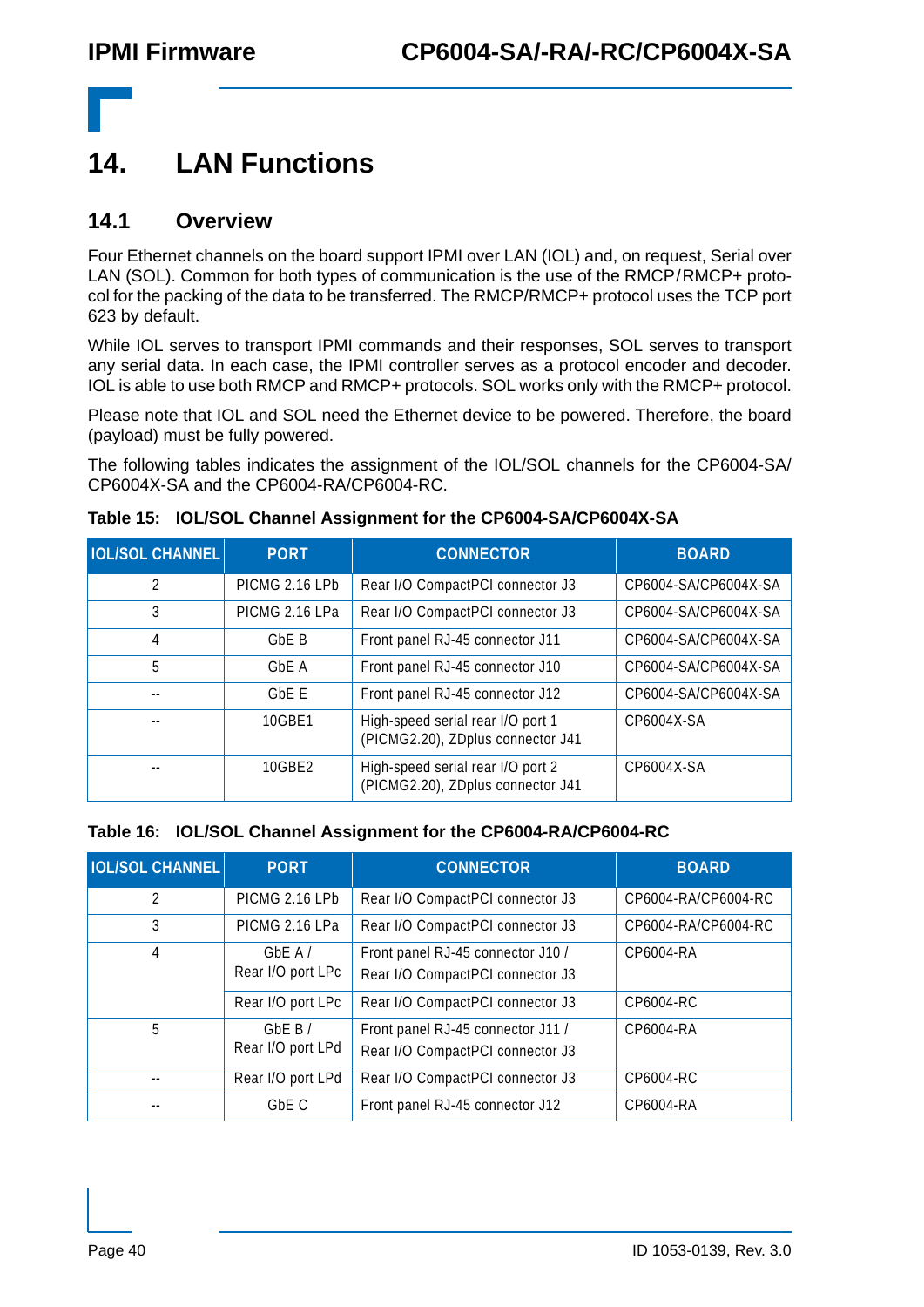

There are two methods to configure the LAN settings (IOL/SOL) for the four Ethernet channels:

- By use of the **kipmi net** uEFI Shell command in the uEFI BIOS
- By use of the open-source tool "ipmitool" or IPMI commands

The setup methods are compatible, i.e. both methods show the parameters which are set by the other one.

When the MAC addresses are set, the ones which are programmed into the hardware must be re-used. This is a restriction. The IP addresses of a channel being used by "normal" payload traffic and IOL/SOL traffic may differ but need not differ as long as port 623 is not used in parallel by payload and IOL/SOL.

### **14.3 Basic Setup from uEFI Shell**

With the **kipmi net** command from the uEFI Shell some basic settings such as IP address, subnet mask and gateway address can be set up for all of the four Ethernet channels.

### **14.4 Setup by "ipmitool" or IPMI Commands**

The open-source tool "ipmitool" offers commands for the setup of the four Ethernet channels. All possible options are shown by issuing:

**ipmitool lan set**

If "ipmitool" is not usable, the LAN parameters can be set by using standard IPMI commands as defined in the IPMI specification.

To show the current LAN parameters for a channel, "ipmitool" offers the command:

```
ipmitool lan print <channel = 2, 3, 4, 5>
```
### **14.5 Setup of User Accounts and Password**

The open-source tool "ipmitool" offers commands for the listing and manipulation of user accounts for channels 1 through 4. An overview can be obtained by issuing:

**ipmitool user**

The predefined user accounts for a channel can be listed using the following command:

**ipmitool user list <channel = 2, 3, 4, 5>**

For every channel, the CP6004-SA/-RA/-RC/CP6004X-SA has these predefinitions in non-volatile memory:

| ID           | Name    |            |      | Callin Link Auth IPMI Msg Channel Priv Limit |
|--------------|---------|------------|------|----------------------------------------------|
| $\mathbf{1}$ |         | false true | true | <b>USER</b>                                  |
|              | 2 admin | false true | true | <b>ADMINISTRATOR</b>                         |

Please note that the **ADMINISTRATOR** password is preset with **admin**.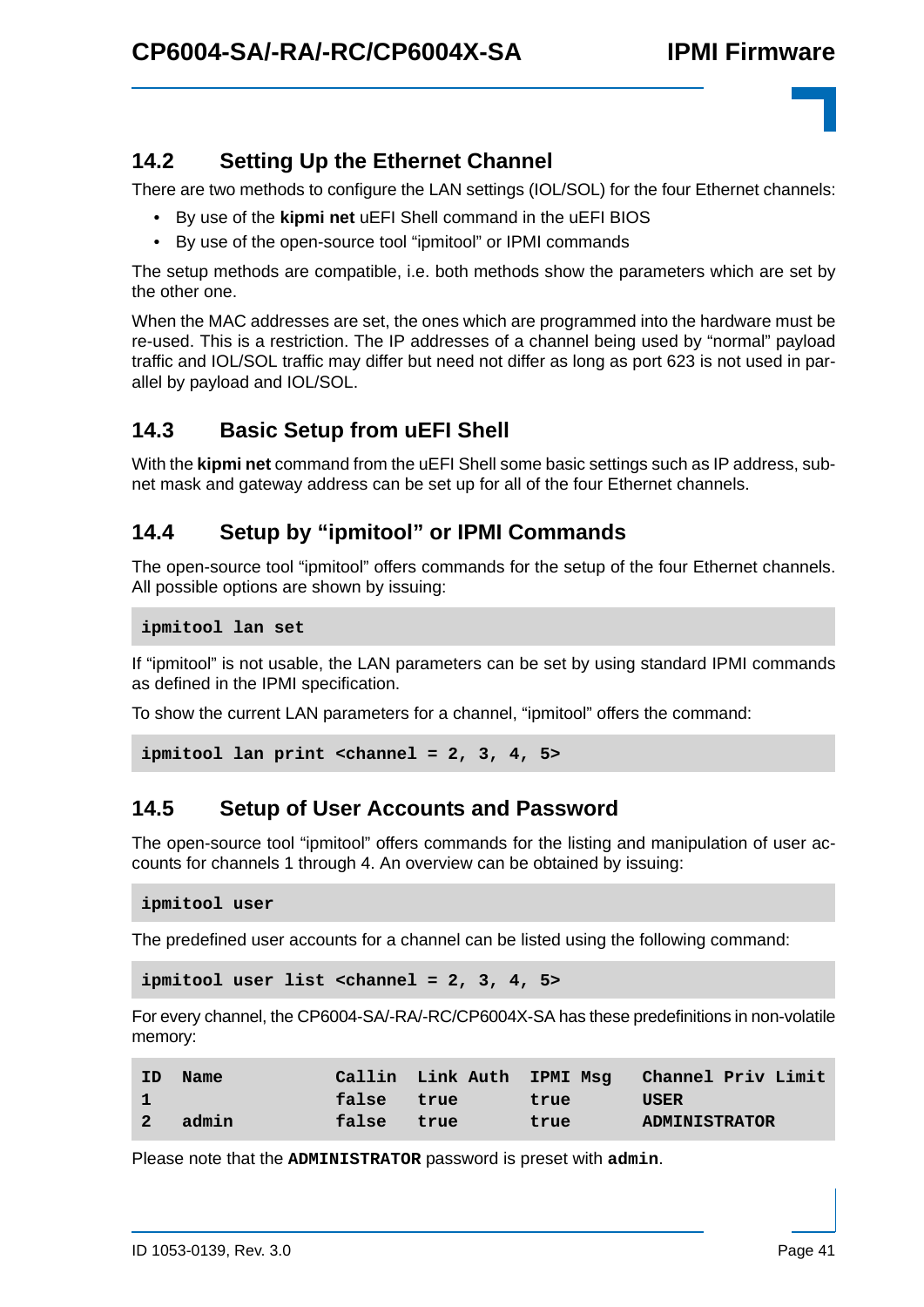Changed accounts and passwords stay valid after payload power-off.

The accounts must be activated using the following command:

```
ipmitool user enable <user number>
```
## **14.6 IPMI Over LAN**

IPMI over LAN (IOL) is used to allow the IPMI controller to communicate with the IPMI controller via LAN using the RMCP or the RMCP+ protocol. The data transferred are IPMI commands and the responses to them.

To enable LAN support after parameter setup the following command must be issued:

**ipmitool lan set <channel = 2, 3, 4, 5> access on**

Please note that the following commands must use the IP address which belongs to the enabled channel.

The open-source tool "ipmitool" can serve as a control program and user interface for this. "ipmitool" allows the issuing of generic IPMI commands such as:

**ipmitool -I lan -H 192.168.3.189 -U admin -P admin -A PASSWORD raw 6 1**

or to call complex functions like "mc.info":

```
ipmitool -I lan -H 192.168.3.189 -U admin -P admin -A PASSWORD mc info
```
This uses many generic IPMI commands to get the information needed.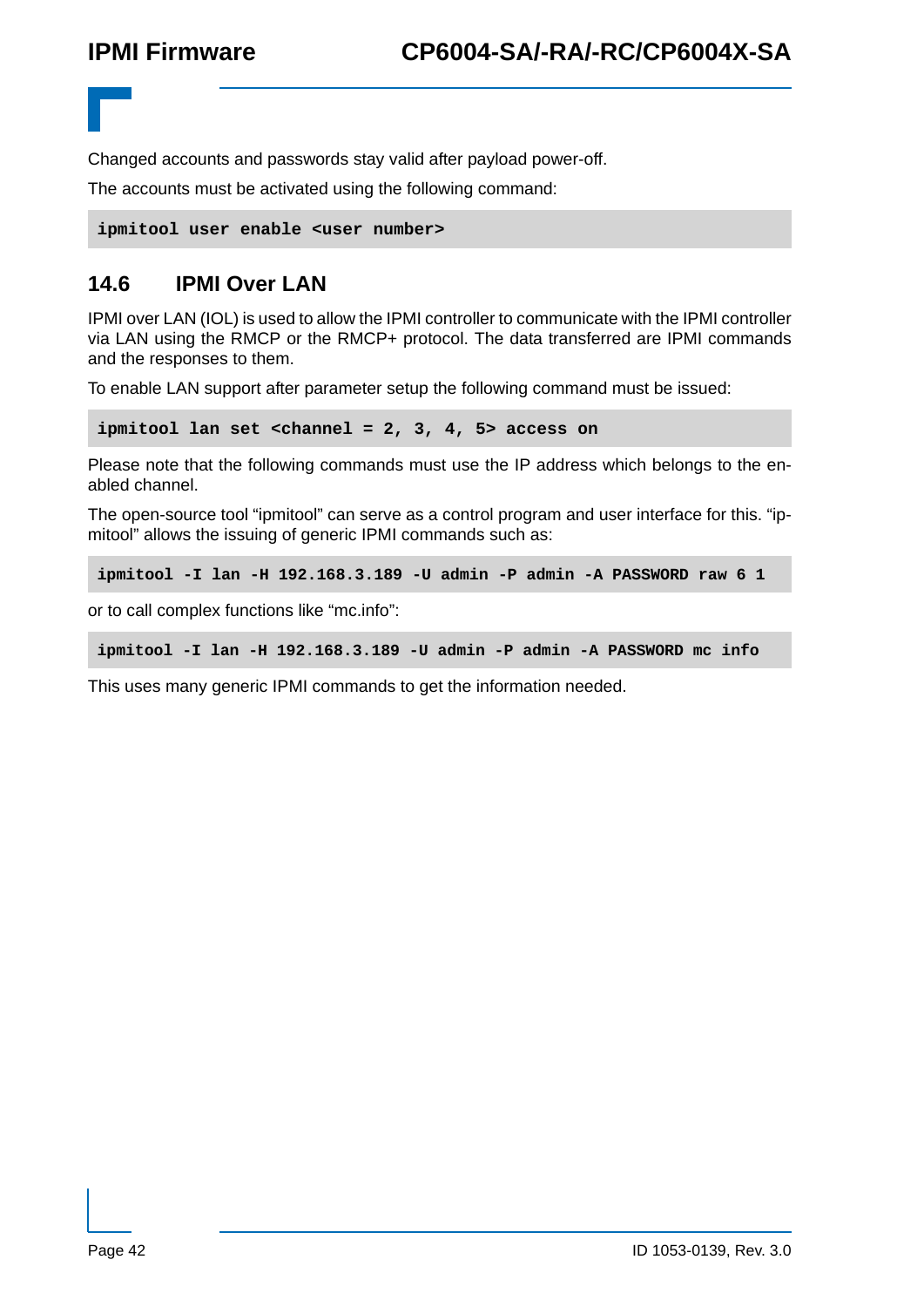# **14.7 Serial Over LAN**

The CP6004-SA/-RA/-RC/CP6004X-SA provides Serial over LAN (SOL) support on request. Serial over LAN (SOL) connects the COM1 or /dev/ttyS0 respectively of the board's payload side to an Ethernet channel. The IPMI controller resides between this serial interface and one of the Ethernet channels. It serves as an encoder and a decoder for the RMCP+ protocol used and controls the data stream. Outside the CP6004-SA/-RA/-RC/CP6004X-SA, for example, the open-source tool "ipmitool" can be used to drive the SOL session, i.e. it offers a console function to communicate via Ethernet with the board's serial interface.

The IPMI firmware supports only "straight password authentication" SOL sessions with default privilege level USER.

Opening an SOL session requires special parameters as shown below:

```
ipmitool -I lanplus -H 192.168.3.189 -U admin -P admin -L USER -C 0 sol 
activate
```
The serial interface can be used as a connection, for example:

- to a user program on the CP6004-SA/-RA/-RC/CP6004X-SA payload
- to the uEFI BIOS. Refer to the Main Setup menu, Serial Port Console Redirection function in the CP6004-SA/CP6004-RA/CP6004-RC/CP6004X-SA uEFI BIOS User Guide. The serial parameters can be set via this function.
- to a Linux login console. This can be activated after payload start, for example, by the command:

```
getty -h 115200 /dev/ttyS0
```
SOL supports and requires serial hardware handshake. This should be activated for the serial port. Otherwise the transmitted data might get lost. In any case the same serial parameters for the payload side serial interface and the IPMI controller's serial interface must be used.

The parameters for the IPMI controller's serial interface can be set by using the following command:

**ipmitool sol set**

This command shows all options that can be set.

Further options are listed after issuing the following command:

**ipmitool sol help**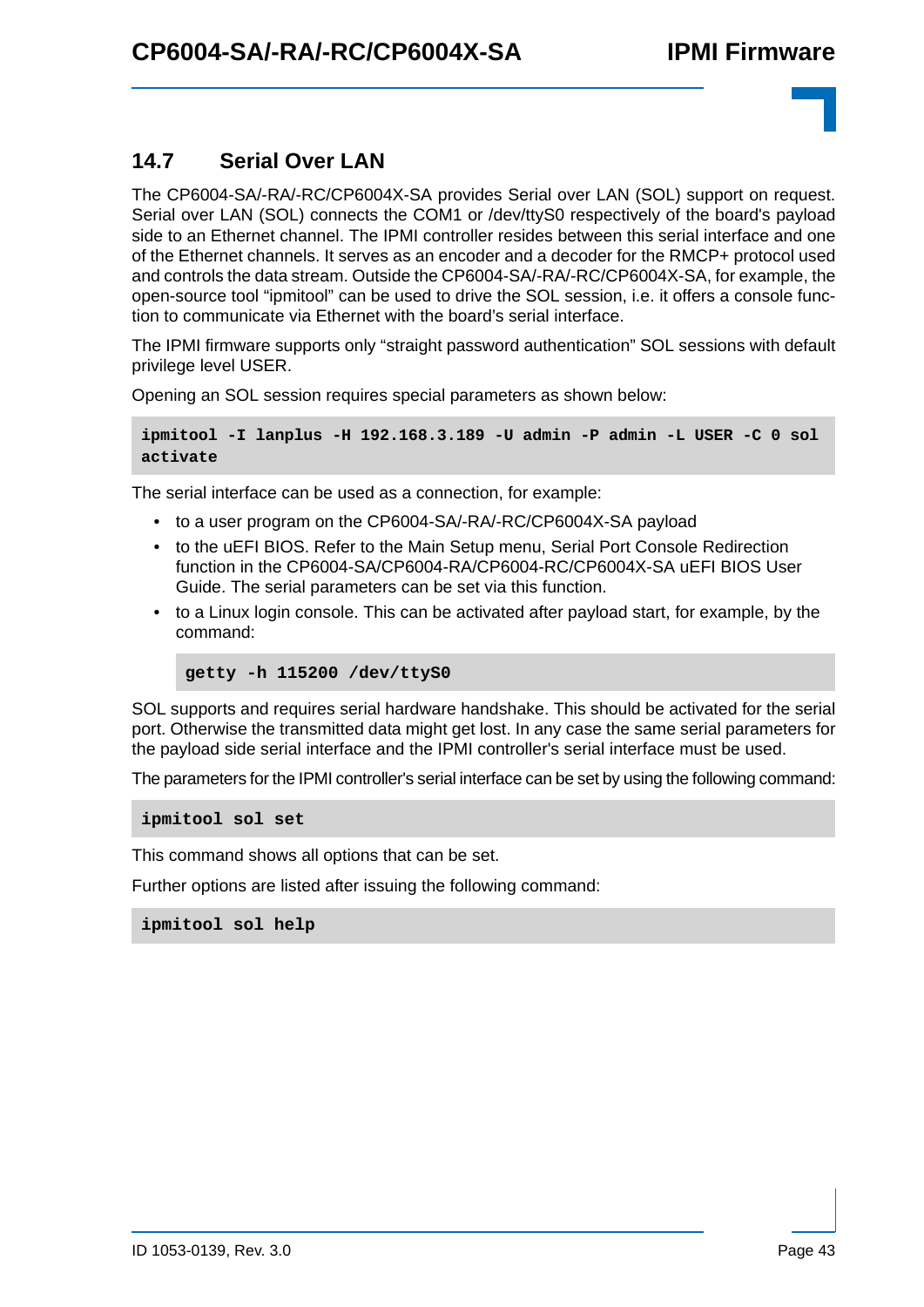# **15. OS Support / Tools**

## **15.1 Linux Tools**

#### **OpenIPMI - KCS driver**

Normally all drivers and kernel modules needed for communication between the payload sided software and the IPMI firmware via the KCS interface come with the distribution. Newest sources can be downloaded from: "http://openipmi.sourceforge.net". There may be downloaded the OpenIPMI project as well. The OpenIPMI library package includes some applications and the needed libraries.

#### **ipmitool**

Another very useful all-in-one tool is "ipmitool" (http://ipmitool.sourceforge.net ). It provides a user-friendly interface to many IPMI features and extensions, for example, to get sensor readings, change sensor thresholds or to access other IPMI controllers via IPMB. Before "ipmitool" can be used, the OpenIPMI driver mentioned above must also be loaded.

## **15.2 OS Support - Board Support Packages**

For information on the operating systems supported with the CP6004-SA/-RA/-RC/CP6004X-SA, please refer to the board's datasheet. Please visit "http://www.kontron.com" to download the datasheet. Please also have a look at the download section for the latest versions of Board Support Packages or Firmware Updates.

For further information concerning IPMI, refer to the BSP documentation for the respective OS.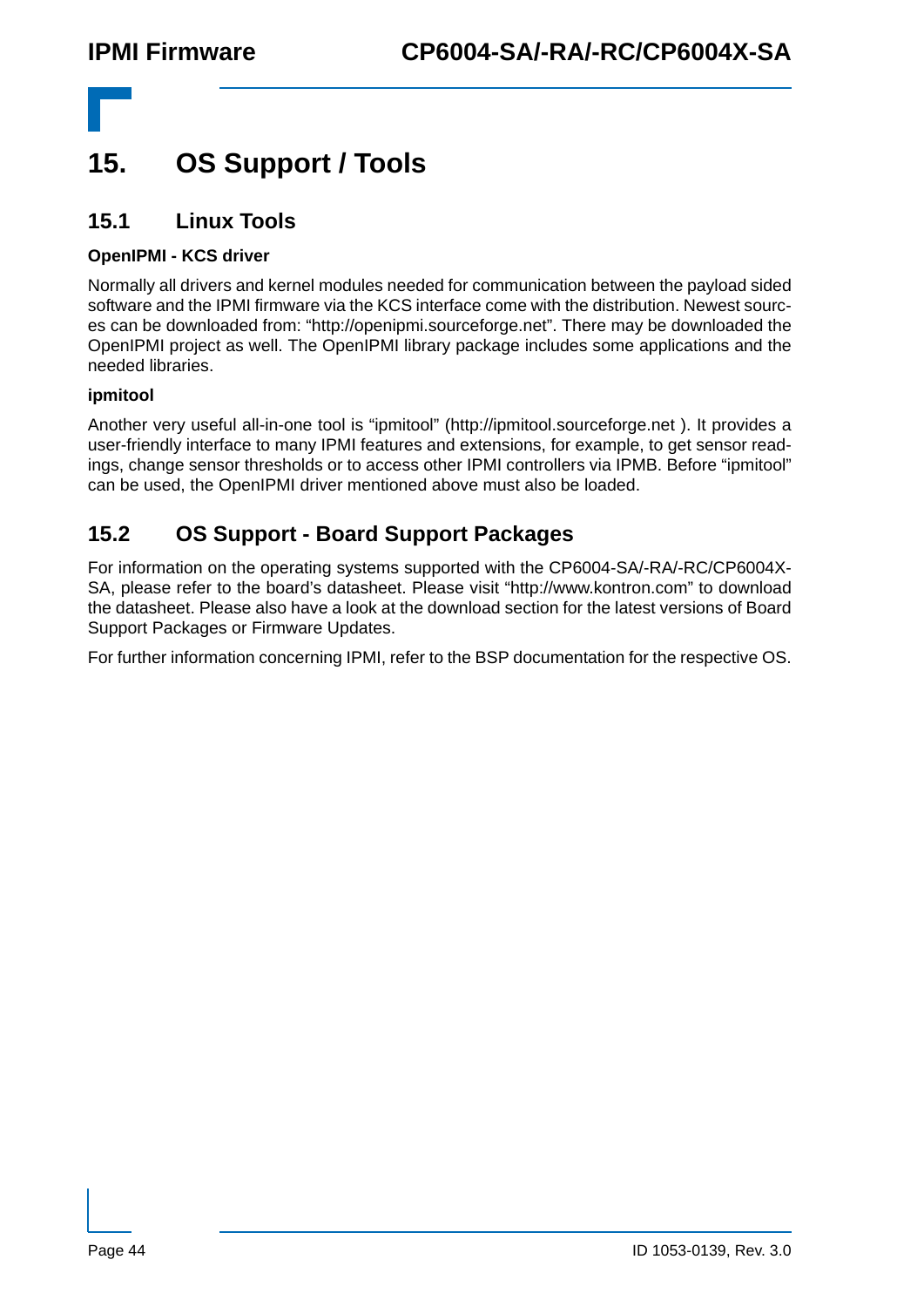# **16. IPMI and Hot Swap LEDs**

On the CP6004-SA/CP6004-RA/CP6004X-SA, there are three LEDs controlled by the IPMI controller, two IPMI Status LEDs and a Hot Swap LED. All three LEDs are located on the front panel of the CP6004-SA/CP6004-RA/CP6004X-SA.

The following figure illustrates the location of the two IPMI LEDs and the HS LED on the CP6004-SA/CP6004-RA/CP6004X-SA.